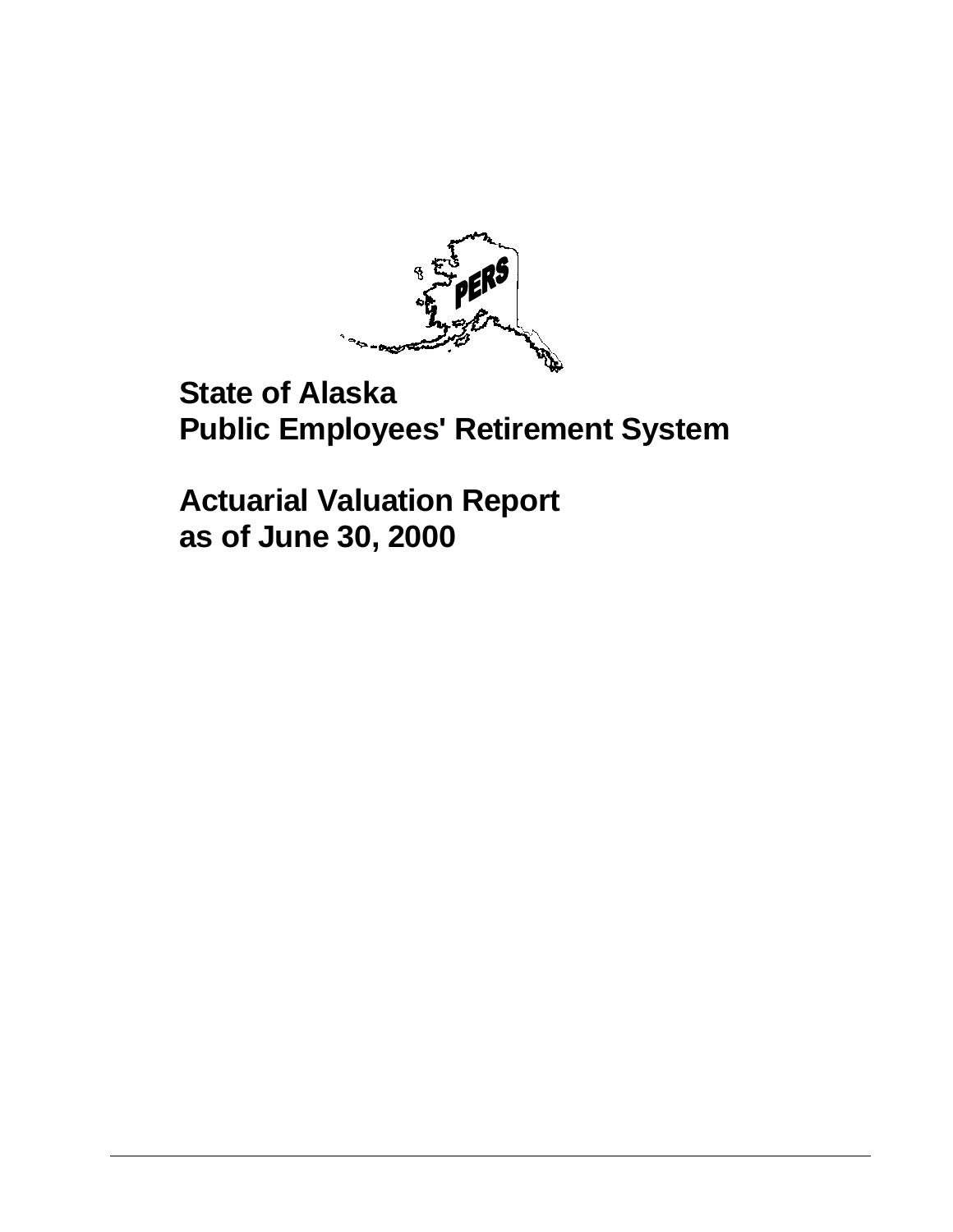March 15, 2001

State of Alaska Public Employees' Retirement Board Department of Administration Division of Retirement and Benefits P.O. Box 110203 Juneau, AK 99811-0203

Dear Members of the Board:

#### **Actuarial Certification**

The annual actuarial valuation required for the State of Alaska Public Employees' Retirement System has been prepared as of June 30, 2000 by William M. Mercer, Incorporated. The purposes of the report include:

- (1) a review of experience under the Plan for the year ended June 30, 2000;
- (2) a determination of the appropriate contribution rate for each employer in the System;
- (3) the provision of reporting and disclosure information for financial statements, governmental agencies, and other interested parties.

The following schedules that we have prepared are included in this report:

- (1) Summary of actuarial assumptions and methods (Section 2.3)
- (2) Schedule of active member valuation data (Section 2.2(d) and (f))
- (3) Schedule of retirants and beneficiaries added to and removed from rolls (Section 2.2(p) and  $2.2(q)$ )
- (4) Solvency test (Section 3.3)
- (5) Analysis of financial experience (Section 3.1)

In preparing this valuation, we have employed generally accepted actuarial methods and assumptions, in conjunction with employee data provided to us by the System's staff and financial information provided by the audited report from KPMG LLP, to determine a sound value for the System liability. This data has not been audited, but it has been reviewed and found to be consistent, both internally and with prior years' data. Actuarial assumptions are based on the results of an experience study presented to the Board in October 2000 and adopted in December 2000.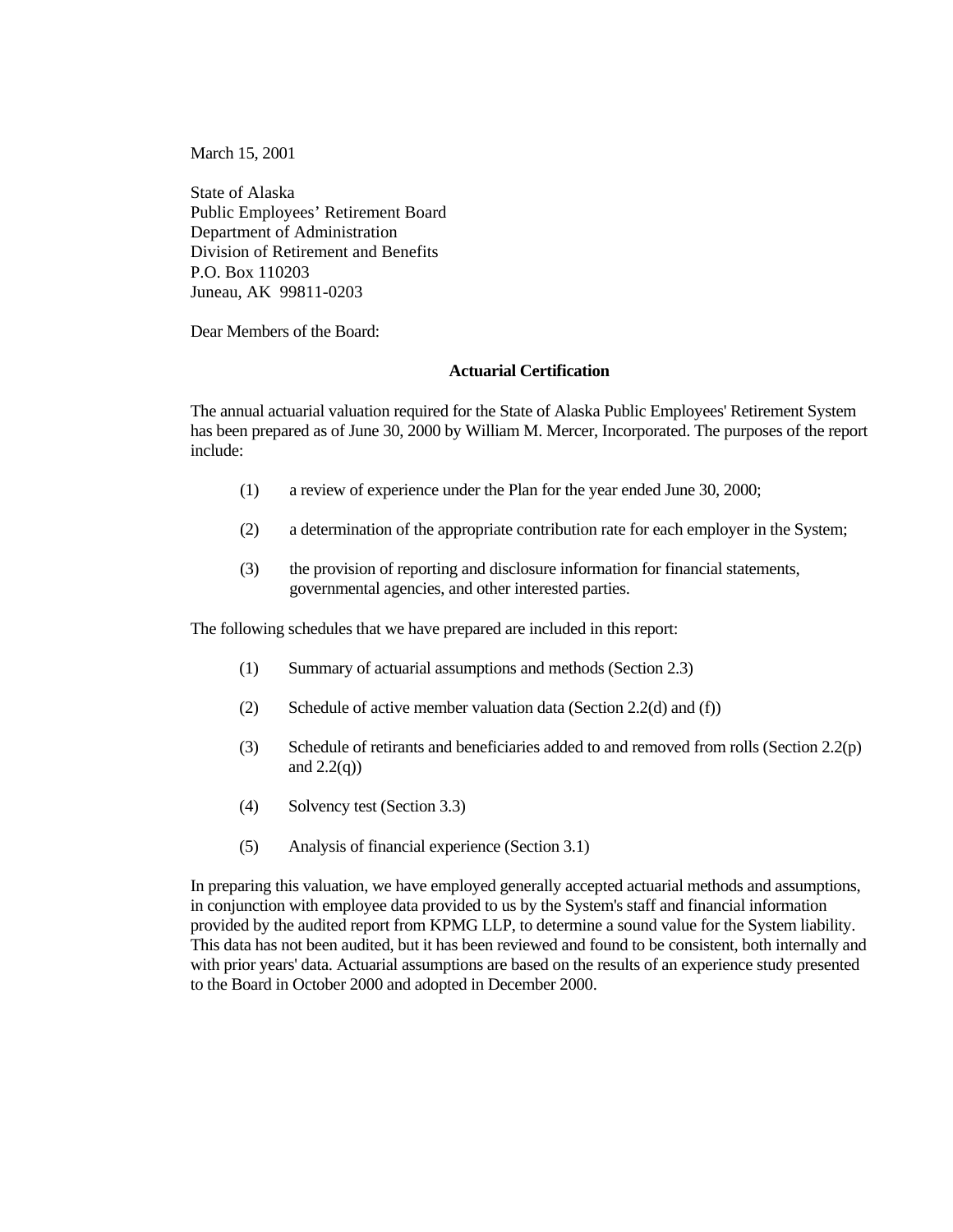Public Employees' Retirement Board March 15, 2001 Page 2

The contribution requirements are determined as a percentage of payroll, and reflect the cost of benefits accruing in FY01 and a rolling amortization of the funding surplus or the unfunded accrued liability. The amortization period is set by the Board. Contribution levels are recommended by the Actuary and adopted by the Board each year. Over time, the contribution rate is expected to remain constant as a percentage of payroll. The ratio of assets to liabilities changed from 105.5% to 101.1% during the year. Over the years, progress has been made toward achieving the funding objectives of the System.

There were significant changes in the actuarial assumptions and actuarial methods used in the determination of system liabilities this year. The member data used to determine system liabilities is as of June 30, 1999 projected using standard actuarial techniques to June 30, 2000. A summary of the actuarial assumptions and methods is presented in Section 2.3 of this report. The assumptions and methods, when applied in combination, fairly represent past and anticipated future experience of the System.

Future contribution requirements may differ from those determined in the valuation because of:

- (1) differences between actual experience and anticipated experience based on the assumptions;
- (2) changes in actuarial assumptions or methods;
- (3) changes in statutory provisions; or
- (4) differences between the contribution rates determined by the valuation and those adopted by the Board.

The undersigned are members of the American Academy of Actuaries or the Society of Actuaries and are fully qualified to provide actuarial services to the State of Alaska.

We believe that the assumptions and methods used for funding purposes and for the disclosures presented in this report satisfy the parameter requirements set forth in the Government Accounting Standards Board (GASB) Statement Nos. 25 and 27.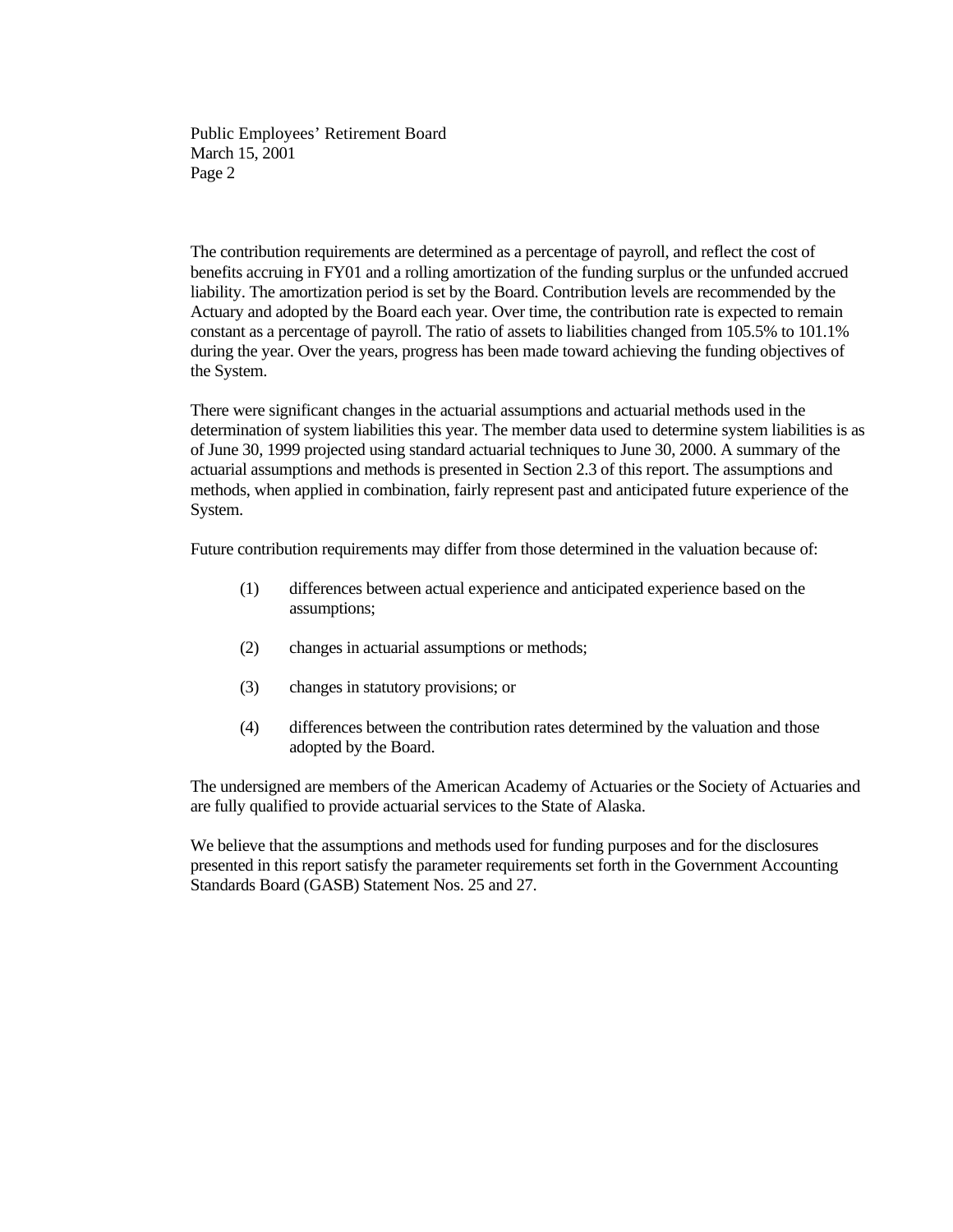Public Employees' Retirement Board March 15, 2001 Page 3

We believe that this report conforms with the requirements of the Alaska statutes, and where applicable, other federal and accounting laws, regulations and rules, as well as generally accepted actuarial principles and practices.

Sincerely,

Tomi R. The fee

JWJ/PM/RMR/BRM/jls:ago

Jame Walter Garden

Brian R. McGee, FSA, MAAA James W. Jacobson, ASA, MAAA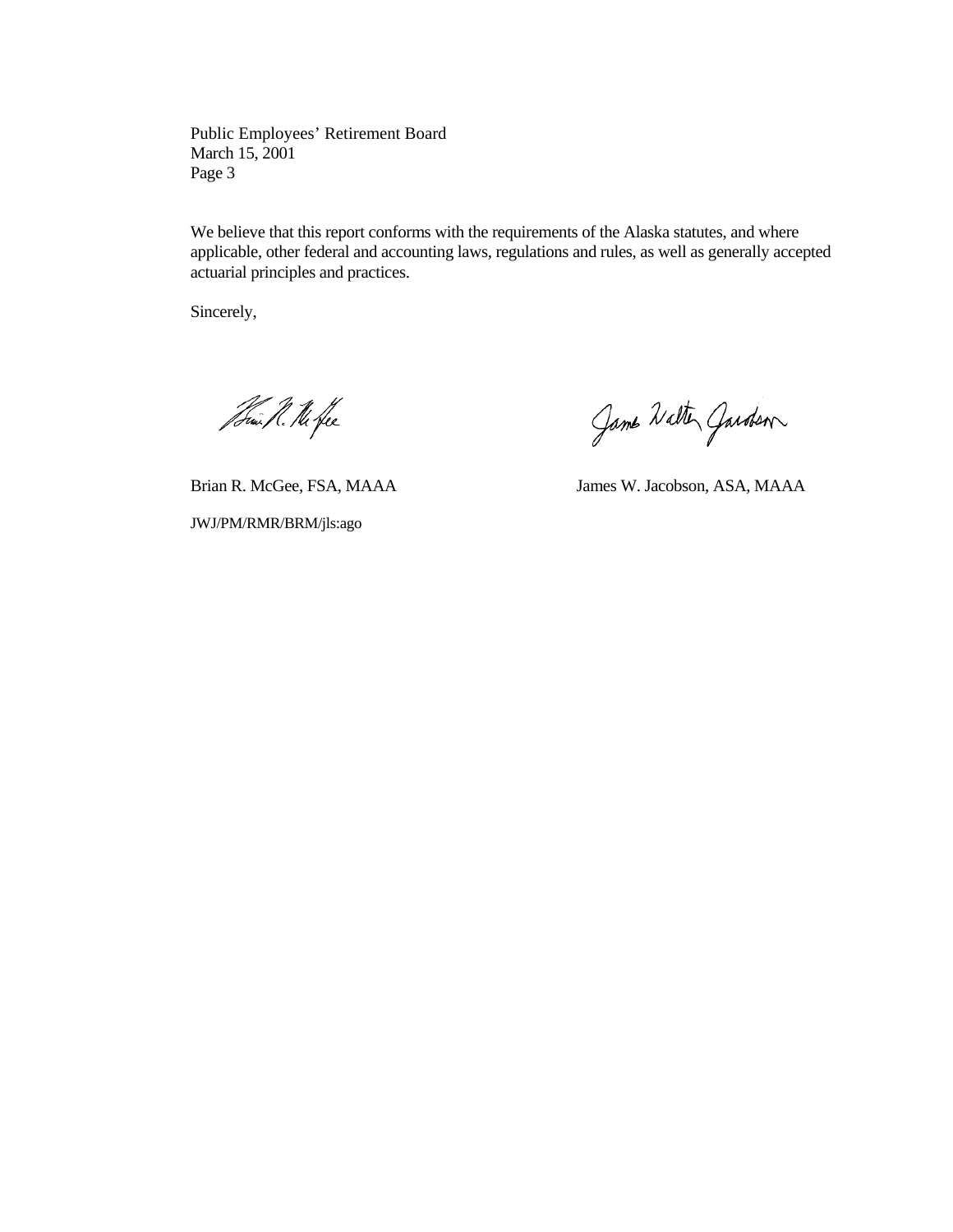# **Contents of Report**

| <b>Section 1</b>                                                          |                                                                                                                                                                                                                                                                                                      |  |
|---------------------------------------------------------------------------|------------------------------------------------------------------------------------------------------------------------------------------------------------------------------------------------------------------------------------------------------------------------------------------------------|--|
| 1.1(a)<br>1.1(b)<br>1.1(c)<br>1.1(d)                                      | Development of Valuation Assets as of June 30, 2000 (in thousands)  11<br>Determination of Contribution Adjustment Rate due to                                                                                                                                                                       |  |
| 1.2(a)                                                                    | Actuarial Present Values as of June 30, 2000 Police and Fire Members                                                                                                                                                                                                                                 |  |
| 1.2(b)<br>1.3(a)                                                          | Actuarial Present Values as of June 30, 2000 "Other" Members (in thousands)  14<br>Development of Average Employer Contribution Rate - FY03 For Police and Fire                                                                                                                                      |  |
| 1.3(b)                                                                    | Development of Average Employer Contribution Rate - FY03 For "Other"<br><b>Members</b>                                                                                                                                                                                                               |  |
| 1.3(c)                                                                    | Development of Average Employer Contribution Rate - FY03 All Members                                                                                                                                                                                                                                 |  |
| 1.4<br>1.5                                                                | Development of Actuarial Gain/(Loss) for FY00 (in thousands)  18                                                                                                                                                                                                                                     |  |
| <b>Section 2</b>                                                          |                                                                                                                                                                                                                                                                                                      |  |
| 2.1<br>2.2(a)<br>2.2(b)<br>2.2(c)<br>2.2(d)<br>2.2(e)<br>2.2(f)<br>2.2(g) | Summary of the Alaska Public Employees' Retirement System31<br>Additional Information - Active Members by Type of Status as of June 30 38<br>Statistics on New Retirees - Police and Fire Members During the Year Ending                                                                             |  |
| 2.2(h)<br>2.2(i)<br>2.2(j)<br>2.2(k)<br>2.2(l)                            | Schedule of Average Benefit Payments - New Retirees - Police/Fire 46<br>Statistics on New Retirees "Other" Members During the Year Ending June 3047<br>Schedule of Average Benefit Payments - New Retirees - "Other"  48<br>Distribution of Annual Benefits for Police and Fire Benefit Recipients52 |  |
| 2.2(n)                                                                    | 2.2(m) Schedule of Retired Members by Type of Retirant and Option Selected -<br>Distribution of Annual Benefits for "Other" Benefit Recipients54                                                                                                                                                     |  |
| 2.2(0)<br>2.2(p)                                                          | Schedule of Retired Members by Type of Retirant and Option Selected - "Other"<br>Schedule of Retirants and Beneficiaries Added to and Removed from Rolls -                                                                                                                                           |  |
| 2.2(q)                                                                    | Schedule of Retirants and Beneficiaries Added to and Removed from Rolls -                                                                                                                                                                                                                            |  |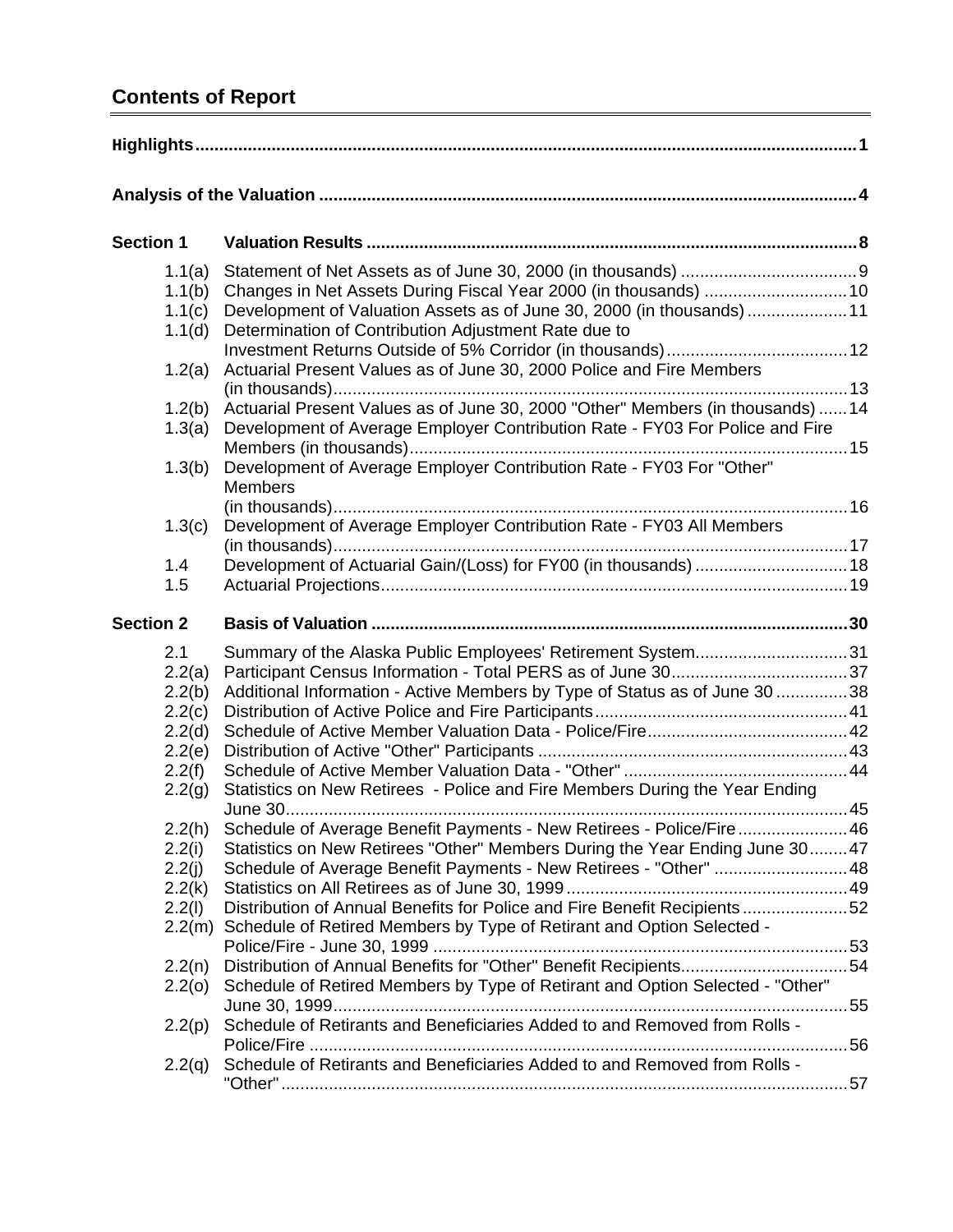| 2.3              |                                                                              |  |
|------------------|------------------------------------------------------------------------------|--|
|                  |                                                                              |  |
|                  | Table 2: Alaska PERS Disability Rates; Annual Rates Per 1,000 Employees  63  |  |
|                  |                                                                              |  |
| <b>Section 3</b> |                                                                              |  |
| 3.1              |                                                                              |  |
|                  | 3.2(a) Summary of Accrued and Unfunded Accrued Liabilities - Police/Fire  67 |  |
| 3.2(b)           |                                                                              |  |
| 3.3 <sup>2</sup> |                                                                              |  |
|                  |                                                                              |  |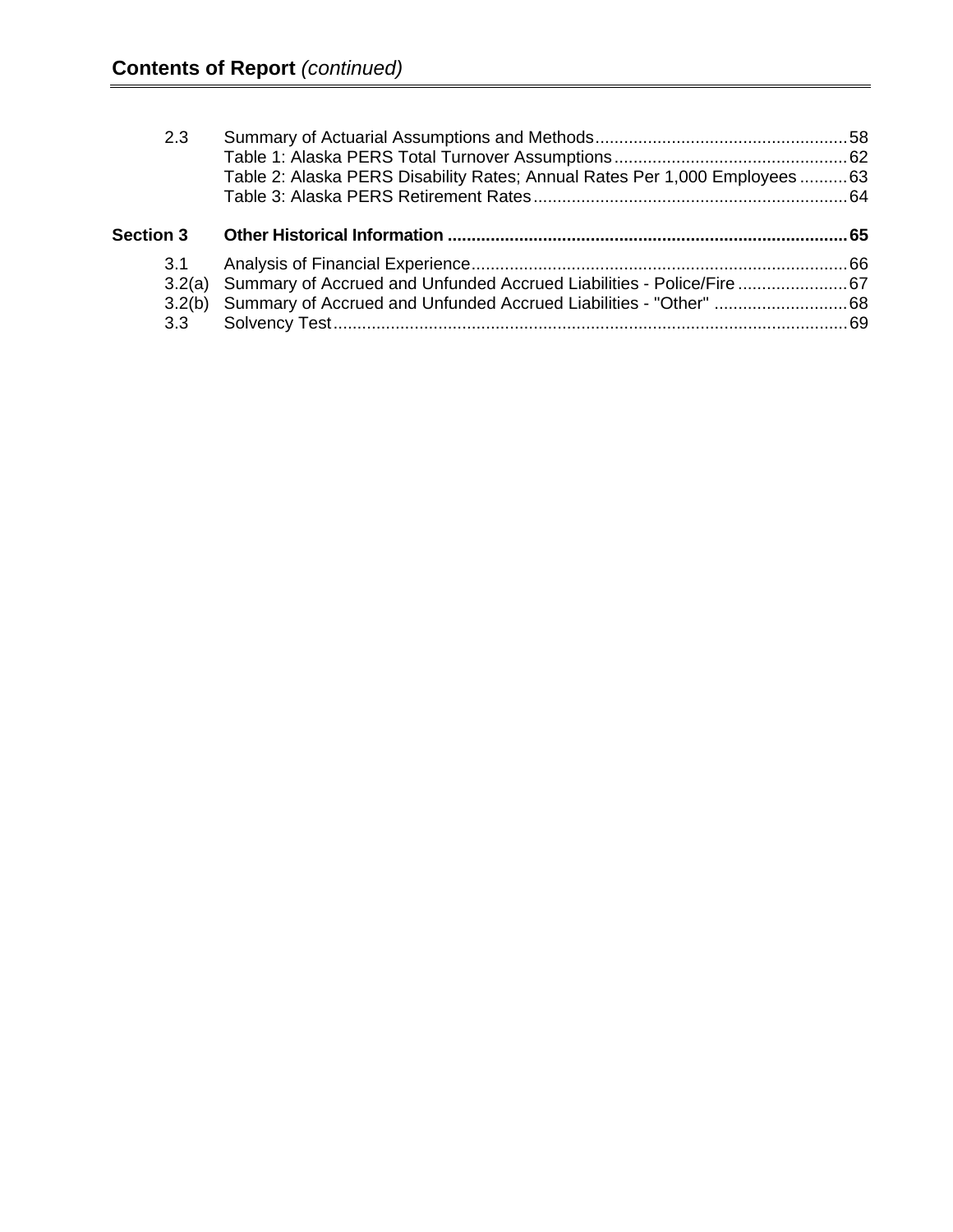## <span id="page-6-0"></span>**Highlights**

This report has been prepared by William M. Mercer, Incorporated for the State of Alaska Public Employees' Retirement System to:

- (1) present the results of a valuation of the Alaska Public Employees' Retirement System as of June 30, 2000;
- (2) review experience under the plan for the year ended June 30, 2000;
- (3) determine the appropriate contribution rate for each employer in the System;
- (4) provide reporting and disclosure information for financial statements, governmental agencies, and other interested parties.

The report is divided into three sections. Section 1 contains the results of the valuation. It includes the experience of the plan during the 2000 Fiscal Year, the current annual costs, and reporting and disclosure information.

Section 2 describes the basis of the valuation. It summarizes the plan provisions, provides information relating to the plan participants, and describes the funding methods and actuarial assumptions used in determining liabilities and costs.

Section 3 contains additional exhibits showing historical information on system experience and unfunded liabilities.

The principle results are as follows:

| 2000            |
|-----------------|
| \$<br>7,454,758 |
|                 |
| 5,190,835       |
| 7,376,912       |
|                 |
| 143.6%          |
| 101.1%          |
|                 |

\* In thousands.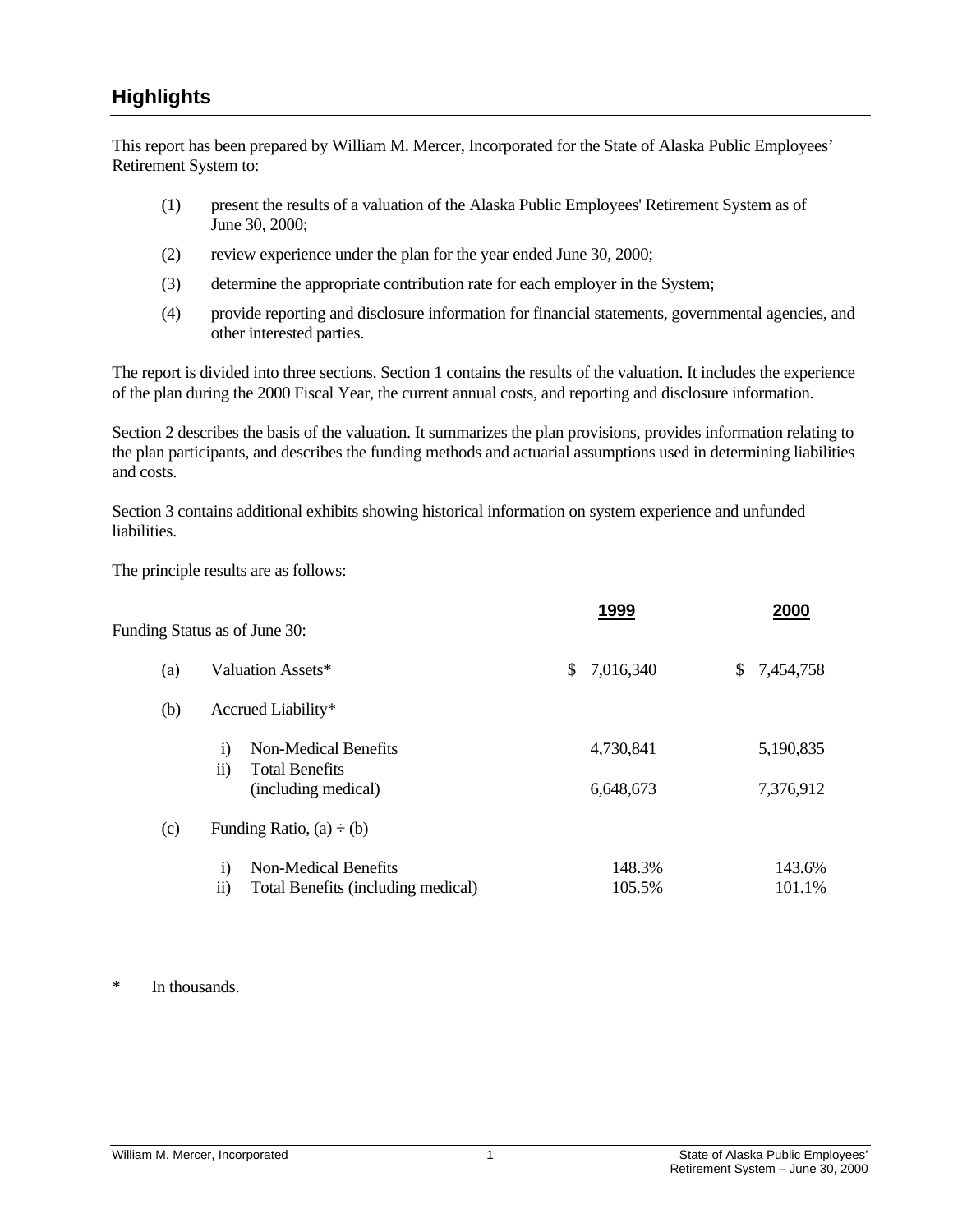

# **State of Alaska PERS Funding Ratio History**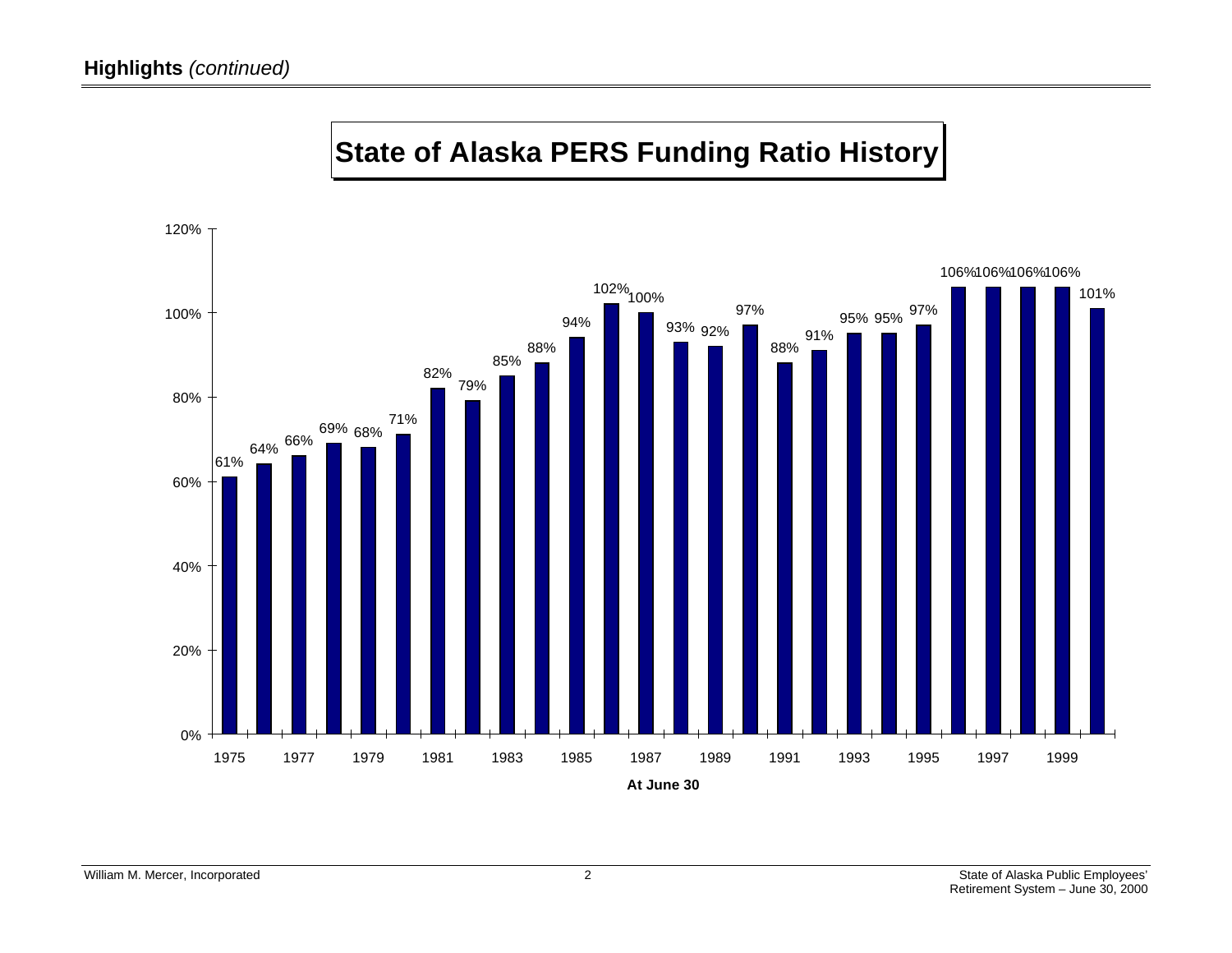# **Highlights** *(continued)*

Employer Contribution Rates for Fiscal Year:

|     |                                                                                         | 2002       | 2003  |
|-----|-----------------------------------------------------------------------------------------|------------|-------|
| (a) | <b>Consolidated Rate</b>                                                                | 8.07%      | 5.43% |
| (b) | <b>Average Past Service Rate</b>                                                        | $(1.51\%)$ | 0.69% |
| (c) | <b>Average Total Contribution Rate</b>                                                  | 6.56%      | 6.12% |
| (d) | Public Employees' Retirement Board<br><b>Adopted Average Total Contribution</b><br>Rate | 6.75%      | 6.75% |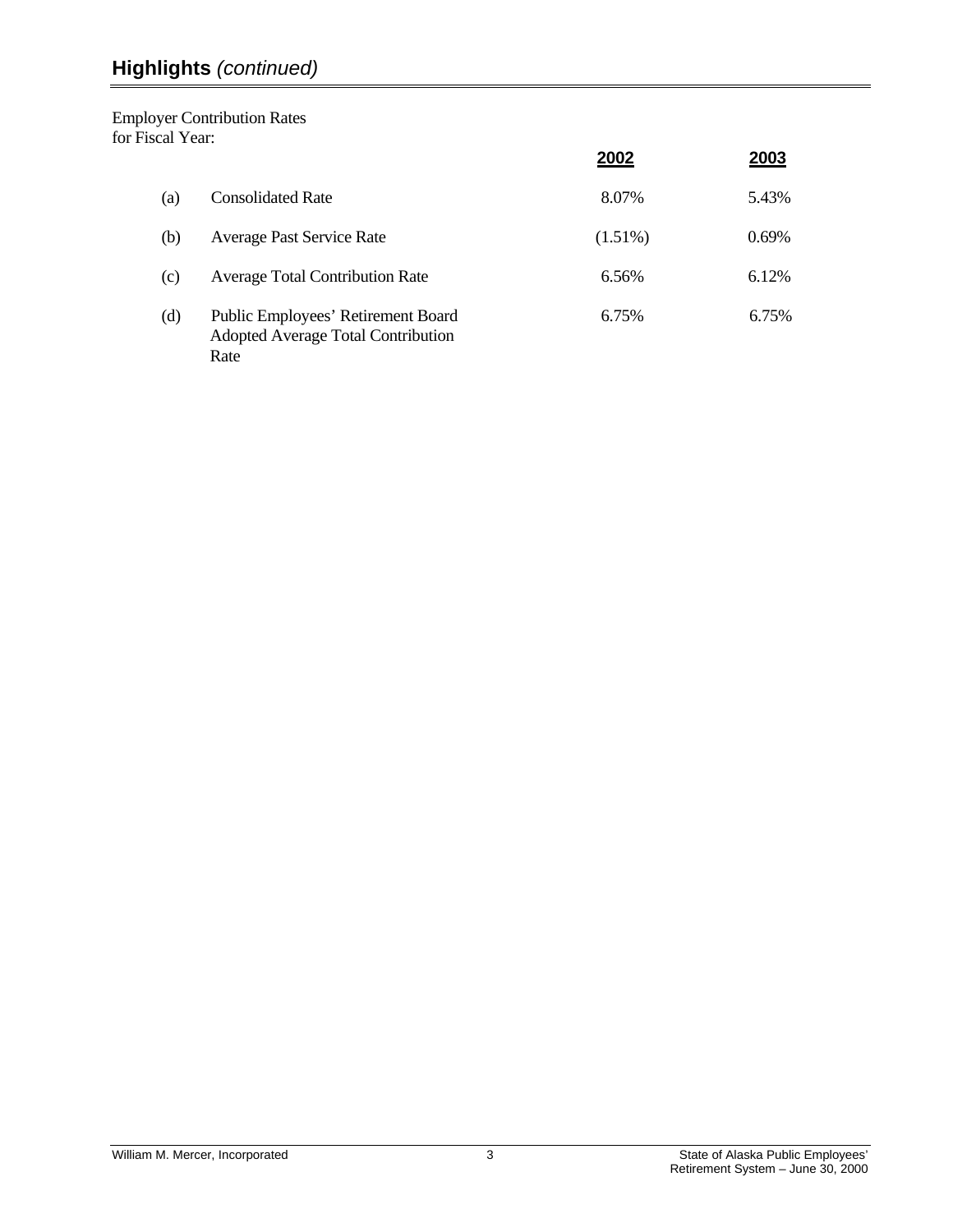## <span id="page-9-0"></span>**Analysis of the Valuation**

As shown in the Highlights section of the report, the funding ratio as of June 30, 2000 has decreased from 105.9% to 101.1% a decrease of 4.8%. The average employer contribution rate has decreased from 6.56% of payroll for FY02 to 6.12% for FY03, a decrease of 0.44% of payroll. The reasons for the change in the funded status and contribution rate are explained below.

#### **(1) Retiree Medical Insurance**

 The following table summarizes the monthly premium per benefit recipient since retiree medical benefits have been provided under PERS and TRS.

| Time                | <b>Monthly Premium</b><br>Per Retiree | Annual<br>Percentage | Average Compound<br>Annual Increase |
|---------------------|---------------------------------------|----------------------|-------------------------------------|
| Period              | For Health Coverage                   | Increase             | Since FY78                          |
| $2/1/76 - 1/31/77$  | \$34.75                               |                      |                                     |
| $2/1/77 - 1/31/78$  | 57.64                                 | 66%                  |                                     |
| $2/1/78 - 1/31/79$  | 69.10                                 | 20%                  | 20%                                 |
| $2/1/79 - 1/31/80$  | 64.70                                 | $-6%$                | 6%                                  |
| $2/1/80 - 1/31/81$  | 96.34                                 | 49%                  | 19%                                 |
| $2/1/81 - 1/31/82$  | 96.34                                 | 0%                   | 14%                                 |
| $2/1/82 - 1/31/83$  | 115.61                                | 20%                  | 15%                                 |
| $2/1/83 - 1/31/84$  | 156.07                                | 35%                  | 18%                                 |
| $2/1/84 - 1/31/85$  | 191.85                                | 23%                  | 19%                                 |
| $2/1/85 - 1/31/86$  | 168.25                                | $-12%$               | 14%                                 |
| $2/1/86 - 1/31/87$  | 165.00                                | $-2%$                | 12%                                 |
| $2/1/87 - 1/31/88$  | 140.25                                | $-15%$               | 9%                                  |
| $2/1/88 - /31/89$   | 211.22                                | 51%                  | 13%                                 |
| $2/1/89 - 1/31/90$  | 252.83                                | 20%                  | 13%                                 |
| $2/1/90 - 1/31/91$  | 243.98                                | $-4%$                | 12%                                 |
| $2/1/91 - 1/31/92$  | 243.98                                | 0%                   | 11%                                 |
| $2/1/92 - 1/31/93$  | 226.90                                | $-7%$                | 10%                                 |
| $2/1/93 - 1/31/94$  | 309.72                                | 37%                  | 11%                                 |
| $2/1/94 - 1/31/95$  | 336.05                                | 9%                   | 11%                                 |
| 2/1/95-1/31/96      | 350.50                                | 4%                   | 11%                                 |
| $2/1/96 - 1/31/97$  | 350.50                                | 0%                   | 10%                                 |
| $2/1/97 - 1/31/98$  | 368.00                                | 5%                   | 10%                                 |
| 2/1/98-12/31/98     | 368.00                                | 0%                   | 9%                                  |
| 1/1/99-12/31/99     | 442.00                                | 20%                  | 10%                                 |
| 1/1/00-12/31/00     | 530.00                                | 20%                  | 10%                                 |
| $1/1/01 - 12/31/01$ | 610.00                                | 15%                  | 10%                                 |

 As you can see from the above table, the monthly retiree medical premium for the January 1, 2001 to December 31, 2001 time period has increased to \$610.00. Since the 86/87 time period, annual premium rate changes have ranged from 51% up to 15% down, but the average compound annual increase has been about 9%.

 Effective June 30, 2000, the Board adopted a health cost trend assumption which varies by year, declining to an ultimate rate equal to inflation plus 0.5%, or 4.0% for FY14 and later. If the long-term assumption remains reasonable, short-term gains and losses from the annually-determined medical premium rate will offset each other over time.

 To help avoid the volatility in the funding and solvency of the System from bringing large health-related gains and losses into the System every year, we have been using the health cost trend assumption to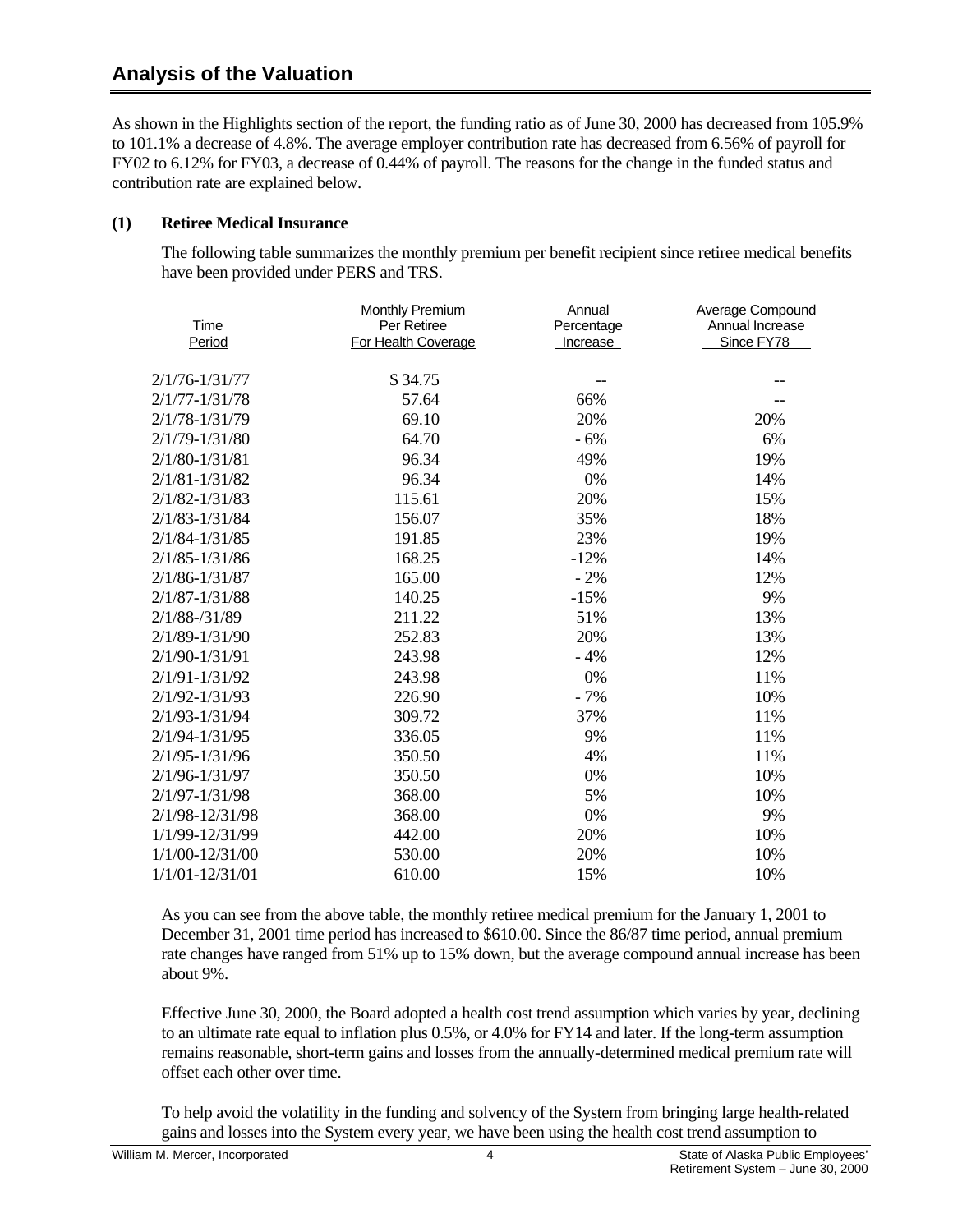determine actuarial liabilities for retiree medical benefits. On June 30, 1999, the assumed total blended premium was reset to the actual total blended premium for FY00. The difference between the assumed rate and the actual rate will be tracked annually and reduced if the gap becomes too wide. Also, adjustments will be made, if necessary, to the assumed medical premium rate every four to five years when a formal experience analysis is performed.

 The net effect of the Medical premium trend assumption change and the resetting of the FY00 assumed blended premium was a 0.1% increase in the funding ratio and a 0.28% reduction in the average contribution rate.

 As of June 30, 2000, the PERS Board adopted an enhancement in the asset valuation a description of the valuation of assets enhancement can be found on page 55 of this report.

## **(2) Investment Performance**

 The approximate FY00 investment return based on market values was 9.78%. In the development of valuation assets, we use an expected investment return equal to the investment return assumption of 8.25%. The valuation assets, plus (minus) the outstanding balance of previously amortized amounts, are then compared to a 5% corridor around the market value of assets. Any amount outside the corridor is amortized and applied to the employer contribution rates as a level percentage of the present value of pay over 20 years under the 1% population projection scenario.

 As of June 30, 2000, there is \$863,993,000 outside the corridor, resulting in a 4.64% reduction in the employer rate.

## **(3) Salary Increases**

 For the June 30, 2000 actuarial valuation, member data from the June 30, 1999 actuarial valuation was projected one year using standard actuarial techniques. Since the salaries for active members were projected based on the actuarial assumptions, there is no gain or loss due to salary increases. Therefore, there is no change in the funding ratio or contribution rate due to salary increases.

## **(4) Employee Data**

 For the June 30, 2000 actuarial valuation, member data from the June 30, 1999 actuarial valuation was projected one year using standard actuarial techniques. Active member counts from the three prior fiscal year ends were used to estimate the active member count at June 30, 2000. The PRPA for retirees for FY00 was calculated using actual CPI data.

 The overall effect of these participant data projections were an actuarial gain to the System, resulting in a decrease in the average employer contribution rate equal to 0.81% of total payroll.

## **(5) Ad hoc PRPA**

An ad hoc Post Retirement Pension Adjustment (PRPA) was granted during FY00. This increased benefit payments to many Tier I (hired before July 1, 1986) retirees. This action produced a loss to the system of approximately \$9,495,000.

The overall effect of the ad hoc PRPA was an actuarial loss to the System which lowered the funding ratio by 0.2% and increased the average employer contribution rate by 0.07% of total payroll.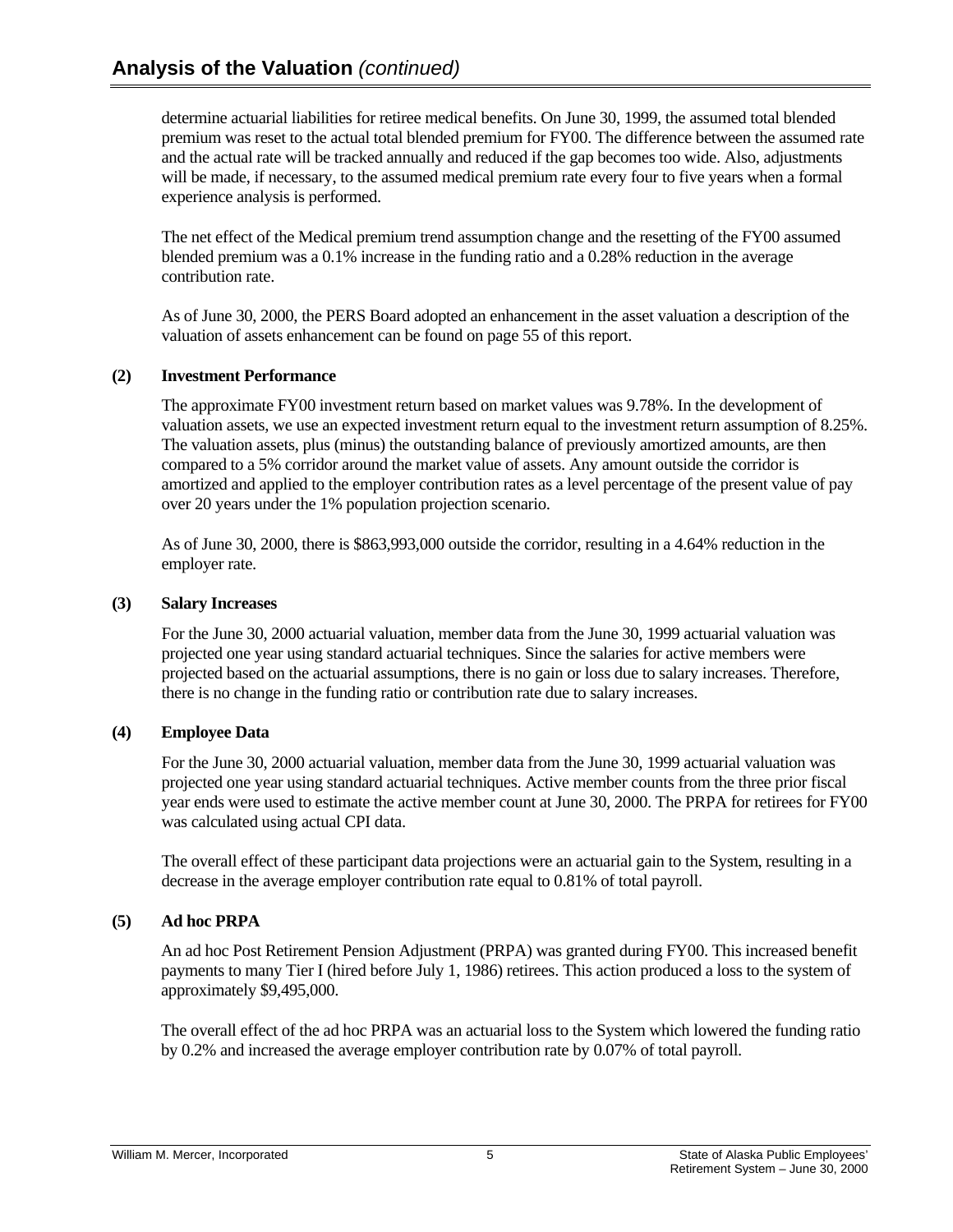#### **(6) Actuarial Assumptions**

Last year, an experience study was performed to compare recent System experience to the actuarial assumptions.

Based on this review as well as anticipation of future trends, a new set of actuarial assumptions was presented to the Board and adopted in December 2000. The results of the study can be found in the State of Alaska Public Employees' Retirement System Analysis Study of Actuarial Assumptions dated October 2000.

The net effect of the change in actuarial assumptions (excluding changes in asset components) was 5.7% decrease in the funding ratio and 3.09% increase in the total employer contribution rate.

#### **(7) Actuarial Projections**

 At the Fall 1991 Board Meetings, the PERS Board approved the use of an enhanced actuarial projection system. The same actuarial cost method is used, but the enhanced system projects population growth patterns and their associated liabilities 25 years into the future. By also projecting plan assets, this report in effect produces an actuarial valuation for each of the next 25 years. Section 1.5, Actuarial Projections, contains the results of this analysis.

 This type of information can be especially useful to multi-tiered systems, such as PERS. All of the projected new entrants will be covered under the cost savings provisions of the third tier so that the ultimate effect of the second and third tiers on plan liabilities can be anticipated. As you can see in Section 1.5, based on the actuarial assumptions and asset valuation method, future contribution rates are expected to remain fairly stable.

## **(8) 102% Target Funding Ratio**

 Effective June 30, 1998 the PERS Board adopted an actuarial method change that would target an ultimate funding ratio of 102% for the System. Using the actuarial projections discussed in item (6) above, an adjustment is made to the current and projected unfunded accrued liability so that the projected employer contributions to the System will result in an ultimate funding ratio of 102%.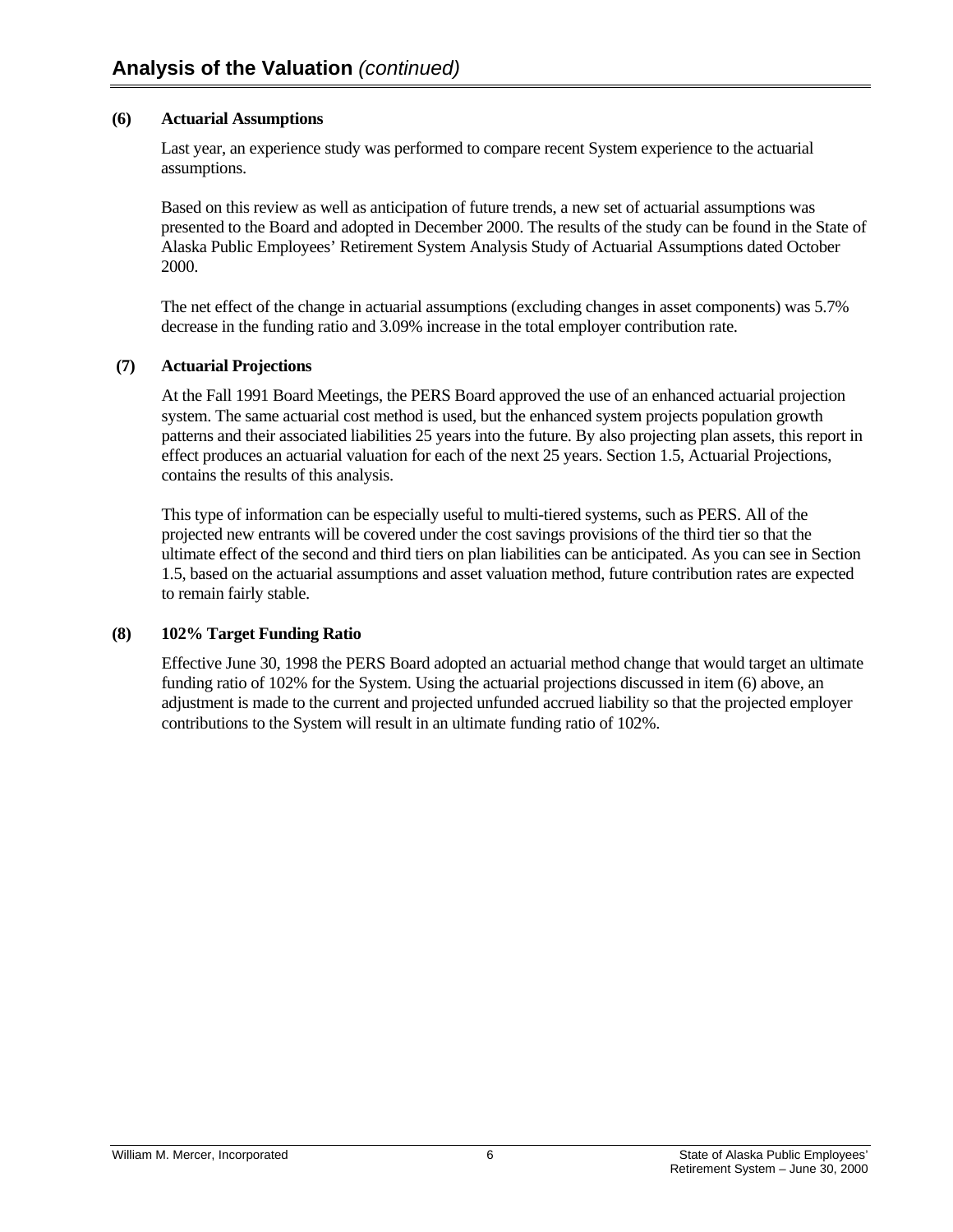## **Summary**

The following table summarizes the sources of change in the average employer contribution rate:

|        |                                                                                                | $6.56\%$ <sup>*</sup> |
|--------|------------------------------------------------------------------------------------------------|-----------------------|
|        | Change due to:                                                                                 |                       |
|        |                                                                                                | (2.67%)               |
|        |                                                                                                | $(0.12\%)$            |
|        |                                                                                                | 3.09%                 |
|        |                                                                                                | $(0.81\%)$            |
|        |                                                                                                | 0.07%                 |
|        |                                                                                                | 6.12%                 |
| $\ast$ | The Public Employees' Retirement Board adopted an average employer contribution rate of 6.75%. |                       |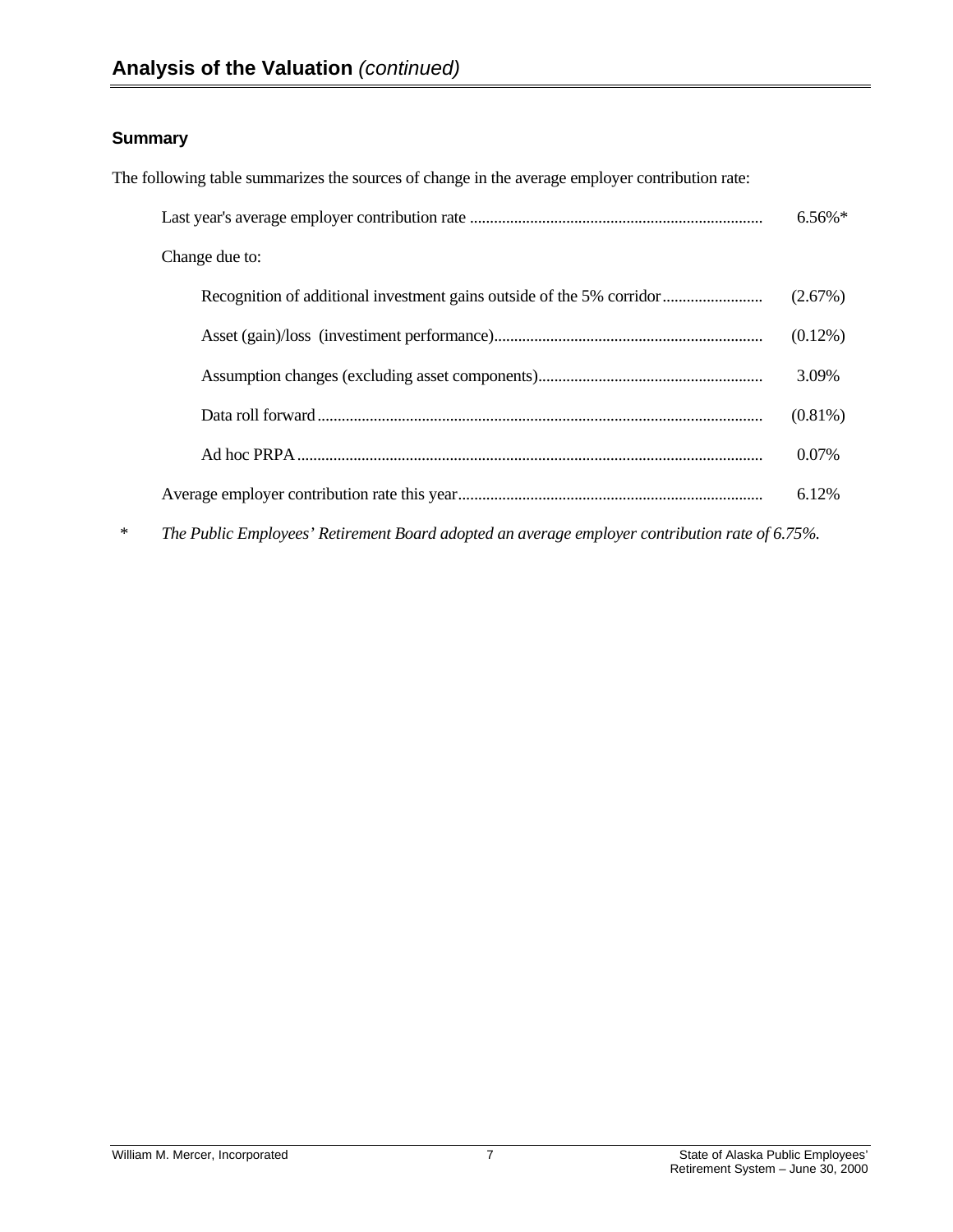# <span id="page-13-0"></span>**Section 1 Valuation Results**

This section sets forth the results of the actuarial valuation.

Section 1.1(a) shows the distribution of net assets as of June 30, 2000.

Section 1.1(b) shows the changes in net assets during FY00.

Section 1.1(c) develops the actual valuation assets and investment return as of June 30, 2000.

Section 1.1(d) develops the contribution rate adjustment.

Section 1.2(a) shows the actuarial present values for Police and Fire members as of June 30, 2000.

Section 1.2(b) shows the actuarial present values for "Other" members as of June 30, 2000.

Section 1.3(a) develops the average employer contribution rate for Police and Fire members - FY03.

Section 1.3(b) develops the average employer contribution rate for "Other" members - FY03.

Section 1.3(c) develops the average employer contribution rate for all members - FY03.

Section 1.4 calculates the actuarial gain or loss for FY00.

Section 1.5 contains the financial projections.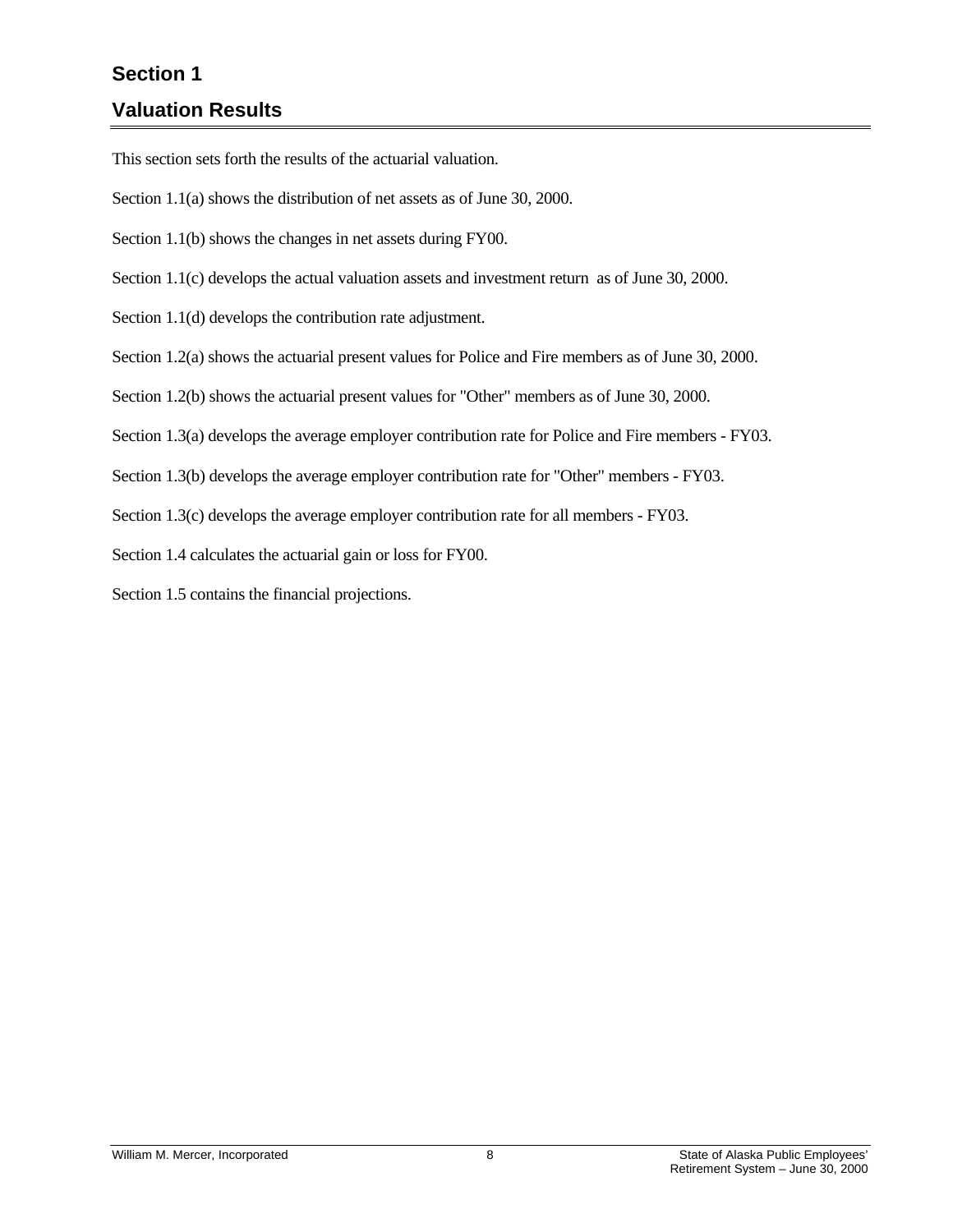# <span id="page-14-0"></span>**1.1(a) Statement of Net Assets as of June 30, 2000 (in thousands)**

|                                               | Pension         | Postemployment<br>Health | Total<br><b>Market Value</b> |
|-----------------------------------------------|-----------------|--------------------------|------------------------------|
| Cash and Cash Equivalents                     | \$<br>387       | \$<br>157                | \$<br>544                    |
| <b>Retirement Fixed Income</b><br>Pool        | 1,548,724       | 629,388                  | 2,178,112                    |
| <b>External Domestic Fixed Income</b><br>Pool | 61,811          | 25,120                   | 86,931                       |
| Domestic Equity Pool                          | 2,715,529       | 1,038,516                | 3,754,045                    |
| <b>International Equity Pool</b>              | 1,127,422       | 458,175                  | 1,585,597                    |
| <b>International Fixed Income Pool</b>        | 286,226         | 116,319                  | 402,545                      |
| <b>Emerging Markets Equity Pool</b>           | 69,429          | 28,215                   | 97,644                       |
| <b>Real Estate Pool</b>                       | 332,616         | 135,173                  | 467,789                      |
| Private Equity Pool                           | 117,155         | 47,611                   | 164,766                      |
| Mortgages (Net of Reserves)                   | 402             | 163                      | 565                          |
| Net Accrued Receivables                       | 12,828          | 5,214                    | 18,042                       |
| <b>Total Assets</b>                           | \$<br>6,272,529 | \$<br>2,484,051          | \$<br>8,756,580              |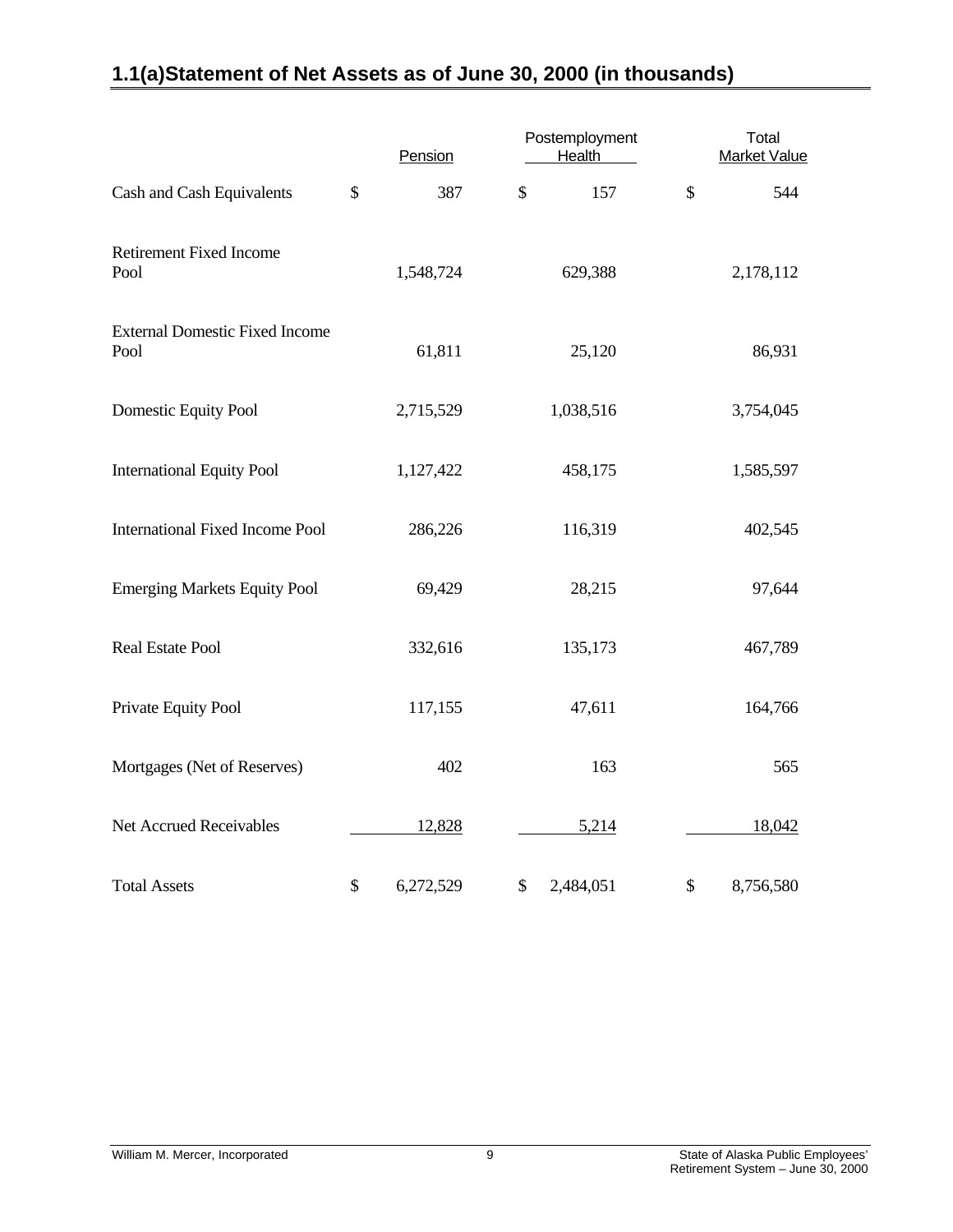|     |     |                                                                                     | Pension          |                   | Postemployment<br>Health |    | Total<br>Market Value |
|-----|-----|-------------------------------------------------------------------------------------|------------------|-------------------|--------------------------|----|-----------------------|
| (1) |     | Net Assets, June 30, 1999,<br>(market value)                                        | \$<br>5,819,092  | \$                | 2,286,266                | \$ | 8,105,358             |
| (2) |     | Additions:                                                                          |                  |                   |                          |    |                       |
|     | (a) | <b>Employee Contributions</b>                                                       | 65,387           |                   | 26,573                   |    | 91,960                |
|     | (b) | <b>Employer Contributions</b>                                                       | 66,637           |                   | 27,079                   |    | 93,716                |
|     | (c) | Retirement Incentive Program -<br>Employee                                          | 576              |                   | 234                      |    | 810                   |
|     | (d) | Retirement Incentive Program -<br>Employer                                          | 9,869            |                   | 4,011                    |    | 13,880                |
|     | (e) | <b>Interest and Dividend Income</b>                                                 | 209,897          |                   | 85,301                   |    | 295,198               |
|     | (f) | Net Appreciation in Fair<br>Value of Investments                                    | 365,752          |                   | 148,638                  |    | 514,390               |
|     | (g) | Net Recognized Mortgage<br>Loan Recovery                                            | 234              |                   | 95                       |    | 329                   |
|     | (h) | <b>Total Additions</b>                                                              | \$<br>718,352    | \$                | 291,931                  | \$ | 1,010,283             |
| (3) |     | Deductions:                                                                         |                  |                   |                          |    |                       |
|     | (a) | <b>Medical Benefits</b>                                                             | $\boldsymbol{0}$ |                   | 83,794                   |    | 83,794                |
|     | (b) | <b>Retirement Benefits</b>                                                          | 239,441          |                   | $\boldsymbol{0}$         |    | 239,441               |
|     | (c) | <b>Refunds to Terminated</b><br>Employees                                           | 8,531            |                   | 3,467                    |    | 11,998                |
|     | (d) | <b>Investment Expenses</b>                                                          | 13,923           |                   | 5,658                    |    | 19,581                |
|     | (e) | <b>Administrative Expenses</b>                                                      | 3,020            |                   | 1,227                    |    | 4,247                 |
|     | (f) | <b>Total Deductions</b>                                                             | \$<br>264,915    | $\boldsymbol{\$}$ | 94,146                   | \$ | 359,061               |
| (4) |     | Net Assets, June 30, 2000<br>(market value)                                         | \$<br>6,272,529  | \$                | 2,484,051                | \$ | 8,756,580             |
|     |     | Approximate Market Value Investment Return Rate<br>During the Year, Net of Expenses |                  |                   |                          |    | 9.78%                 |

# <span id="page-15-0"></span>**1.1(b) Changes in Net Assets During Fiscal Year 2000 (in thousands)**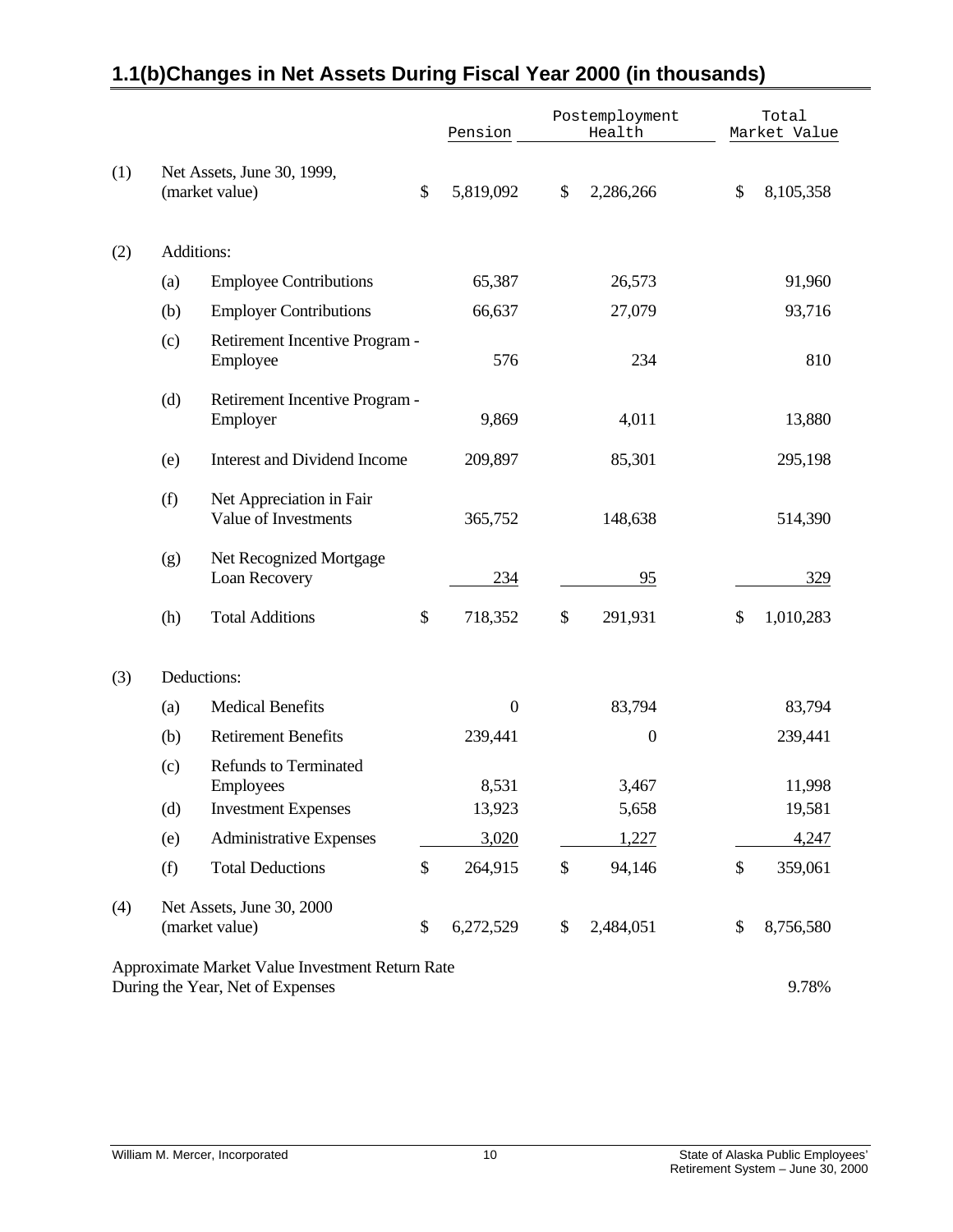# <span id="page-16-0"></span>**1.1(c) Development of Valuation Assets as of June 30, 2000 (in thousands)**

| (1) | June 30, 1999 Valuation Assets                                                                                                                      | \$  | 7,016,340 |
|-----|-----------------------------------------------------------------------------------------------------------------------------------------------------|-----|-----------|
| (2) | Total Contributions for FY 2000,<br>$(Item (2a) + (2b) + (2c) + (2d) from 1.1(b))$                                                                  |     | 200,366   |
| (3) | Total Benefit Payments for FY 2000,<br>$(Item (3a) + (3b) + (3c) from 1.1(b))$                                                                      |     | 335,233   |
| (4) | Expected Investment Return, Net of Expenses,<br>for the period July 1, 1999 through June 30, 2000,<br>$((1) + .5 \times [(2) - (3)]) \times 8.25\%$ |     | 573,285   |
| (6) | June 30, 2000 Valuation Assets,<br>$(1) + (2) - (3) + (4)$                                                                                          | \$. | 7,454,758 |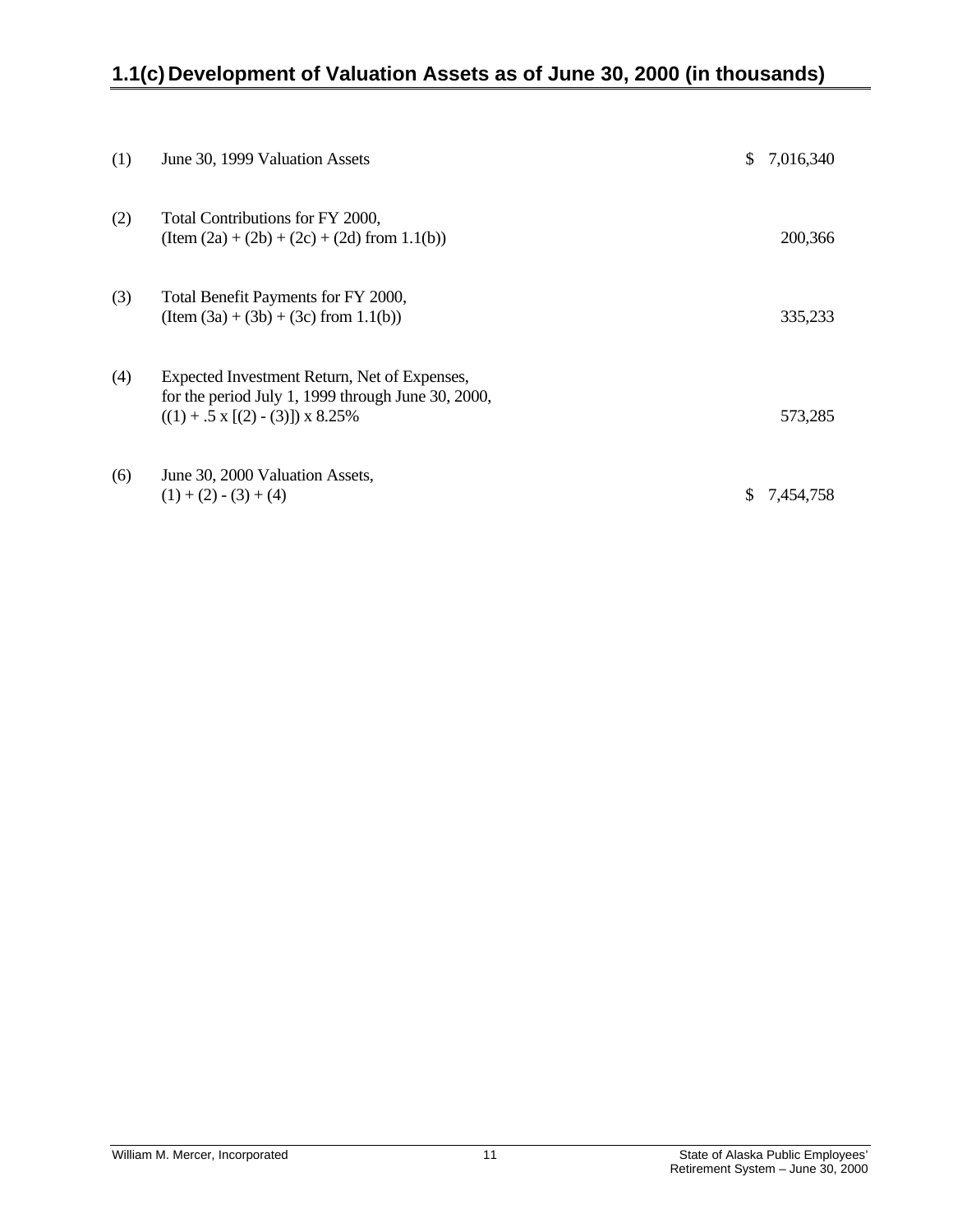# <span id="page-17-0"></span>**1.1(d) Determination of Contribution Adjustment Rate due to Investment Returns Outside of 5% Corridor (in thousands)**

| (1) | Market Value of Assets at June 30, 2000                                                                                | \$<br>8,756,580 |
|-----|------------------------------------------------------------------------------------------------------------------------|-----------------|
| (2) | 5% Corridor Around Market Value of Assets                                                                              |                 |
|     | Upper End (105%)<br>(a)                                                                                                | 9,194,409       |
|     | Lower End (95%)<br>(b)                                                                                                 | 8,318,751       |
| (3) | Valuation Assets at June 30, 2000                                                                                      | 7,454,758       |
| (4) | Amount Outside of Corridor, $(2(b) - 3)$                                                                               | 863,993         |
| (5) | Present Value of Total Projected System Payroll Over<br>22-Year Period (1% population projection scenario fresh start) | 18,637,918      |
| (6) | Contribution Adjustment Rate, $(4) \div (5)$                                                                           | 4.64%           |
| (7) | Previous Rate Adjustments for FY03                                                                                     | 1.85%           |
| (8) | Total Additional Rate Adjustment for FY03, (6) - (7)                                                                   | 2.79%           |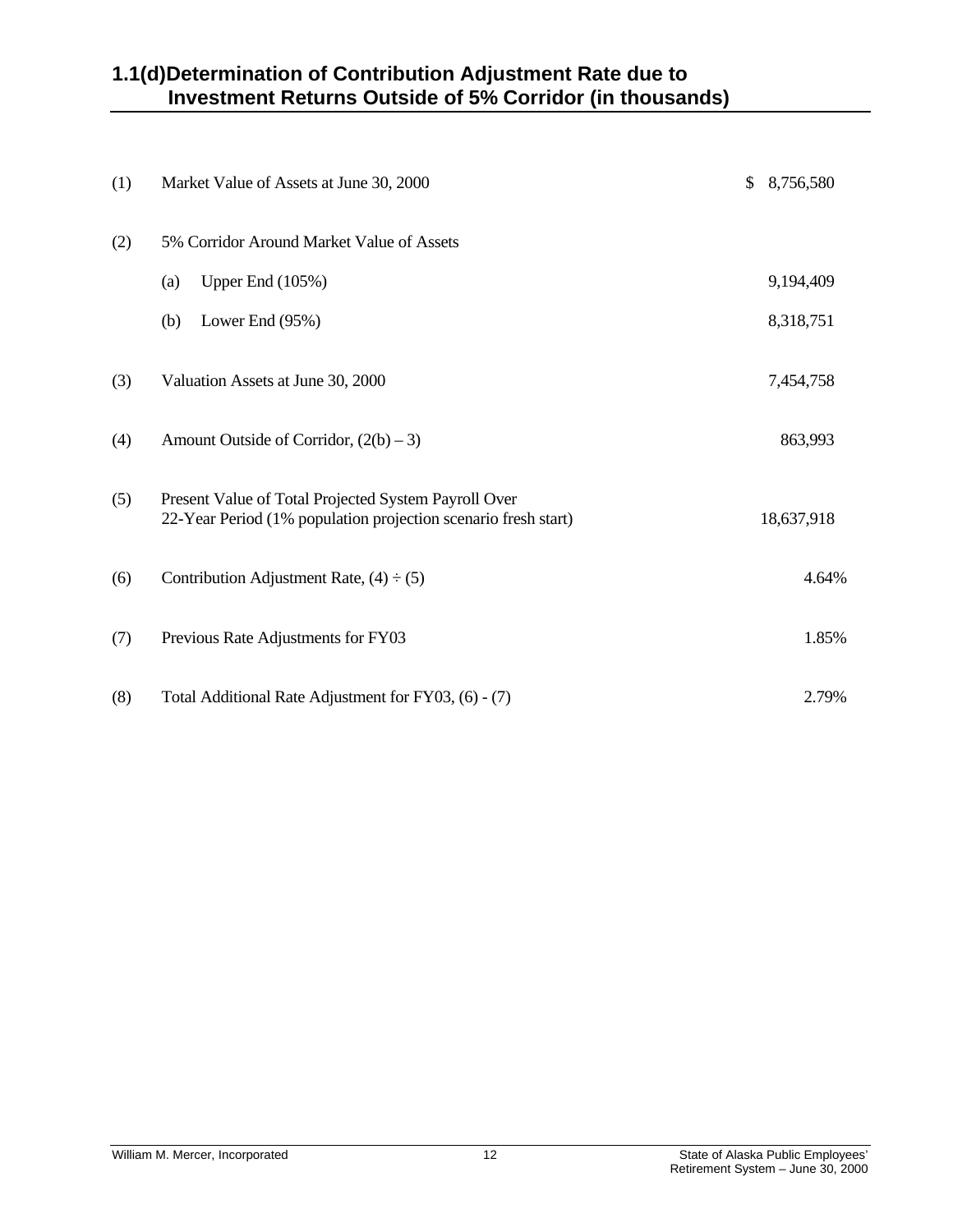|        |                                         | Normal<br>Cost        |               | Accrued<br>Liability |                           |            |
|--------|-----------------------------------------|-----------------------|---------------|----------------------|---------------------------|------------|
|        | <b>Active Members</b>                   |                       |               |                      |                           |            |
|        | <b>Retirement Benefits</b>              |                       | $\mathcal{S}$ | 18,262               | \$                        | 257,890    |
|        | <b>Termination Benefits</b>             |                       |               | 1,337                |                           | 12,946     |
|        | <b>Disability Benefits</b>              |                       |               | 518                  |                           | 8,396      |
|        | <b>Death Benefits</b>                   |                       |               | 484                  |                           | 7,229      |
|        | <b>Return of Contributions</b>          |                       |               | 561                  |                           | 1,809      |
|        | <b>Medical Benefits</b>                 |                       |               | 5,942                |                           | 84,884     |
|        | Indebtedness                            |                       |               | $\boldsymbol{0}$     |                           | (10, 641)  |
|        | Retirement Incentive Program Receivable |                       |               | $\overline{0}$       |                           | $(1,814)*$ |
|        | Subtotal                                |                       |               | 27,104               |                           | 360,699    |
|        | <b>Inactive Members</b>                 |                       |               |                      |                           |            |
|        | Not Vested                              |                       | $\mathcal{S}$ | $\overline{0}$       | $\boldsymbol{\mathsf{S}}$ | 763        |
|        | <b>Vested Terminations</b>              | - Retirement Benefits |               | $\overline{0}$       |                           | 15,049     |
|        |                                         | - Medical Benefits    |               | $\overline{0}$       |                           | 19,847     |
|        | Retirees & Beneficiaries                | - Retirement Benefits |               | $\boldsymbol{0}$     |                           | 647,504    |
|        |                                         | - Medical Benefits    |               | $\boldsymbol{0}$     |                           | 152,959    |
|        | Subtotal                                |                       |               | $\boldsymbol{0}$     |                           | 836,122    |
| Totals |                                         |                       | \$            | 27,104               | \$                        | 1,196,821  |

# <span id="page-18-0"></span>**1.2(a) Actuarial Present Values as of June 30, 2000 Police and Fire Members (in thousands)**

\* Allocated between Police/Fire and Other members in proportion to Active Members' Accrued Liability prior to receivable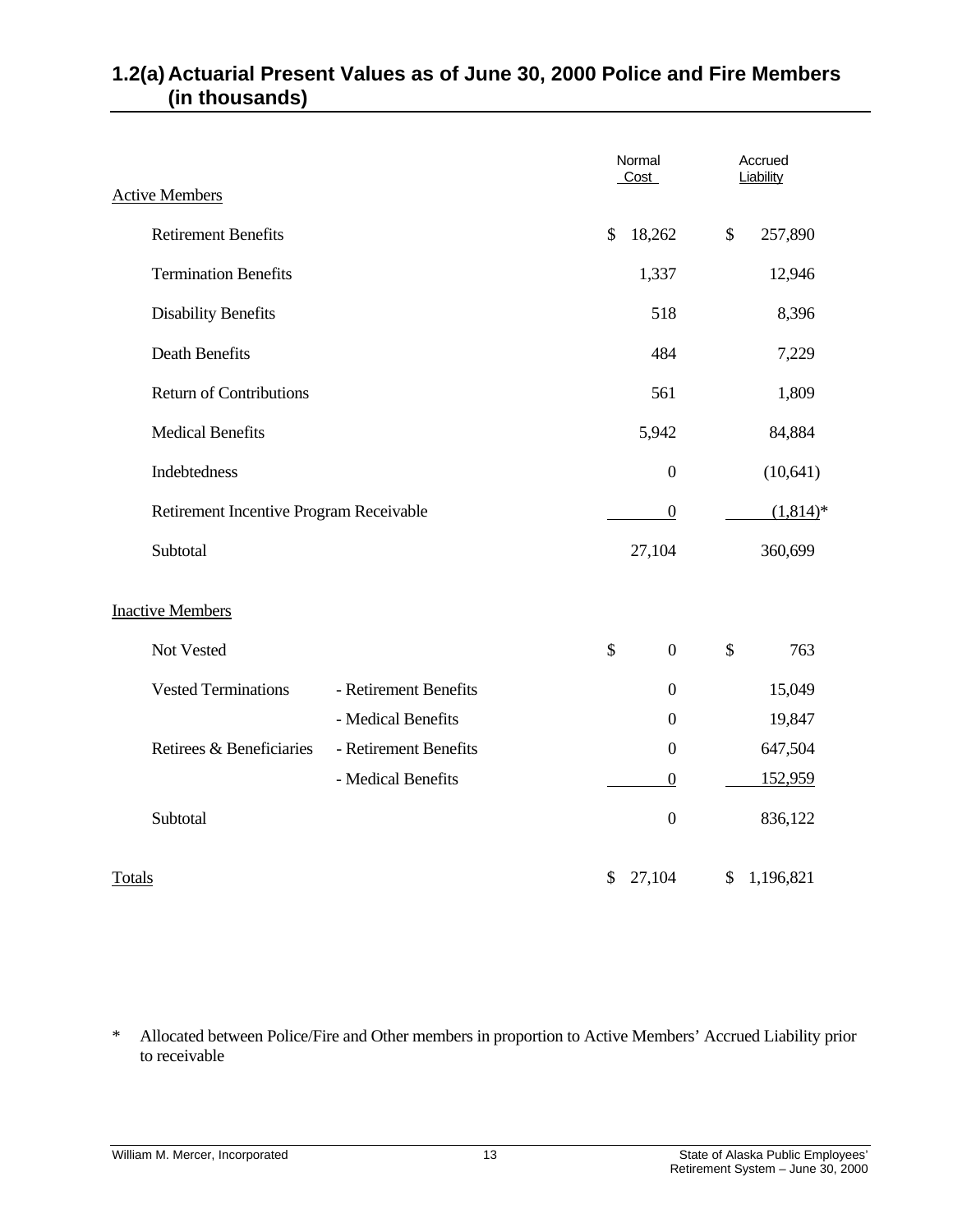|                                         |                       | Normal<br>Cost         | Accrued<br>Liability |
|-----------------------------------------|-----------------------|------------------------|----------------------|
| <b>Active Members</b>                   |                       |                        |                      |
| <b>Retirement Benefits</b>              |                       | \$<br>110,452          | \$<br>1,538,001      |
| <b>Termination Benefits</b>             |                       | 18,209                 | 201,556              |
| <b>Disability Benefits</b>              |                       | 2,194                  | 32,720               |
| Death Benefits                          |                       | 3,438                  | 55,560               |
| <b>Return of Contributions</b>          |                       | 6,621                  | 25,171               |
| <b>Medical Benefits</b>                 |                       | 55,286                 | 644,657              |
| Indebtedness                            |                       | $\boldsymbol{0}$       | (57, 439)            |
| Retirement Incentive Program Receivable |                       | $\boldsymbol{0}$       | $(12,214)*$          |
| Subtotal                                |                       | 196,200                | 2,428,012            |
| <b>Inactive Members</b>                 |                       |                        |                      |
| Not Vested                              |                       | \$<br>$\boldsymbol{0}$ | \$<br>35,534         |
| <b>Vested Terminations</b>              | - Retirement Benefits | $\boldsymbol{0}$       | 367,337              |
|                                         | - Medical Benefits    | $\boldsymbol{0}$       | 506,591              |
| Retirees & Beneficiaries                | - Retirement Benefits | $\boldsymbol{0}$       | 2,065,478            |
|                                         | - Medical Benefits    | $\boldsymbol{0}$       | 777,139              |
| Subtotal                                |                       | $\boldsymbol{0}$       | 3,752,079            |
| Totals                                  |                       | \$<br>196,200          | \$<br>6,180,091      |

## <span id="page-19-0"></span>**1.2(b) Actuarial Present Values as of June 30, 2000 ''Other'' Members (in thousands)**

\* Allocated between Police/Fire and Other members in proportion to Active Members' Accrued Liability prior to receivable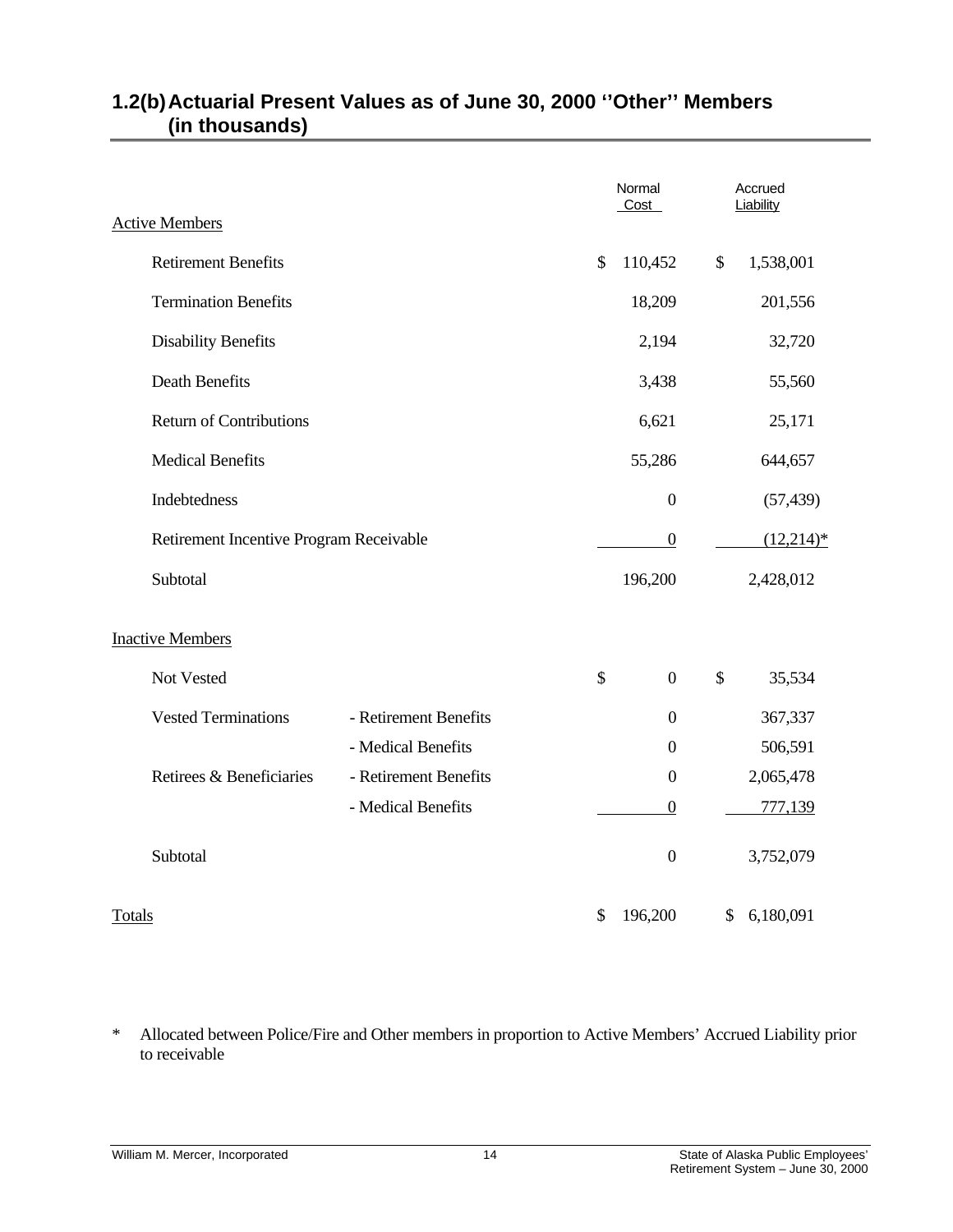## <span id="page-20-0"></span>**1.3(a) Development of Average Employer Contribution Rate - FY03 Police and Fire Members (in thousands)**

#### Consolidated Rate

| (1)                                       | <b>Total Normal Cost</b>                                                                     | \$ | 27,104     |  |  |  |
|-------------------------------------------|----------------------------------------------------------------------------------------------|----|------------|--|--|--|
| (2)                                       | <b>Total Salaries</b>                                                                        |    | 140,045    |  |  |  |
| (3)                                       | Normal Cost Rate for Police & Fire<br>Members, $(1) \div (2)$                                |    | 19.35%     |  |  |  |
| (4)                                       | Member Contribution Rate (Police & Fire)                                                     |    | 7.50%      |  |  |  |
| (5)                                       | Preliminary Consolidated Employer Normal Cost Rate<br>For Police & Fire Members, $(3) - (4)$ |    | 11.85%     |  |  |  |
| (6)                                       | Net Adjustment Due to Investment Returns Outside<br>of 5% Corridor, (Section 1.1(d))         |    | $(4.64\%)$ |  |  |  |
| (7)                                       | <b>Consolidated Employer Normal Cost Rate</b><br>For Police & Fire Members, $(5) + (6)$      |    | 7.21%      |  |  |  |
|                                           | Past Service Rate                                                                            |    |            |  |  |  |
| (1)                                       | <b>Target Accrued Liability</b>                                                              | \$ | 1,226,110  |  |  |  |
| (2)                                       | <b>Valuation Assets</b>                                                                      |    | 1,209,451* |  |  |  |
| (3)                                       | Target Unfunded Liability, (1) - (2)                                                         |    | 16,659     |  |  |  |
| (4)                                       | Amortization Factor (25 years)                                                               |    | 11.312888  |  |  |  |
| (5)                                       | Past Service Cost, $(3) \div (4)$                                                            |    | 1,473      |  |  |  |
| (6)                                       | <b>Total Salaries</b>                                                                        |    | 140,045    |  |  |  |
| (7)                                       | Past Service Rate, $(5) \div (6)$                                                            |    | 1.05%      |  |  |  |
| <b>Average Employer Contribution Rate</b> |                                                                                              |    |            |  |  |  |

\* Allocated between Police/Fire and Other members in proportion to Accrued Liability.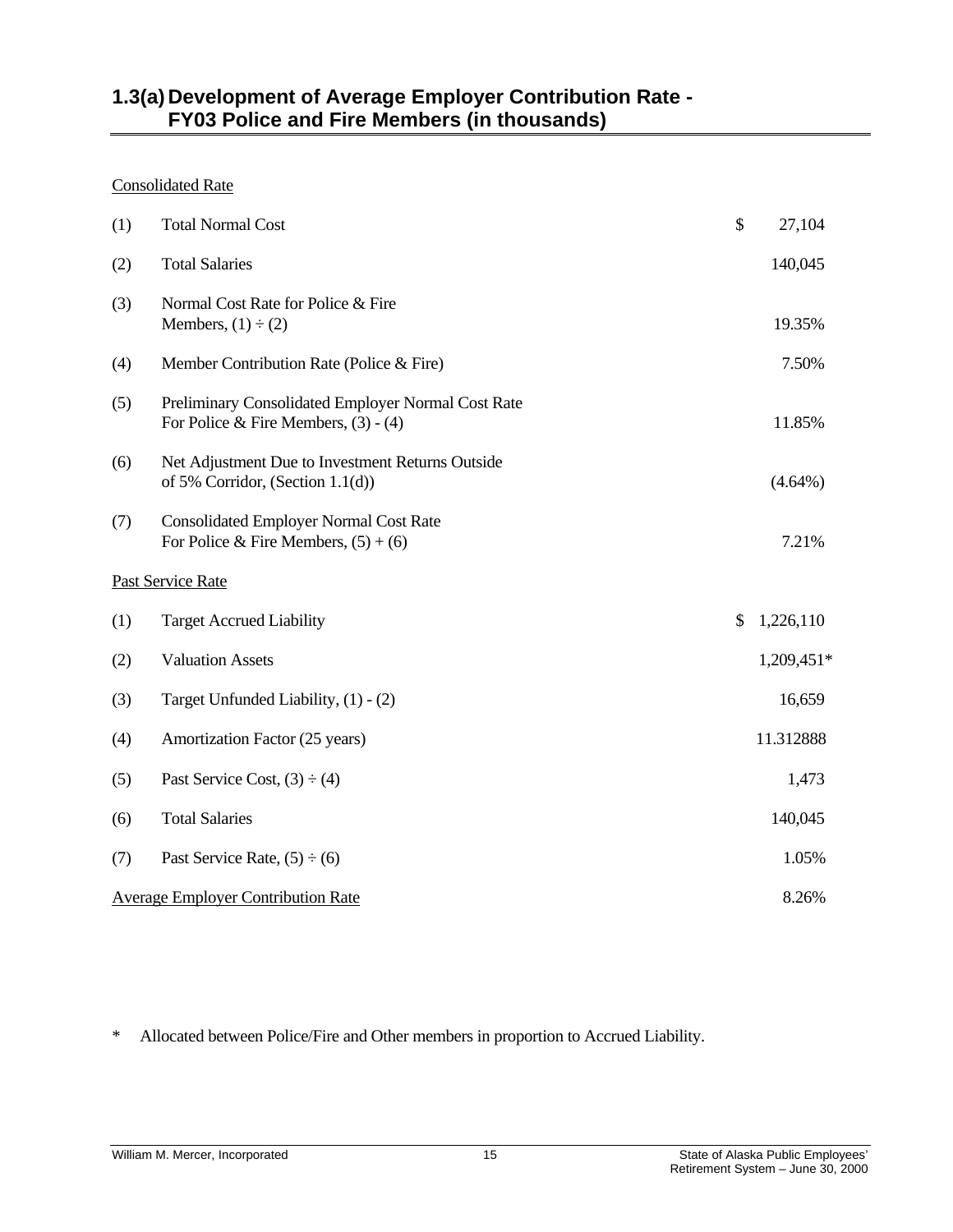## <span id="page-21-0"></span>**1.3(b) Development of Average Employer Contribution Rate – FY03 For "Other'' Members (in thousands)**

#### Consolidated Rate

| (1) | <b>Total Normal Cost</b>                                                             | \$<br>196,200   |
|-----|--------------------------------------------------------------------------------------|-----------------|
| (2) | <b>Total Salaries</b>                                                                | 1,181,435       |
| (3) | Normal Cost Rate for "Other" Members,<br>$(1) \div (2)$                              | 16.61%          |
| (4) | Member Contribution Rate ("Other")                                                   | 6.75%           |
| (5) | Preliminary Consolidated Employer Normal Cost<br>Rate For "Other" Members, (3) - (4) | 9.86%           |
| (6) | Net Adjustment Due to Investment Returns Outside<br>of 5% Corridor, (Section 1.1(d)) | $(4.64\%)$      |
| (7) | <b>Consolidated Employer Normal Cost Rate</b><br>For "Other" Members, $(5) + (6)$    | 5.22%           |
|     | Past Service Rate                                                                    |                 |
| (1) | <b>Target Accrued Liability</b>                                                      | \$<br>6,331,335 |
| (2) | <b>Valuation Assets</b>                                                              | 6,245,307*      |
| (3) | Target Unfunded Liability, (1) - (2)                                                 | 86,028          |
| (4) | Amortization Factor (25 years)                                                       | 11.312888       |
| (5) | Past Service Cost, $(3) \div (4)$                                                    | 7,604           |
| (6) | <b>Total Salaries</b>                                                                | 1,181,435       |
| (7) | Past Service Rate, $(5) \div (6)$                                                    | 0.64%           |
|     |                                                                                      |                 |

\* Allocated between Police/Fire and Other members in proportion to Accrued Liability.

Average Employer Contribution Rate 5.86%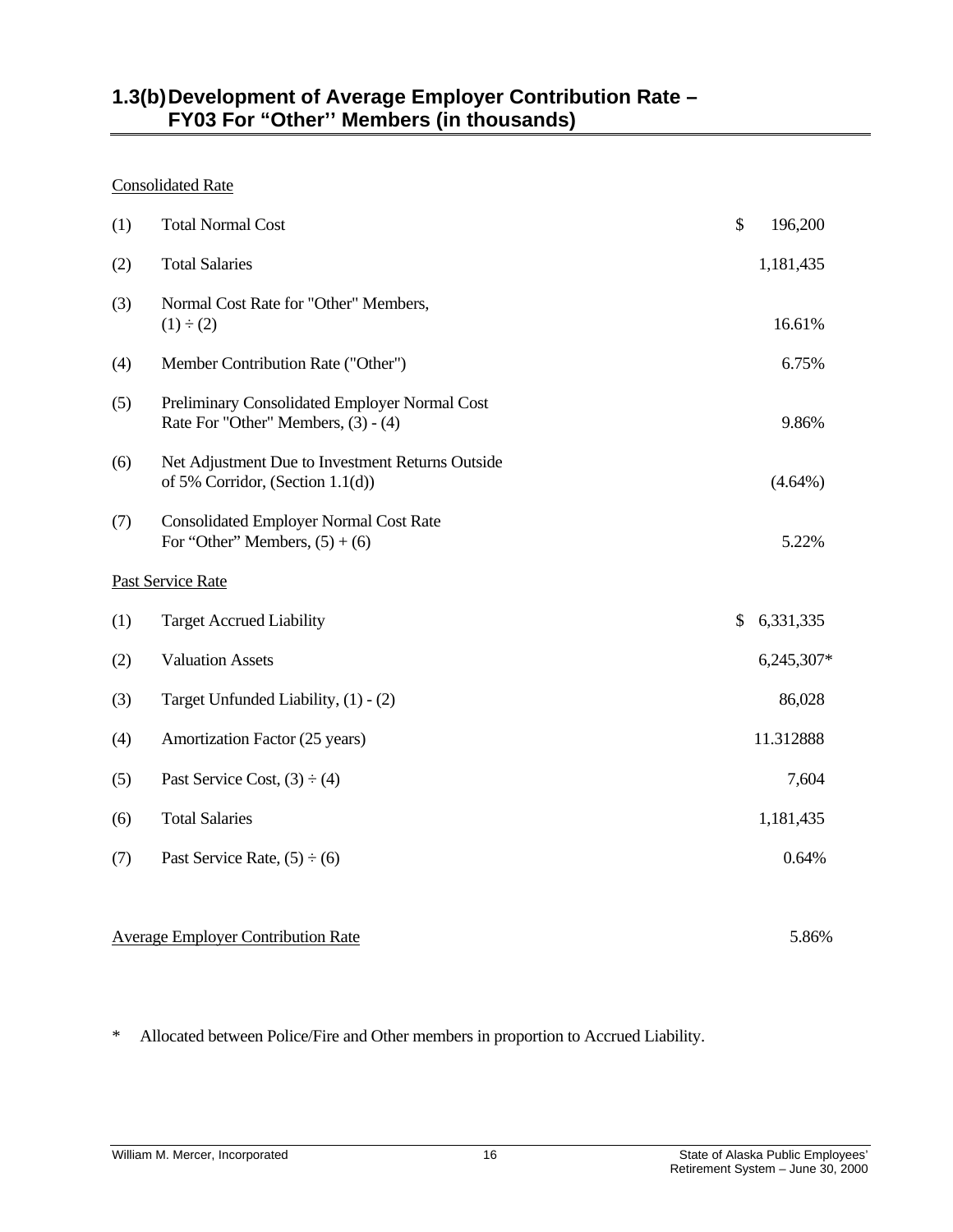## <span id="page-22-0"></span>**1.3(c) Development of Average Employer Contribution Rate - FY03 All Members (in thousands)**

## Consolidated Rate

| (1) | <b>Total Normal Cost</b>                                                             | \$<br>223,304   |
|-----|--------------------------------------------------------------------------------------|-----------------|
| (2) | <b>Total Salaries</b>                                                                | 1,321,480       |
| (3) | Normal Cost Rate for All Members,<br>$(1) \div (2)$                                  | 16.90%          |
| (4) | <b>Average Member Contribution Rate</b>                                              | 6.83%           |
| (5) | Preliminary Consolidated Employer Normal Cost<br>Rate for All Members, $(3) - (4)$   | 10.07%          |
| (6) | Net Adjustment Due to Investment Returns Outside<br>of 5% Corridor, (Section 1.1(d)) | $(4.64\%)$      |
| (7) | <b>Consolidated Employer Normal Cost Rate</b><br>For All Members, $(5) + (6)$        | 5.43%           |
|     | Past Service Rate                                                                    |                 |
| (1) | <b>Target Accrued Liability</b>                                                      | \$<br>7,557,445 |
| (2) | <b>Valuation Assets</b>                                                              | 7,454,758       |
| (3) | Target Unfunded Liability, (1) - (2)                                                 | 102,687         |
| (4) | Amortization Factor (25 years)                                                       | 11.312888       |
| (5) | Past Service Cost, $(3) \div (4)$                                                    | 9,077           |
| (6) | <b>Total Salaries</b>                                                                | 1,321,480       |
| (7) | Past Service Rate, $(5) \div (6)$                                                    | 0.69%           |
|     | <b>Average Employer Contribution Rate</b>                                            | 6.12%           |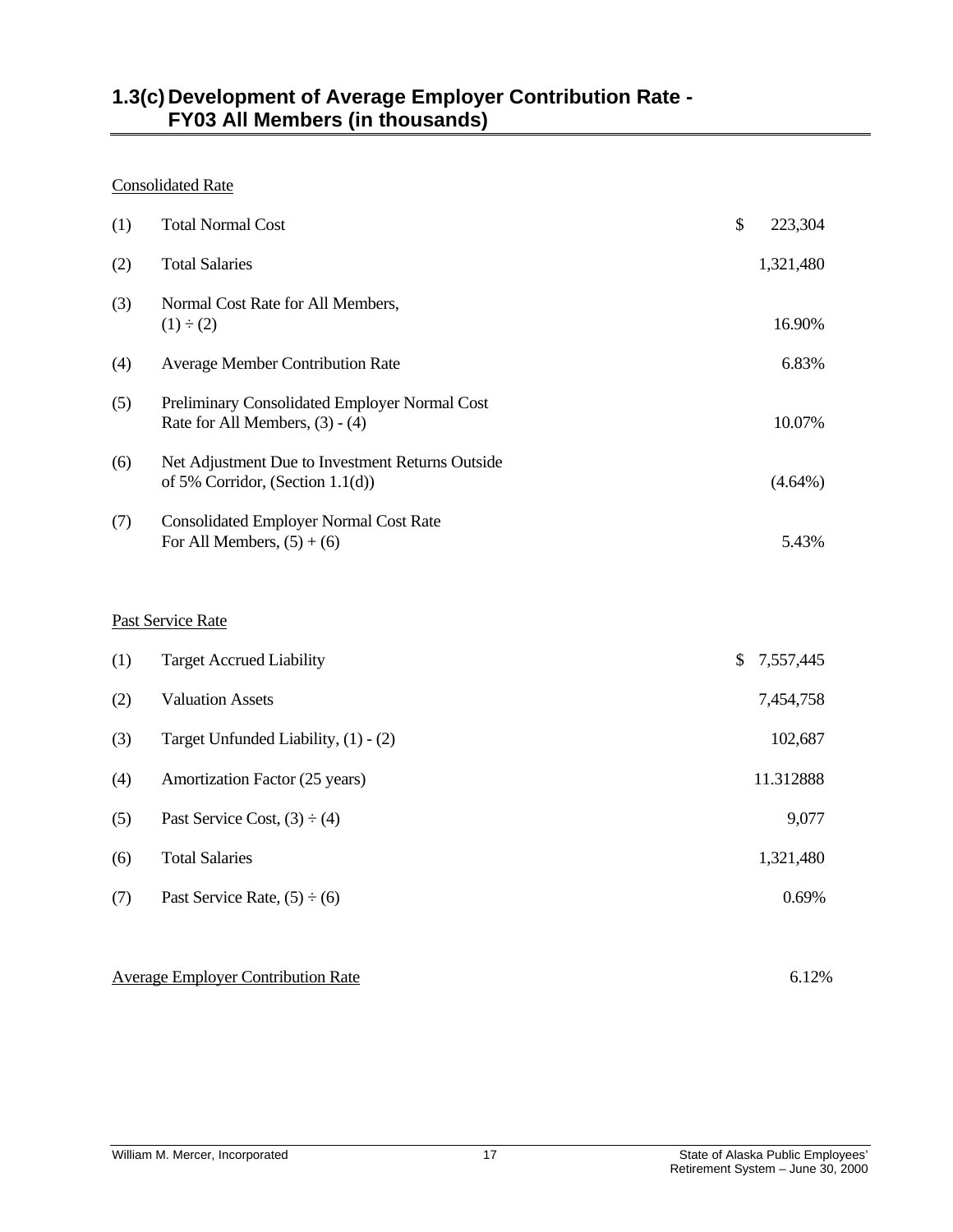# <span id="page-23-0"></span>**1.4 Development of Actuarial Gain/(Loss) for FY00 (in thousands)**

| (1)  | Unfunded Liability, June 30, 1999                                                        | \$<br>(367, 667) |
|------|------------------------------------------------------------------------------------------|------------------|
| (2)  | Normal Cost for FY00                                                                     | 214,971          |
| (3)  | Interest on $(1)$ and $(2)$ at 8.25%                                                     | (12,597)         |
| (4)  | <b>Employee Contributions for FY00</b>                                                   | 92,770           |
| (5)  | <b>Employer Contributions for FY00</b>                                                   | 107,596          |
| (6)  | Interest on $(4)$ and $(5)$ at 8.25%<br>for one-half year                                | 8,265            |
| (7)  | Net Increase in Unfunded Liability due to<br><b>Assumption and Method Changes</b>        | 413,221          |
| (8)  | Expected Unfunded Liability, June 30, 2000,<br>$(1) + (2) + (3) - (4) - (5) - (6) + (7)$ | 39,297           |
| (9)  | Actual Unfunded Liability, June 30, 2000                                                 | (77, 846)        |
| (10) | Actuarial Gain/(Loss) for the Year,<br>$(8) - (9)$                                       | \$<br>117,143    |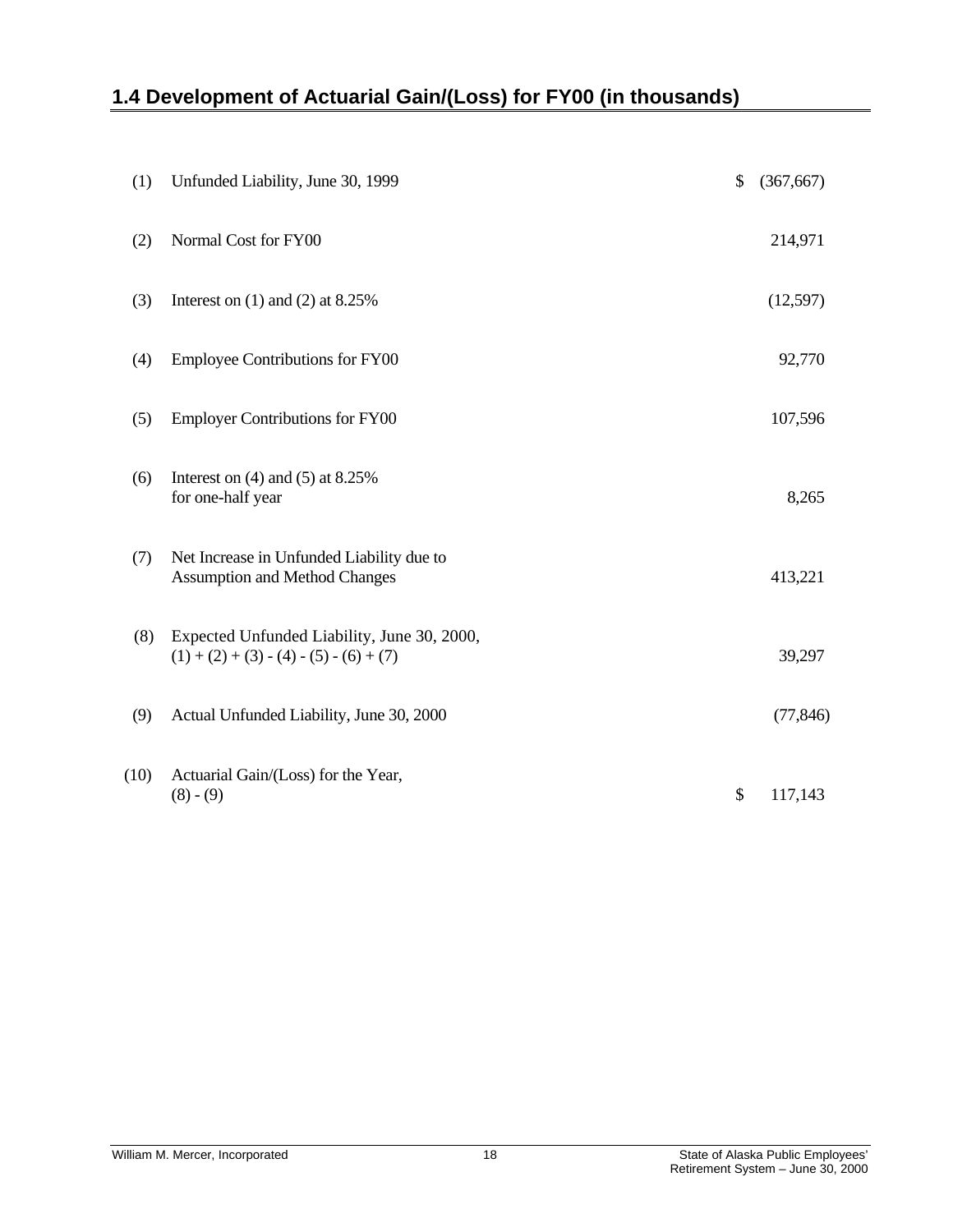## **1.5 Actuarial Projections**



**□Population Increase 2% ■Population Increase 1% □Population Increase 0%**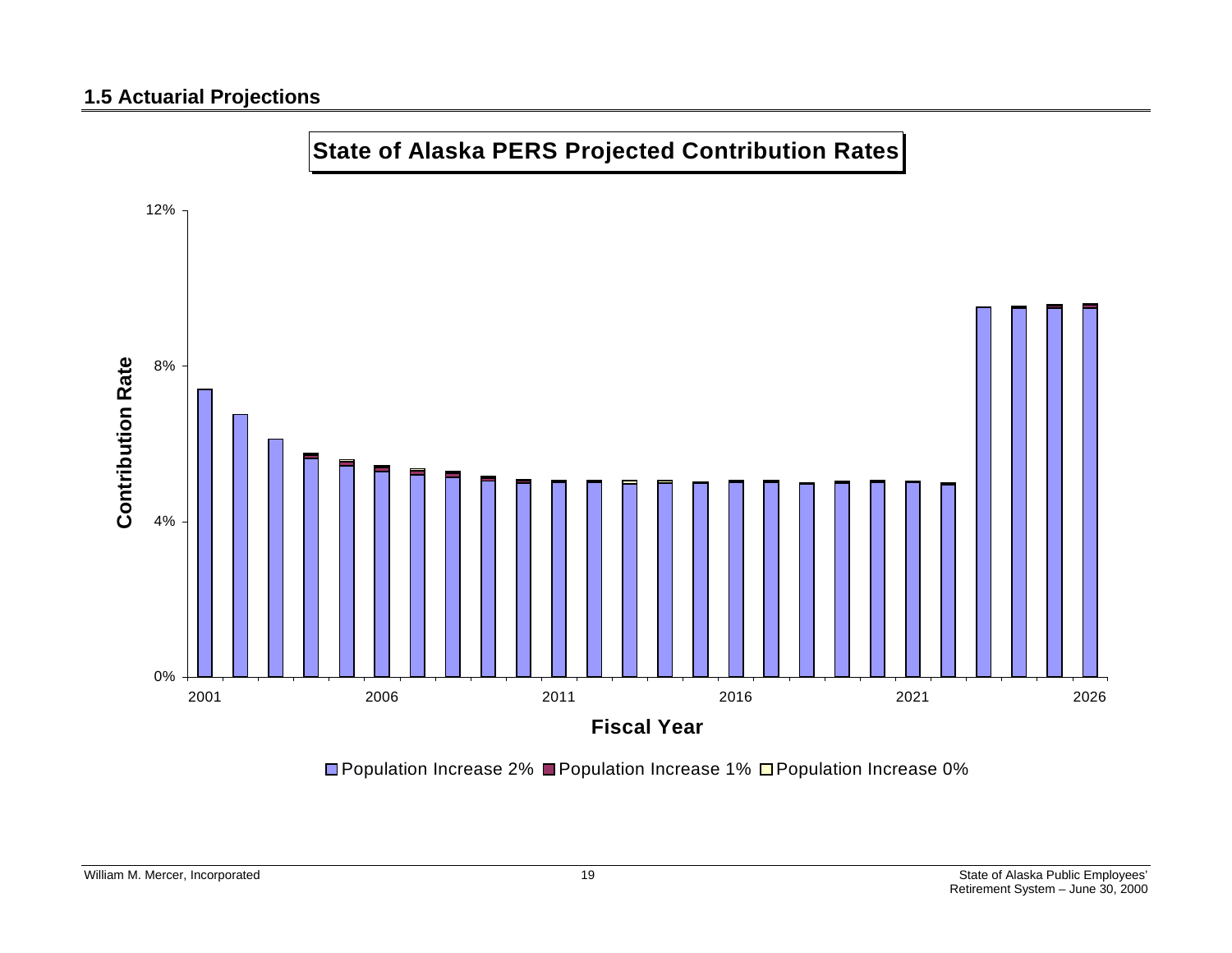

# **State of Alaska PERS Projected Funding Ratios**

**□ Population Increase 0% ■ Population Increase 1% □ Population Increase 2%**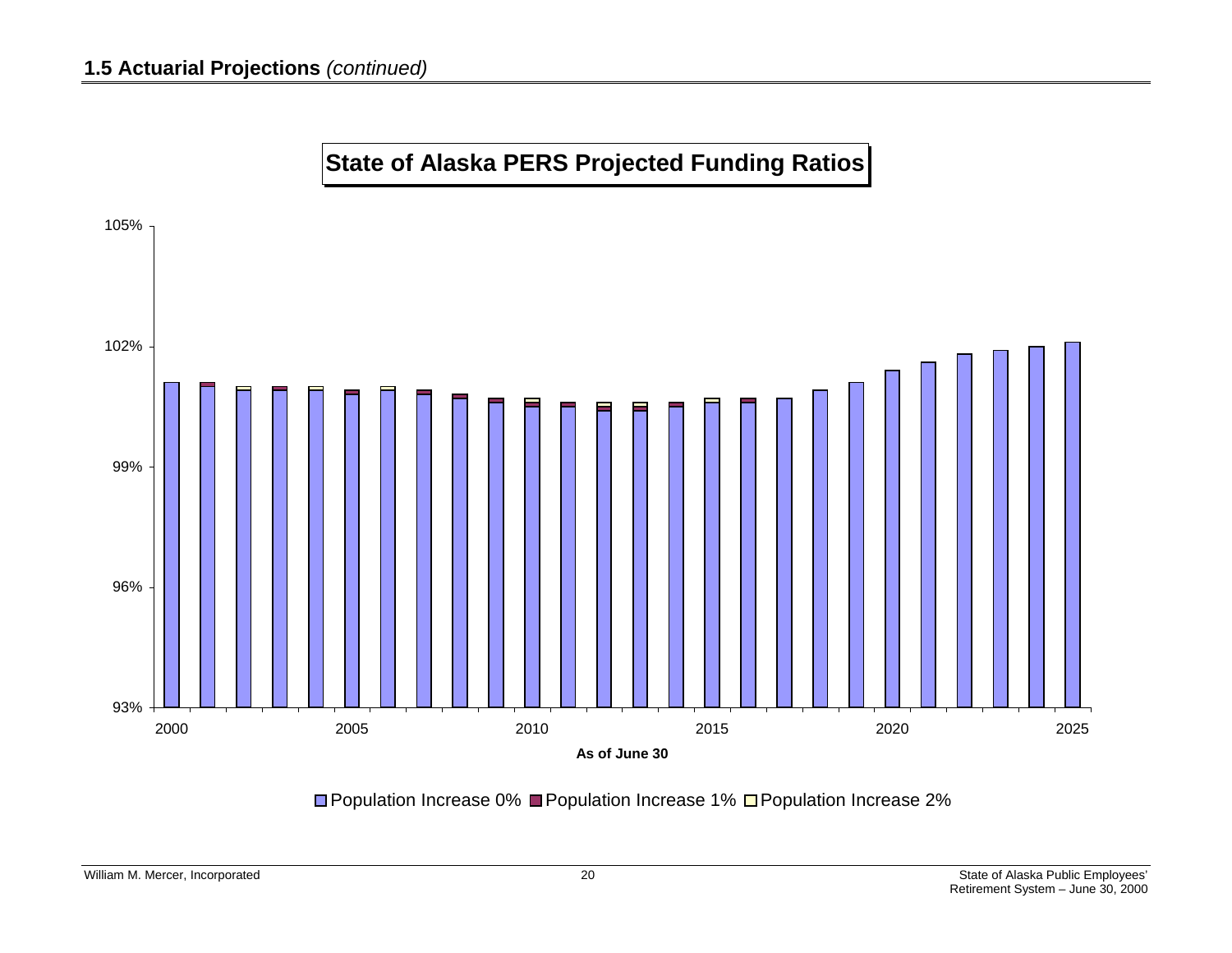#### **Table 1 State of Alaska PERS Financial Projections ('000 omitted)**

<span id="page-26-0"></span>

| <b>Investment Return</b><br>8.25% |                               |                                             |                    |                       | <b>Annual Population Increase</b>                                 |                   |                                             |                             |                          |                                   |                               | $0.00\%$                             |                         |                        |  |
|-----------------------------------|-------------------------------|---------------------------------------------|--------------------|-----------------------|-------------------------------------------------------------------|-------------------|---------------------------------------------|-----------------------------|--------------------------|-----------------------------------|-------------------------------|--------------------------------------|-------------------------|------------------------|--|
|                                   |                               | - Valuation Amounts on July 1 - - - - - - - |                    |                       | <b>Flow Amounts During Following 12 Months -</b><br><b>Ending</b> |                   |                                             |                             |                          |                                   |                               |                                      |                         |                        |  |
| As of<br><b>June 30</b>           | <b>Total</b><br><b>Assets</b> | Accrued<br>Liability                        | Funding<br>Ratio   | Surplus*<br>(Deficit) | <b>Total</b><br><b>Salaries</b>                                   | <b>Ctb Rate</b>   | <b>Employer Employer</b><br><b>Contribs</b> | <b>Employee</b><br>Contribs | <b>Total</b><br>Contribs | <b>Benefit</b><br><b>Payments</b> | <b>Net</b><br><b>Contribs</b> | <b>Investment</b><br><b>Earnings</b> | Recognized<br>Gain      | Asset<br><b>Value</b>  |  |
| -------<br>2000                   | ---------<br>7,454,758        | ---------<br>7,376,912                      | --------<br>101.1% | ---------<br>77,846   | --------<br>1,321,480                                             | --------<br>7.40% | --------<br>99,043                          | ---------<br>91,414         | --------<br>190,457      | --------<br>383,690               | --------<br>(193, 233)        | -------<br>607,047                   | -------------<br>62,336 | ---------<br>7,933,479 |  |
| 2001                              | 7,933,479                     | 7,851,202                                   | 101.0%             | 82,277                | 1,355,353                                                         | 6.75%             | 92,659                                      | 93,757                      | 186,416                  | 415,242                           | (228, 826)                    | 645,073                              | 64,408                  | 8,416,790              |  |
| 2002                              | 8,416,790                     | 8,339,210                                   | 100.9%             | 77,580                | 1,390,095                                                         | 6.12%             | 86,105                                      | 96,094                      | 182,199                  | 451,737                           | (269, 538)                    | 683,267                              | 66,514                  | 8,899,777              |  |
| 2003                              | 8,899,777                     | 8,816,396                                   | 100.9%             | 83,381                | 1,423,785                                                         | 5.75%             | 82,842                                      | 98,445                      | 181,287                  | 485,612                           | (304, 325)                    | 721,678                              | 68,681                  | 9,388,644              |  |
| 2004                              | 9,388,644                     | 9,305,289                                   | 100.9%             | 83,355                | 1,458,932                                                         | 5.59%             | 82,567                                      | 100,890                     | 183,457                  | 520,687                           | (337, 230)                    | 760,652                              | 70,966                  | 9,885,959              |  |
| 2005                              | 9,885,959                     | 9,804,737                                   | 100.8%             | 81,222                | 1,495,388                                                         | 5.44%             | 82,421                                      | 103,535                     | 185,956                  | 556,813                           | (370, 857)                    | 800,294                              | 73,515                  | 10,391,944             |  |
| 2006                              | 10,391,944                    | 10,302,767                                  | 100.9%             | 89,177                | 1,536,385                                                         | 5.35%             | 83,364                                      | 106,335                     | 189,700                  | 604,397                           | (414, 697)                    | 840,229                              | 76,269                  | 10,896,890             |  |
| 2007                              | 10,896,890                    | 10,807,786                                  | 100.8%             | 89,104                | 1,577,383                                                         | 5.29%             | 84,454                                      | 109,135                     | 193,589                  | 656,458                           | (462, 869)                    | 879,900                              | 79,022                  | 11,396,203             |  |
| 2008                              | 11,396,203                    | 11,316,760                                  | 100.7%             | 79,444                | 1,618,381                                                         | 5.15%             | 84,410                                      | 111,935                     | 196,346                  | 698,721                           | (502, 375)                    | 919,464                              | 81,776                  | 11,898,441             |  |
| 2009                              | 11,898,441                    | 11,827,000                                  | 100.6%             | 71,441                | 1,659,378                                                         | 5.07%             | 85,104                                      | 114,736                     | 199,840                  | 743,719                           | (543,880)                     | 959,186                              | 84,529                  | 12,401,764             |  |
| 2010                              | 12,401,764                    | 12,336,169                                  | 100.5%             | 65,595                | 1,700,376                                                         | 5.04%             | 86,955                                      | 117,906                     | 204,861                  | 793,523                           | (588, 663)                    | 998,863                              | 87,741                  | 12,903,325             |  |
| 2011                              | 12,903,325                    | 12,842,277                                  | 100.5%             | 61,048                | 1,752,219                                                         | 5.05%             | 89,884                                      | 121,447                     | 211,331                  | 845,811                           | (634, 480)                    | 1,038,352                            | 91,411                  | 13,402,378             |  |
| 2012                              | 13,402,378                    | 13,343,682                                  | 100.4%             | 58,696                | 1,804,061                                                         | 5.04%             | 92,223                                      | 124,988                     | 217,211                  | 897,492                           | (680, 282)                    | 1,077,635                            | 95,081                  | 13,898,734             |  |
| 2013                              | 13,898,734                    | 13,839,094                                  | 100.4%             | 59,640                | 1,855,904                                                         | 5.05%             | 95,009                                      | 128,529                     | 223,537                  | 944,035                           | (720, 498)                    | 1,116,925                            | 98,751                  | 14,397,986             |  |
| 2014                              | 14,397,986                    | 14,327,570                                  | 100.5%             | 70,416                | 1,907,747                                                         | 5.02%             | 97,078                                      | 132,070                     | 229,148                  | 995,271                           | (766, 123)                    | 1,156,231                            | 102,421                 | 14,894,740             |  |
| 2015                              | 14,894,740                    | 14,808,516                                  | 100.6%             | 86,224                | 1,959,589                                                         | 5.05%             | 100,641                                     | 136,117                     | 236,758                  | 1,061,825                         | (825,067)                     | 1,194,782                            | 106,709                 | 15,375,566             |  |
| 2016                              | 15,375,566                    | 15,281,687                                  | 100.6%             | 93,879                | 2,026,268                                                         | 5.04%             | 103,804                                     | 140,671                     | 244,476                  | 1,109,525                         | (865,049)                     | 1,232,801                            | 111,616                 | 15,859,538             |  |
| 2017                              | 15,859,538                    | 15,747,187                                  | 100.7%             | 112,351               | 2,092,947                                                         | 4.99%             | 106,188                                     | 145,225                     | 251,413                  | 1,154,105                         | (902, 692)                    | 1,271,176                            | 116,522                 | 16,349,350             |  |
| 2018                              | 16,349,350                    | 16,205,469                                  | 100.9%             | 143,882               | 2,159,625                                                         | 5.04%             | 110,495                                     | 149,779                     | 260,274                  | 1,202,032                         | (941, 757)                    | 1,309,974                            | 121,429                 | 16,844,005             |  |
| 2019                              | 16,844,005                    | 16,657,334                                  | 101.1%             | 186,670               | 2,226,304                                                         | 5.04%             | 113,952                                     | 154,334                     | 268,286                  | 1,251,951                         | (983, 665)                    | 1,349,054                            | 126,335                 | 17,340,940             |  |
| 2020                              | 17,340,940                    | 17,103,935                                  | 101.4%             | 237,005               | 2,292,982                                                         | 5.03%             | 117,707                                     | 159,670                     | 277,376                  | 1,318,966                         | (1,041,590)                   | 1,387,662                            | 132,142                 | 17,824,605             |  |
| 2021                              | 17,824,605                    | 17,546,770                                  | 101.6%             | 277,835               | 2,382,554                                                         | 4.99%             | 121,126                                     | 165,787                     | 286,913                  | 1,366,027                         | (1,079,114)                   | 1,426,016                            | 138,850                 | 18,316,085             |  |
| 2022                              | 18,316,085                    | 17,987,688                                  | 101.8%             | 328,398               | 2,472,126                                                         | 9.51%             | 239,350                                     | 171,905                     | 411,255                  | 1,413,088                         | (1,001,832)                   | 1,469,751                            | $\mathbf{0}$            | 18,784,004             |  |
| 2023                              | 18,784,004                    | 18,428,887                                  | 101.9%             | 355,118               | 2,561,698                                                         | 9.54%             | 248,575                                     | 178,023                     | 426,597                  | 1,460,148                         | (1,033,551)                   | 1,507,046                            | $\theta$                | 19,257,500             |  |
| 2024                              | 19,257,500                    | 18,872,913                                  | 102.0%             | 384,587               | 2,651,269                                                         | 9.57%             | 257,988                                     | 184,141                     | 442,129                  | 1,507,209                         | (1,065,080)                   | 1,544,809                            | $\theta$                | 19,737,229             |  |
| 2025                              | 19,737,229                    | 19,322,661                                  | 102.1%             | 414.567               | 2.740.841                                                         | 9.60%             | 267,569                                     | 190.362                     | 457.931                  | 1,554,270                         | (1,096,339)                   | 1.583.097                            | $\Omega$                | 20,223,987             |  |

\* Surpluses reduce employer contributions over 25 years

\* Deficits increase employer contributions over 25 years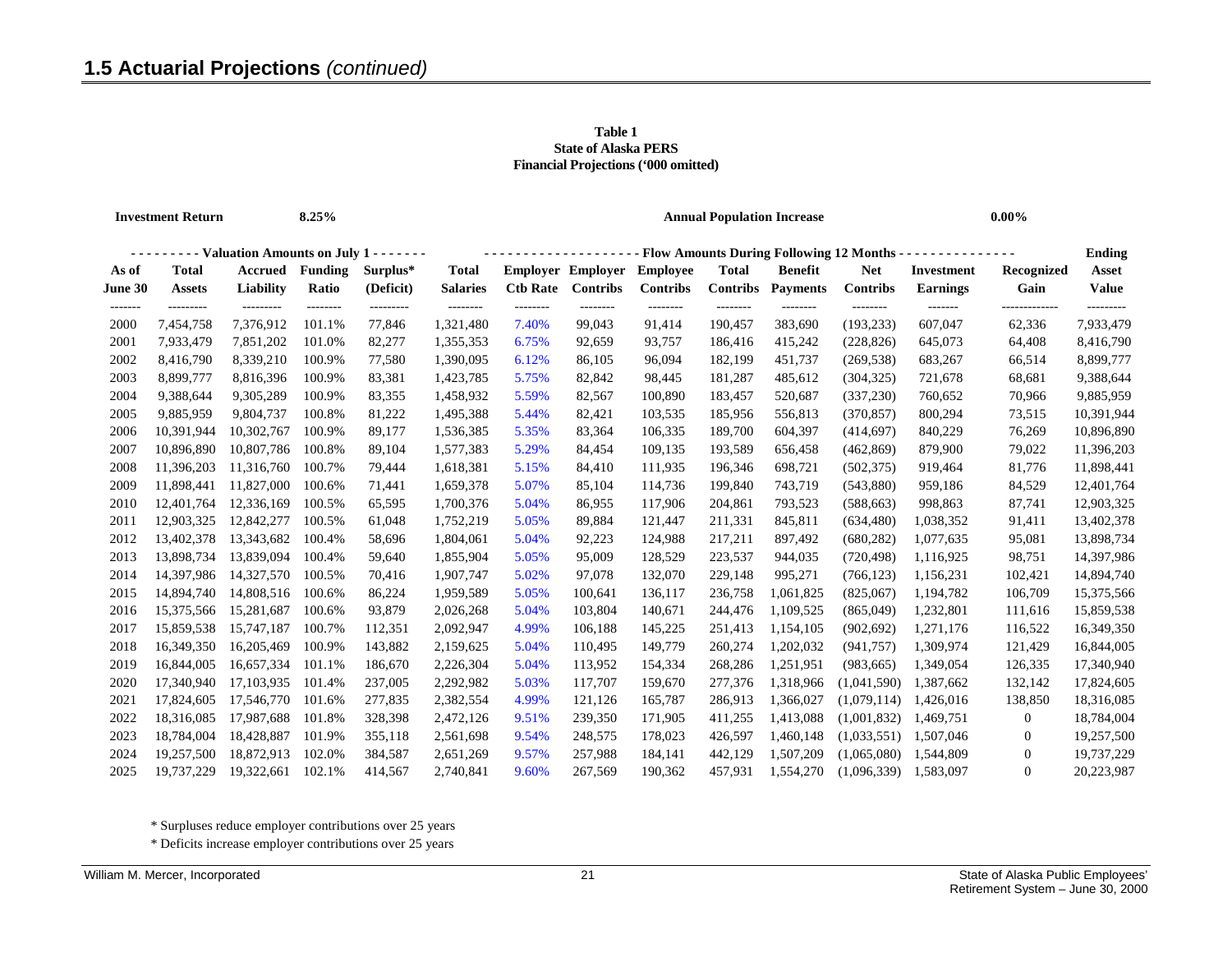#### **Table 2 State of Alaska PERS Financial Projections ('000 omitted**)

| <b>Investment Return</b> |                                               |                        | 8.25%                   |                       |                                                                                                             |                   |                                             |                                    |                                 | <b>Annual Population Increase</b> | 1.00%                   |                                      |                         |                        |
|--------------------------|-----------------------------------------------|------------------------|-------------------------|-----------------------|-------------------------------------------------------------------------------------------------------------|-------------------|---------------------------------------------|------------------------------------|---------------------------------|-----------------------------------|-------------------------|--------------------------------------|-------------------------|------------------------|
|                          | --------- Valuation Amounts on July 1 ------- |                        |                         |                       | -Flow Amounts During Following 12 Months - - - - - - - - - - - - -<br><b>Ending</b><br>-------------------- |                   |                                             |                                    |                                 |                                   |                         |                                      |                         |                        |
| As of<br>June 30         | <b>Total</b><br><b>Assets</b>                 | Accrued<br>Liability   | <b>Funding</b><br>Ratio | Surplus*<br>(Deficit) | <b>Total</b><br><b>Salaries</b>                                                                             | <b>Ctb Rate</b>   | <b>Employer Employer</b><br><b>Contribs</b> | <b>Employee</b><br><b>Contribs</b> | <b>Total</b><br><b>Contribs</b> | <b>Benefit</b><br><b>Payments</b> | <b>Net</b><br>Contribs  | <b>Investment</b><br><b>Earnings</b> | Recognized<br>Gain      | Asset<br><b>Value</b>  |
| -------<br>2000          | ---------<br>7,454,758                        | ---------<br>7,376,912 | --------<br>101.1%      | ---------<br>77,846   | --------<br>1,321,480                                                                                       | --------<br>7.40% | --------<br>99,415                          | --------<br>91,757                 | --------<br>191,172             | --------<br>383,690               | --------<br>(192, 518)  | -------<br>607,076                   | -------------<br>62,336 | ---------<br>7,934,224 |
| 2001                     | 7,934,224                                     | 7,851,394              | 101.1%                  | 82,830                | 1,365,409                                                                                                   | 6.75%             | 93,697                                      | 94,807                             | 188,504                         | 415,245                           | (226,741)               | 645,220                              | 64,408                  | 8,419,768              |
| 2002                     | 8,419,768                                     | 8,340,629              | 100.9%                  | 79,140                | 1,410,798                                                                                                   | 6.12%             | 87,730                                      | 97,908                             | 185,638                         | 451,833                           | (266, 195)              | 683,650                              | 66,514                  | 8,906,482              |
| 2003                     | 8,906,482                                     | 8,820,187              | 101.0%                  | 86,295                | 1,456,198                                                                                                   | 5.71%             | 84,501                                      | 101,097                            | 185,598                         | 485,871                           | (300, 273)              | 722,398                              | 68,681                  | 9,400,121              |
| 2004                     | 9,400,121                                     | 9,312,820              | 100.9%                  | 87,301                | 1,504,189                                                                                                   | 5.54%             | 84,736                                      | 104,461                            | 189,197                         | 521,177                           | (331,980)               | 761,816                              | 70,966                  | 9,903,850              |
| 2005                     | 9,903,850                                     | 9,817,625              | 100.9%                  | 86,226                | 1,554,702                                                                                                   | 5.38%             | 85,288                                      | 108,213                            | 193,500                         | 557,599                           | (364,098)               | 802,049                              | 73,515                  | 10,418,348             |
| 2006                     | 10,418,348                                    | 10,322,909             | 100.9%                  | 95,438                | 1,614,046                                                                                                   | 5.30%             | 87,160                                      | 112,266                            | 199,426                         | 605,399                           | (405, 973)              | 842,767                              | 76,269                  | 10,934,557             |
| 2007                     | 10,934,557                                    | 10,837,575             | 100.9%                  | 96,982                | 1,673,391                                                                                                   | 5.23%             | 89,122                                      | 116,319                            | 205,442                         | 657,713                           | (452, 271)              | 883,445                              | 79,022                  | 11,448,012             |
| 2008                     | 11,448,012                                    | 11,359,039             | 100.8%                  | 88,974                | 1,732,736                                                                                                   | 5.11%             | 90,146                                      | 120,372                            | 210,518                         | 700,274                           | (489, 756)              | 924,259                              | 81,776                  | 11,967,664             |
| 2009                     | 11,967,664                                    | 11,885,102             | 100.7%                  | 82,562                | 1,792,080                                                                                                   | 5.05%             | 91,978                                      | 124,426                            | 216,404                         | 745,586                           | (529, 183)              | 965,504                              | 84,529                  | 12,492,001             |
| 2010                     | 12,492,001                                    | 12,413,952             | 100.6%                  | 78,049                | 1,851,425                                                                                                   | 5.04%             | 95,291                                      | 129,153                            | 224,444                         | 795,757                           | (571, 313)              | 1,007,023                            | 87,741                  | 13,019,071             |
| 2011                     | 13,019,071                                    | 12,944,162             | 100.6%                  | 74,909                | 1,930,520                                                                                                   | 5.02%             | 98,959                                      | 134,556                            | 233,514                         | 848,506                           | (614,992)               | 1,048,705                            | 91,411                  | 13,547,967             |
| 2012                     | 13,547,967                                    | 13,474,691             | 100.5%                  | 73,276                | 2,009,616                                                                                                   | 4.96%             | 101,700                                     | 139,958                            | 241,658                         | 900,751                           | (659,094)               | 1,090,520                            | 95,081                  | 14,078,396             |
| 2013                     | 14,078,396                                    | 14,004,882             | 100.5%                  | 73,514                | 2,088,711                                                                                                   | 4.99%             | 106,172                                     | 145,360                            | 251,532                         | 948,000                           | (696, 467)              | 1,132,738                            | 98,751                  | 14,617,491             |
| 2014                     | 14,617,491                                    | 14,534,463             | 100.6%                  | 83,028                | 2,167,807                                                                                                   | 5.02%             | 110,722                                     | 150,762                            | 261,484                         | 1,000,109                         | (738, 625)              | 1,175,475                            | 102,421                 | 15,160,987             |
| 2015                     | 15,160,987                                    | 15,063,550             | 100.6%                  | 97,437                | 2,246,902                                                                                                   | 5.04%             | 115,983                                     | 157,074                            | 273,057                         | 1,067,721                         | (794, 664)              | 1,218,002                            | 106,709                 | 15,695,436             |
| 2016                     | 15,695,436                                    | 15,592,642             | 100.7%                  | 102,793               | 2,352,644                                                                                                   | 5.04%             | 121,218                                     | 164,297                            | 285,515                         | 1,116,713                         | (831,199)               | 1,260,586                            | 111,616                 | 16,241,044             |
| 2017                     | 16,241,044                                    | 16,122,625             | 100.7%                  | 118,419               | 2,458,385                                                                                                   | 4.98%             | 125,176                                     | 171,519                            | 296,694                         | 1,162,855                         | (866, 160)              | 1,304,157                            | 116,522                 | 16,800,369             |
| 2018                     | 16,800,369                                    | 16,654,768             | 100.9%                  | 145,601               | 2,564,126                                                                                                   | 5.03%             | 131,518                                     | 178,741                            | 310,259                         | 1,212,685                         | (902, 426)              | 1,348,805                            | 121,429                 | 17,373,186             |
| 2019                     | 17,373,186                                    | 17,190,727             | 101.1%                  | 182,459               | 2,669,867                                                                                                   | 5.03%             | 137,060                                     | 185,963                            | 323,023                         | 1,264,950                         | (941, 926)              | 1,394,433                            | 126,335                 | 17,957,239             |
| 2020                     | 17,957,239                                    | 17,732,545             | 101.3%                  | 224,695               | 2,775,608                                                                                                   | 5.01%             | 142,670                                     | 194,511                            | 337,181                         | 1,334,717                         | (997, 536)              | 1,440,324                            | 132,142                 | 18,537,620             |
| 2021                     | 18,537,620                                    | 18,282,646             | 101.4%                  | 254,974               | 2,920,171                                                                                                   | 4.96%             | 148,531                                     | 204,384                            | 352,916                         | 1,386,576                         | (1,033,660)             | 1,486,715                            | 138,850                 | 19,135,253             |
| 2022                     | 19,135,253                                    | 18,843,845             | 101.5%                  | 291,408               | 3,064,734                                                                                                   | 9.50%             | 298,163                                     | 214,258                            | 512,421                         | 1,438,436                         | (926, 015)              | 1,540,460                            | $\bf{0}$                | 19,749,699             |
| 2023                     | 19,749,699                                    | 19,419,337             | 101.7%                  | 330,362               | 3,209,297                                                                                                   | 9.53%             | 312,856                                     | 224,132                            | 536,988                         | 1,490,295                         | (953, 307)              | 1,590,026                            | $\bf{0}$                | 20,386,418             |
| 2024                     | 20,386,418                                    | 20,012,705             | 101.9%                  | 373,712               | 3,353,860                                                                                                   | 9.55%             | 327,232                                     | 234,005                            | 561,238                         | 1,542,155                         | (980.917)               | 1,641,417                            | $\mathbf{0}$            | 21,046,917             |
| 2025                     | 21,046,917                                    | 20,627,919             | 102.0%                  | 418.998               | 3.498.423                                                                                                   | 9.57%             | 341.982                                     | 244.092                            | 586,074                         | 1.594.015                         | $(1,007,940)$ 1,694,793 |                                      | $\Omega$                | 21,733,770             |

\* Surpluses reduce employer contributions over 25 years

\* Deficits increase employer contributions over 25 years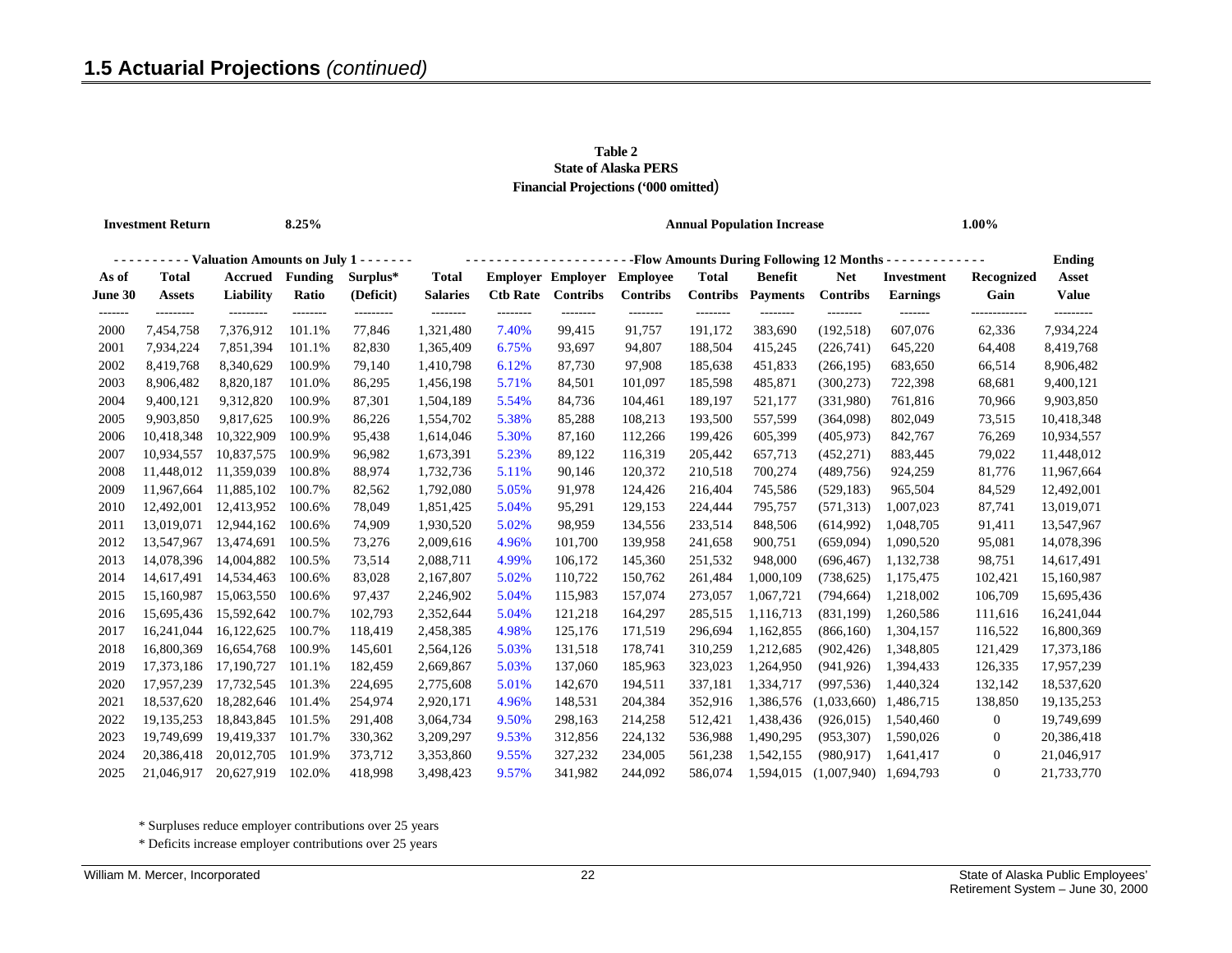| Table 3                                     |
|---------------------------------------------|
| <b>State of Alaska PERS</b>                 |
| <b>Financial Projections ('000 omitted)</b> |

| <b>Investment Return</b> |                                               |                               | 8.25%                  |                        |                             |                                                                                    |                             |                             | <b>Annual Population Increas</b> |                             | 2.00%                       |                            |                       |                    |
|--------------------------|-----------------------------------------------|-------------------------------|------------------------|------------------------|-----------------------------|------------------------------------------------------------------------------------|-----------------------------|-----------------------------|----------------------------------|-----------------------------|-----------------------------|----------------------------|-----------------------|--------------------|
|                          | --------- Valuation Amounts on July 1 ------- |                               |                        |                        |                             | --------------------------- Flow Amounts During Following 12 Months -------------- |                             |                             |                                  |                             |                             |                            |                       |                    |
| As of                    | <b>Total</b>                                  |                               | <b>Accrued</b> Funding | Surplus*               | <b>Total</b>                |                                                                                    | <b>Employer Employer</b>    | <b>Employee</b>             | <b>Total</b>                     | <b>Benefit</b>              | <b>Net</b>                  | Investment                 | Recognized            | Asset              |
| June 30<br>-------       | <b>Assets</b><br>---------                    | <b>Liability</b><br>--------- | Ratio<br>--------      | (Deficit)<br>--------- | <b>Salaries</b><br>-------- | <b>Ctb Rate</b><br>--------                                                        | <b>Contribs</b><br>-------- | <b>Contribs</b><br>-------- | <b>Contribs</b><br>--------      | <b>Payments</b><br>-------- | <b>Contribs</b><br>-------- | <b>Earnings</b><br>------- | Gain<br>------------- | Value<br>--------- |
| 2000                     | 7,454,758                                     | 7,376,912                     | 101.1%                 | 77,846                 | 1,321,480                   | 7.40%                                                                              | 99,789                      | 92,102                      | 191,891                          | 383,690                     | (191.799)                   | 607,106                    | 62,336                | 7,934,973          |
| 2001                     | 7,934,973                                     | 7,851,585                     | 101.1%                 | 83,387                 | 1,375,514                   | 6.75%                                                                              | 94,745                      | 95,868                      | 190,614                          | 415,247                     | (224, 633)                  | 645,369                    | 64,408                | 8,422,773          |
| 2002                     | 8,422,773                                     | 8,342,050                     | 101.0%                 | 80,723                 | 1,431,758                   | 6.12%                                                                              | 89,385                      | 99,755                      | 189,139                          | 451,929                     | (262,789)                   | 684,039                    | 66,514                | 8,913,280          |
| 2003                     | 8,913,280                                     | 8,824,011                     | 101.0%                 | 89,269                 | 1,489,311                   | 5.62%                                                                              | 85,400                      | 103,822                     | 189,222                          | 486,132                     | (296,910)                   | 723,098                    | 68,681                | 9,410,982          |
| 2004                     | 9,410,982                                     | 9,320,464                     | 101.0%                 | 90,517                 | 1,550,862                   | 5.44%                                                                              | 86,109                      | 108,164                     | 194,273                          | 521,675                     | (327, 402)                  | 762,901                    | 70,966                | 9,920,374          |
| 2005                     | 9,920,374                                     | 9,830,790                     | 100.9%                 | 89,584                 | 1,616,456                   | 5.27%                                                                              | 87,352                      | 113,136                     | 200,488                          | 558,403                     | (357, 915)                  | 803,667                    | 73,515                | 10,442,673         |
| 2006                     | 10,442,673                                    | 10,343,436                    | 101.0%                 | 99,237                 | 1,696,451                   | 5.20%                                                                              | 90,267                      | 118,599                     | 208,866                          | 606,436                     | (397,570)                   | 845,121                    | 76,269                | 10,969,639         |
| 2007                     | 10.969.639                                    | 10.868.169                    | 100.9%                 | 101,471                | 1,776,446                   | 5.13%                                                                              | 93,226                      | 124,063                     | 217,289                          | 659,027                     | (441, 738)                  | 886,774                    | 79,022                | 11,496,957         |
| 2008                     | 11,496,957                                    | 11,402,853                    | 100.8%                 | 94,104                 | 1,856,442                   | 5.04%                                                                              | 95,491                      | 129,527                     | 225,018                          | 701,914                     | (476, 896)                  | 928,827                    | 81,776                | 12,034,037         |
| 2009                     | 12,034,037                                    | 11,945,806                    | 100.7%                 | 88,231                 | 1,936,437                   | 4.99%                                                                              | 98,665                      | 134,991                     | 233,656                          | 747,580                     | (513, 925)                  | 971,609                    | 84,529                | 12,579,737         |
| 2010                     | 12,579,737                                    | 12,495,793                    | 100.7%                 | 83,944                 | 2,016,433                   | 5.01%                                                                              | 103,750                     | 141,547                     | 245,297                          | 798,164                     | (552, 867)                  | 1,015,023                  | 87,741                | 13,133,252         |
| 2011                     | 13, 133, 252                                  | 13,052,034                    | 100.6%                 | 81,218                 | 2,128,415                   | 5.00%                                                                              | 109,309                     | 149,195                     | 258,504                          | 851,430                     | (592, 926)                  | 1,059,035                  | 91,411                | 13,694,543         |
| 2012                     | 13,694,543                                    | 13,614,197                    | 100.6%                 | 80,346                 | 2,240,398                   | 4.96%                                                                              | 113,890                     | 156,843                     | 270,733                          | 904,310                     | (633, 577)                  | 1,103,665                  | 95,081                | 14,263,635         |
| 2013                     | 14,263,635                                    | 14,182,402                    | 100.6%                 | 81,232                 | 2,352,380                   | 4.97%                                                                              | 119,795                     | 164,492                     | 284,287                          | 952,350                     | (668,063)                   | 1,149,192                  | 98,751                | 14,847,588         |
| 2014                     | 14,847,588                                    | 14,757,221                    | 100.6%                 | 90,367                 | 2,464,363                   | 4.99%                                                                              | 125,803                     | 172,140                     | 297,943                          | 1,005,440                   | (707, 497)                  | 1,195,742                  | 102,421               | 15,442,479         |
| 2015                     | 15,442,479                                    | 15,339,676                    | 100.7%                 | 102,803                | 2,576,346                   | 5.01%                                                                              | 133,032                     | 181,295                     | 314,327                          | 1,074,239                   | (759, 912)                  | 1,242,658                  | 106,709               | 16,036,336         |
| 2016                     | 16,036,336                                    | 15,931,239                    | 100.7%                 | 105,097                | 2,732,437                   | 5.01%                                                                              | 140,837                     | 191,956                     | 332,793                          | 1,124,686                   | (791, 893)                  | 1,290,332                  | 111,616               | 16,650,995         |
| 2017                     | 16,650,995                                    | 16,533,834                    | 100.7%                 | 117,160                | 2,888,528                   | 4.95%                                                                              | 146,892                     | 202,617                     | 349,509                          | 1,172,585                   | (823,076)                   | 1,339,755                  | 116,522               | 17,289,003         |
| 2018                     | 17,289,003                                    | 17,149,837                    | 100.8%                 | 139,166                | 3,044,619                   | 4.99%                                                                              | 155,937                     | 213,278                     | 369,215                          | 1,224,561                   | (855, 346)                  | 1,391,060                  | 121,429               | 17,951,154         |
| 2019                     | 17,951,154                                    | 17,782,073                    | 101.0%                 | 169,081                | 3,200,710                   | 5.01%                                                                              | 164,318                     | 223,939                     | 388,257                          | 1,279,469                   | (891,212)                   | 1,444,208                  | 126,335               | 18,635,696         |
| 2020                     | 18,635,696                                    | 18,433,818                    | 101.1%                 | 201,878                | 3,356,801                   | 5.01%                                                                              | 173,659                     | 236,783                     | 410,443                          | 1,352,351                   | (941,908)                   | 1,498,591                  | 132,142               | 19,329,972         |
| 2021                     | 19,329,972                                    | 19,108,802                    | 101.2%                 | 221,171                | 3,576,820                   | 4.93%                                                                              | 181,898                     | 251,810                     | 433,708                          | 1,409,686                   | (975, 977)                  | 1,554,464                  | 138,850               | 20,053,036         |
| 2022                     | 20,053,036                                    | 19,811,201                    | 101.2%                 | 241,835                | 3,796,840                   | 9.50%                                                                              | 371,201                     | 266,838                     | 638,038                          | 1,467,021                   | (828,982)                   | 1,620,180                  | $\mathbf{0}$          | 20,844,234         |
| 2023                     | 20,844,234                                    | 20,545,647                    | 101.5%                 | 298,587                | 4,016,859                   | 9.49%                                                                              | 391,590                     | 281,865                     | 673,455                          | 1,524,356                   | (850,901)                   | 1,684,550                  | $\bf{0}$              | 21,677,883         |
| 2024                     | 21,677,883                                    | 21,317,219                    | 101.7%                 | 360,663                | 4,236,878                   | 9.48%                                                                              | 412,180                     | 296,892                     | 709,073                          | 1,581,691                   | (872, 618)                  | 1,752,430                  | $\overline{0}$        | 22,557,695         |
| 2025                     | 22,557,695                                    | 22,131,450                    | 101.9%                 | 426,245                | 4,456,897                   | 9.49%                                                                              | 433.977                     | 312,310                     | 746,287                          | 1.639.026                   | (892.738)                   | 1,824,184                  | $\Omega$              | 23,489,140         |

\* Surpluses reduce employer contributions over 25 years

\* Deficits increase employer contributions over 25 years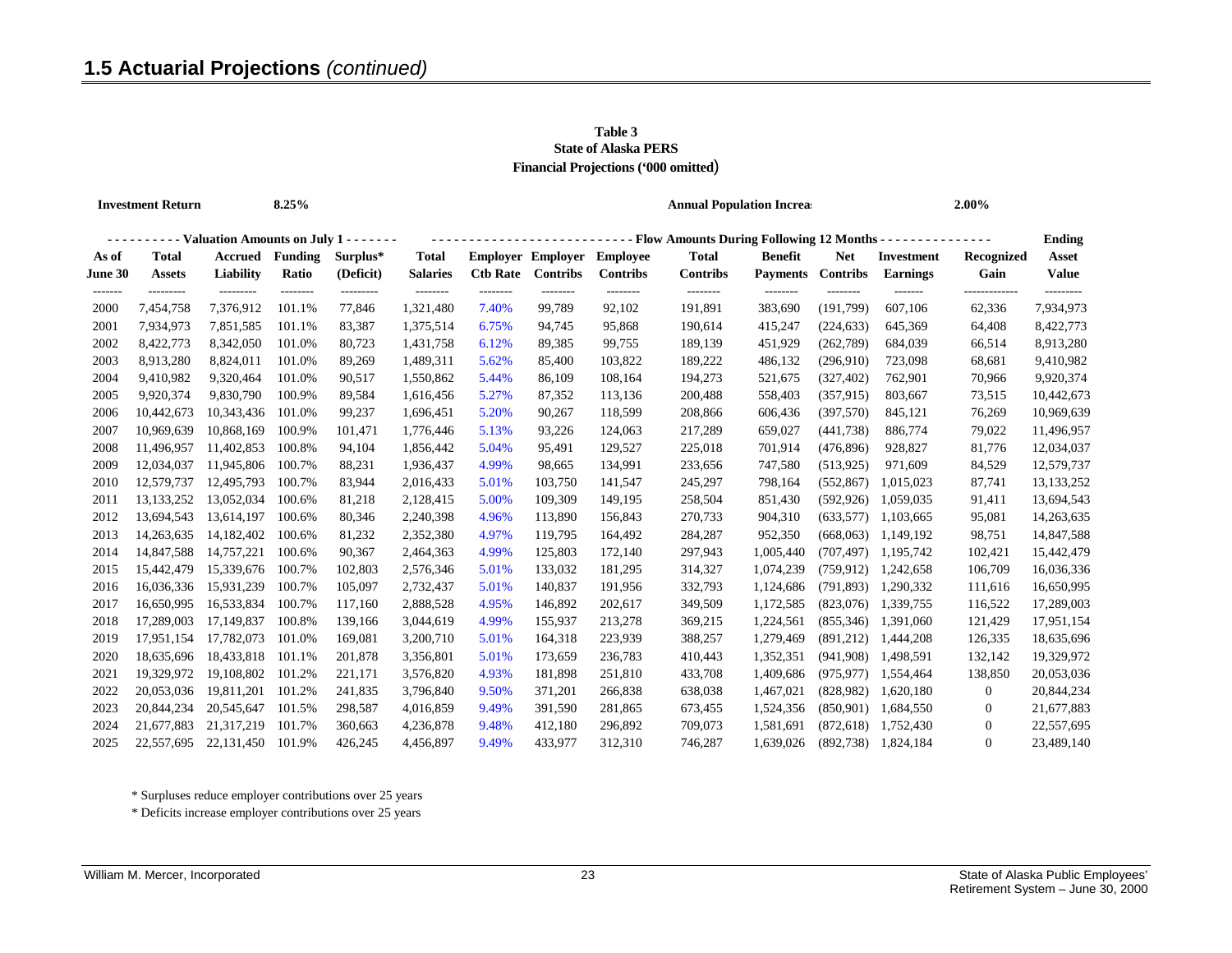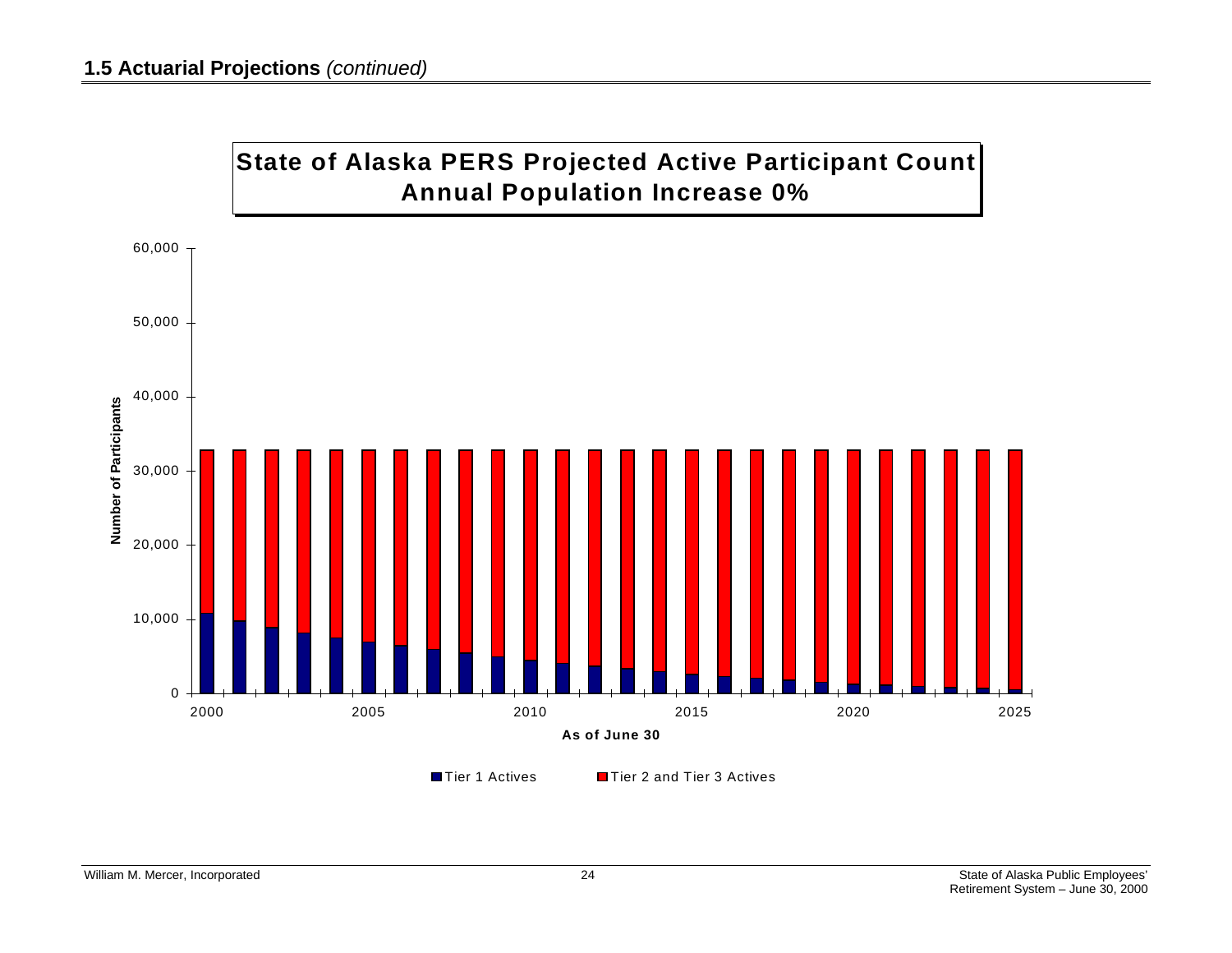

Tier 1 Actives

■Tier 2 and Tier 3 Actives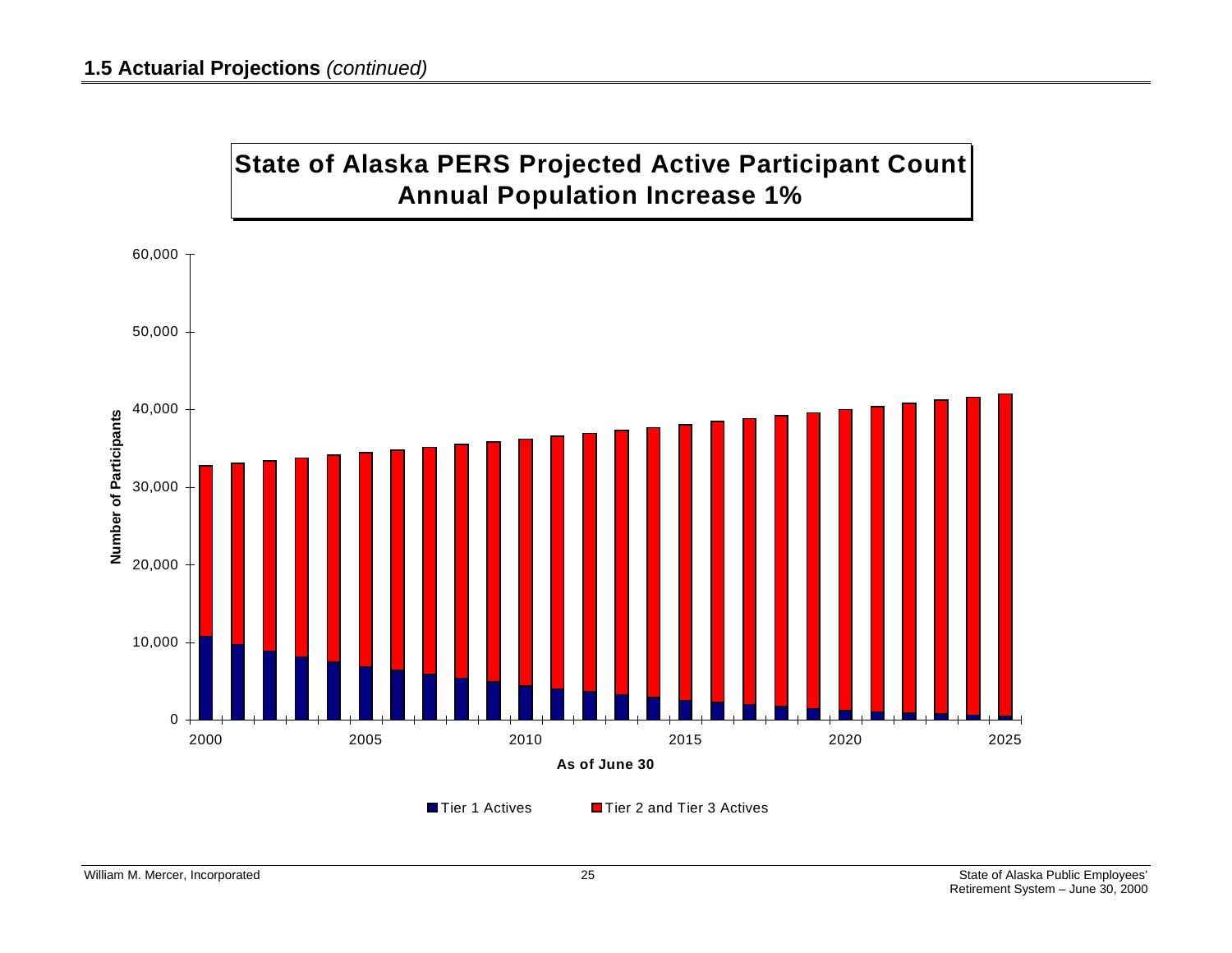

Tier 1 Actives

■Tier 2 and Tier 3 Actives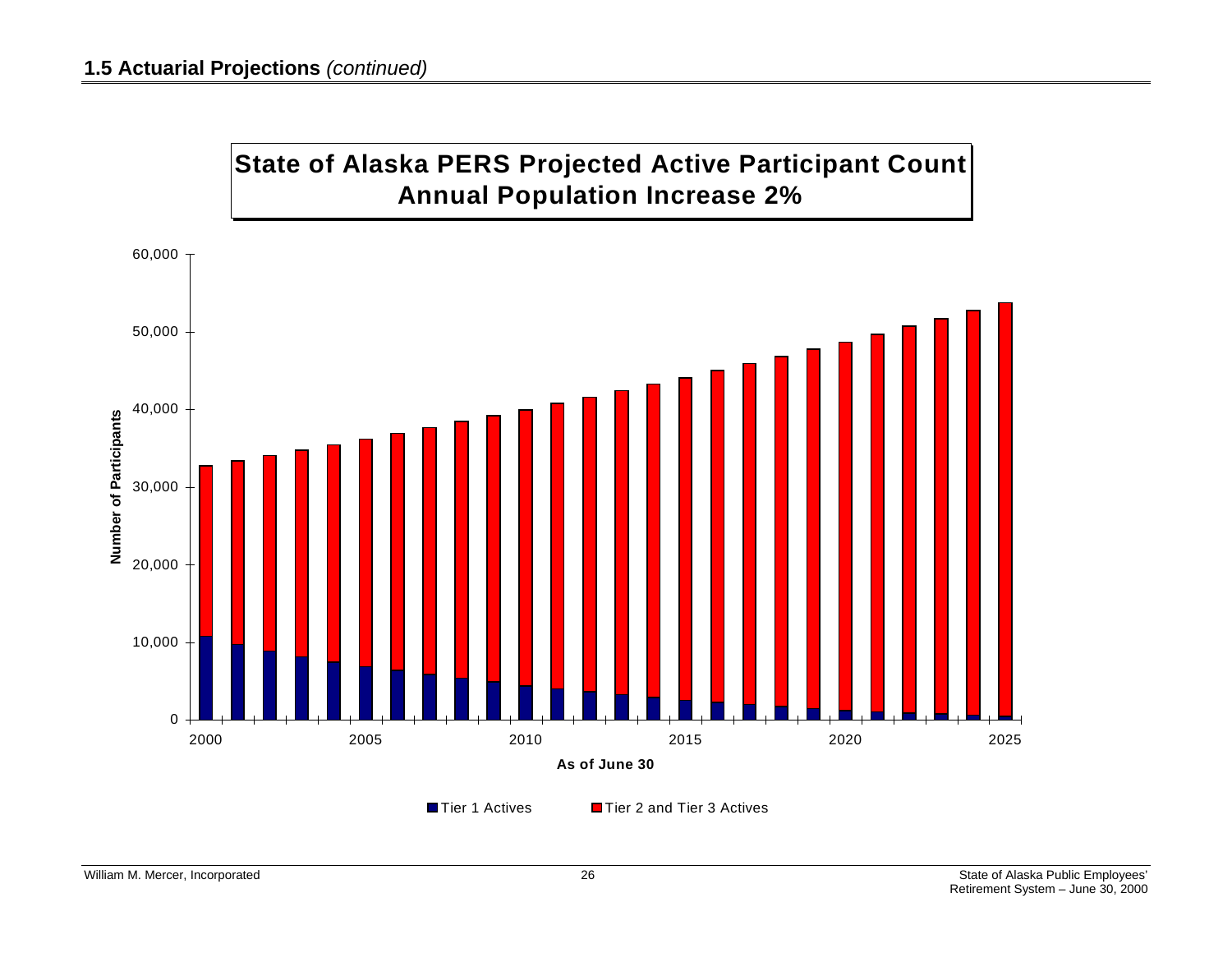



Tier 1 Inactives

**■ Tier 2 and Tier 3 Inactives**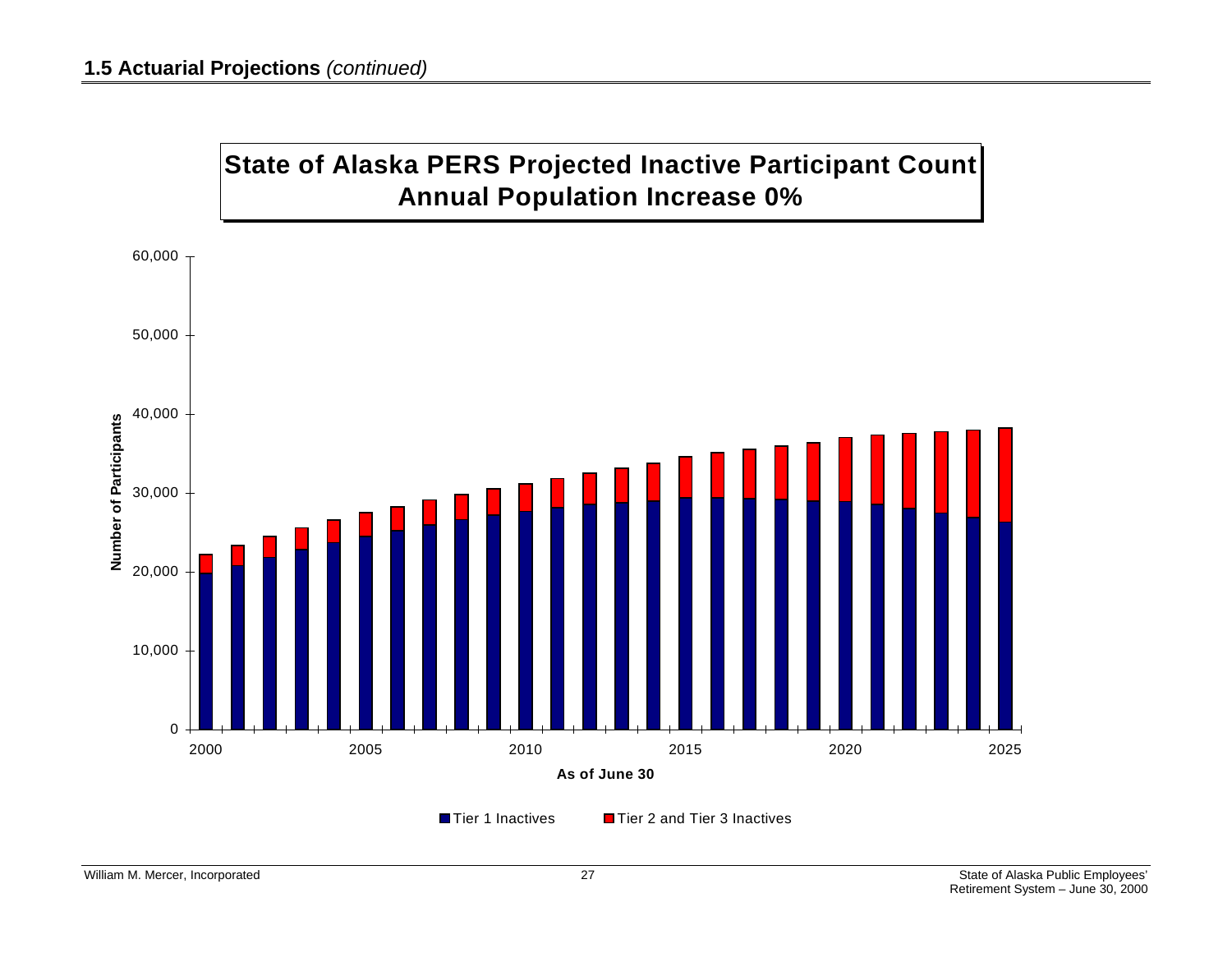



Tier 1 Inactives

**■ Tier 2 and Tier 3 Inactives**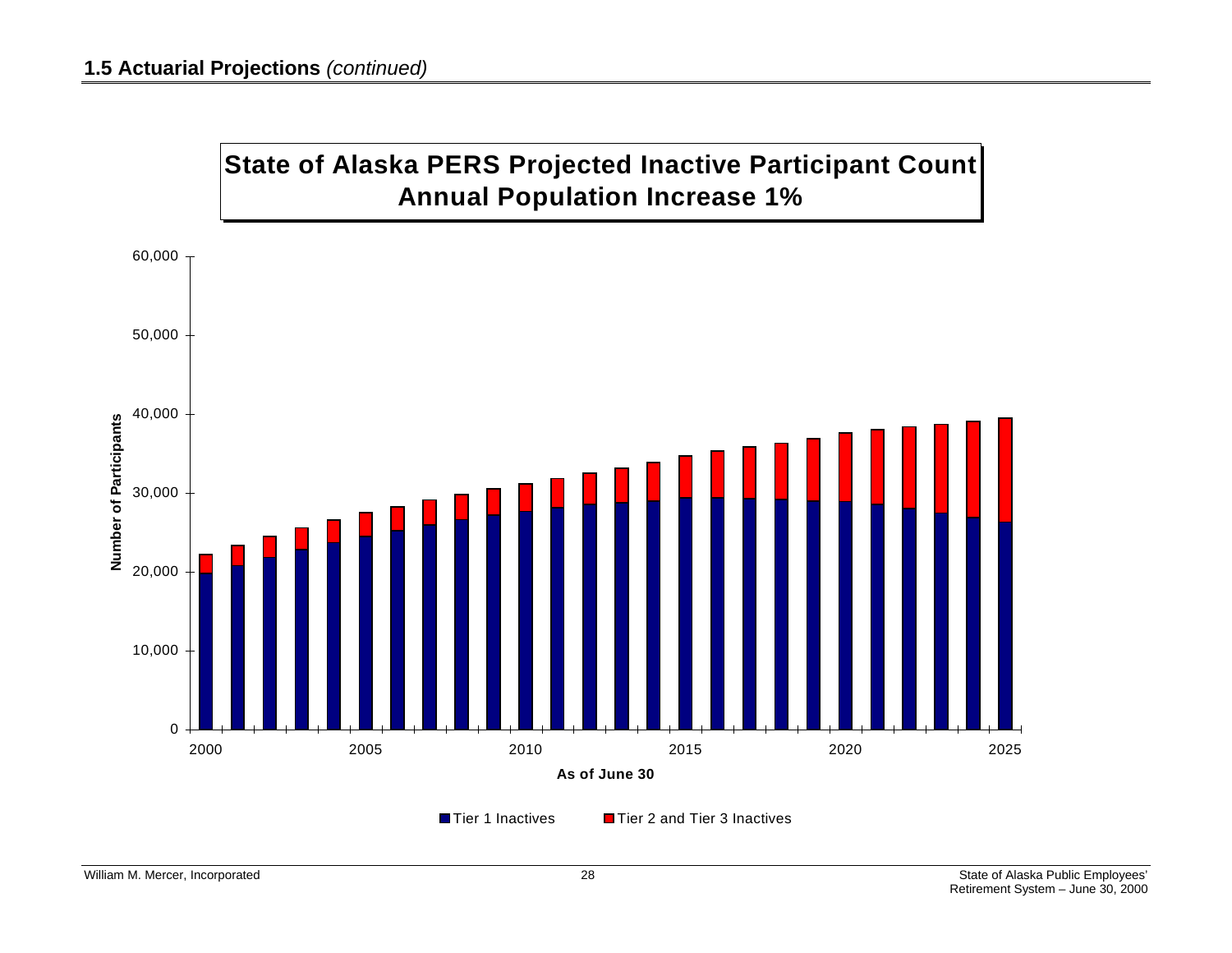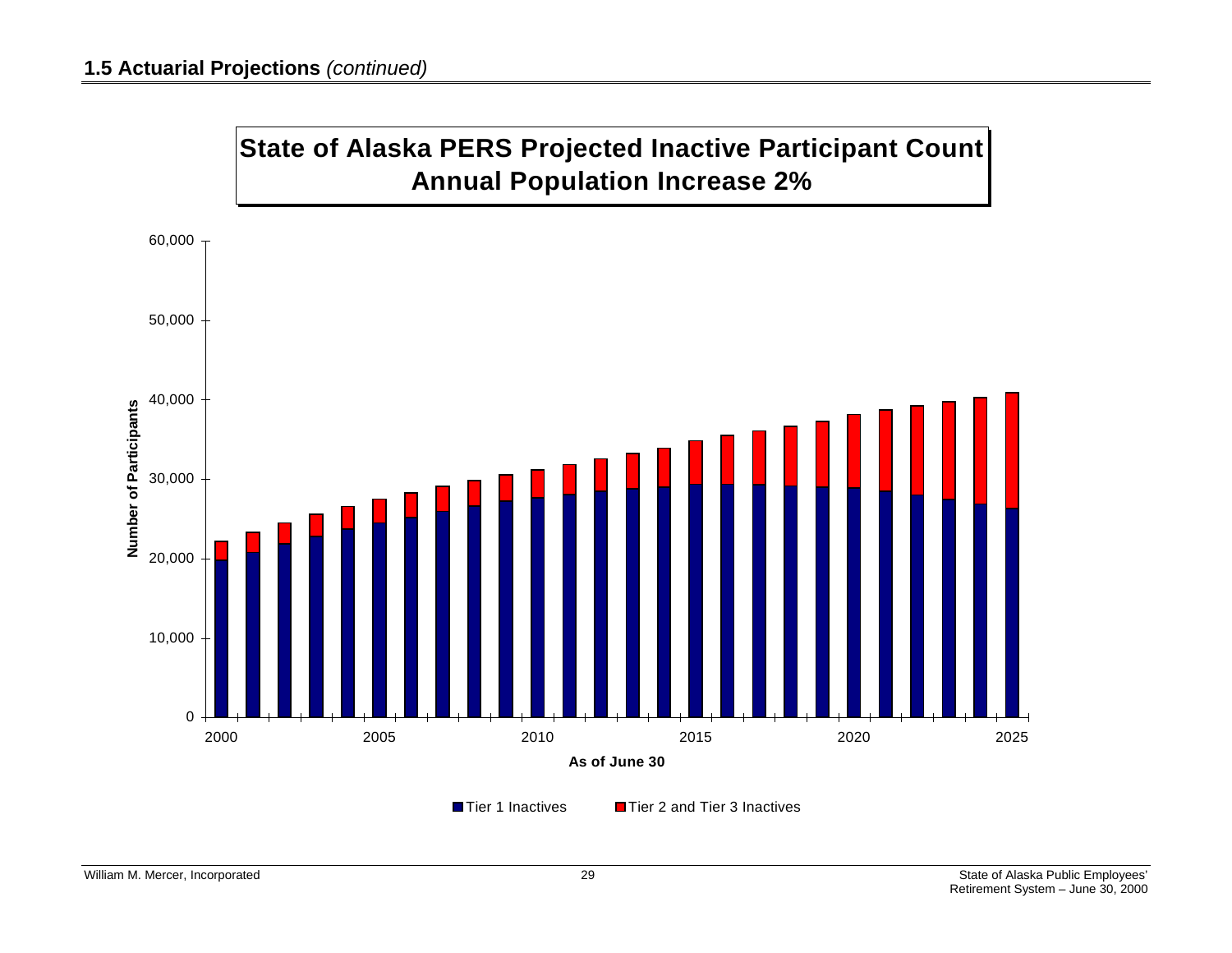## <span id="page-35-0"></span>**Section 2**

## **Basis of Valuation**

In this section, the basis of the valuation is presented and described. This information–the provisions of the plan and the census of participants–is the foundation of the valuation, since these are the present facts upon which benefit payments will depend.

A summary of plan provisions is provided in Section 2.1 and participant census information is shown in Section 2.2.

The valuation is based upon the premise that the plan will continue in existence, so that future events must also be considered. These future events are assumed to occur in accordance with the actuarial assumptions and concern such events as the earnings of the fund, the number of participants who will retire, die, terminate their services, their ages at such termination and their expected benefits.

The actuarial assumptions and the actuarial cost method, or funding method, which have been adopted to guide the sponsor in funding the plan in a reasonable and acceptable manner, are described in Section 2.3.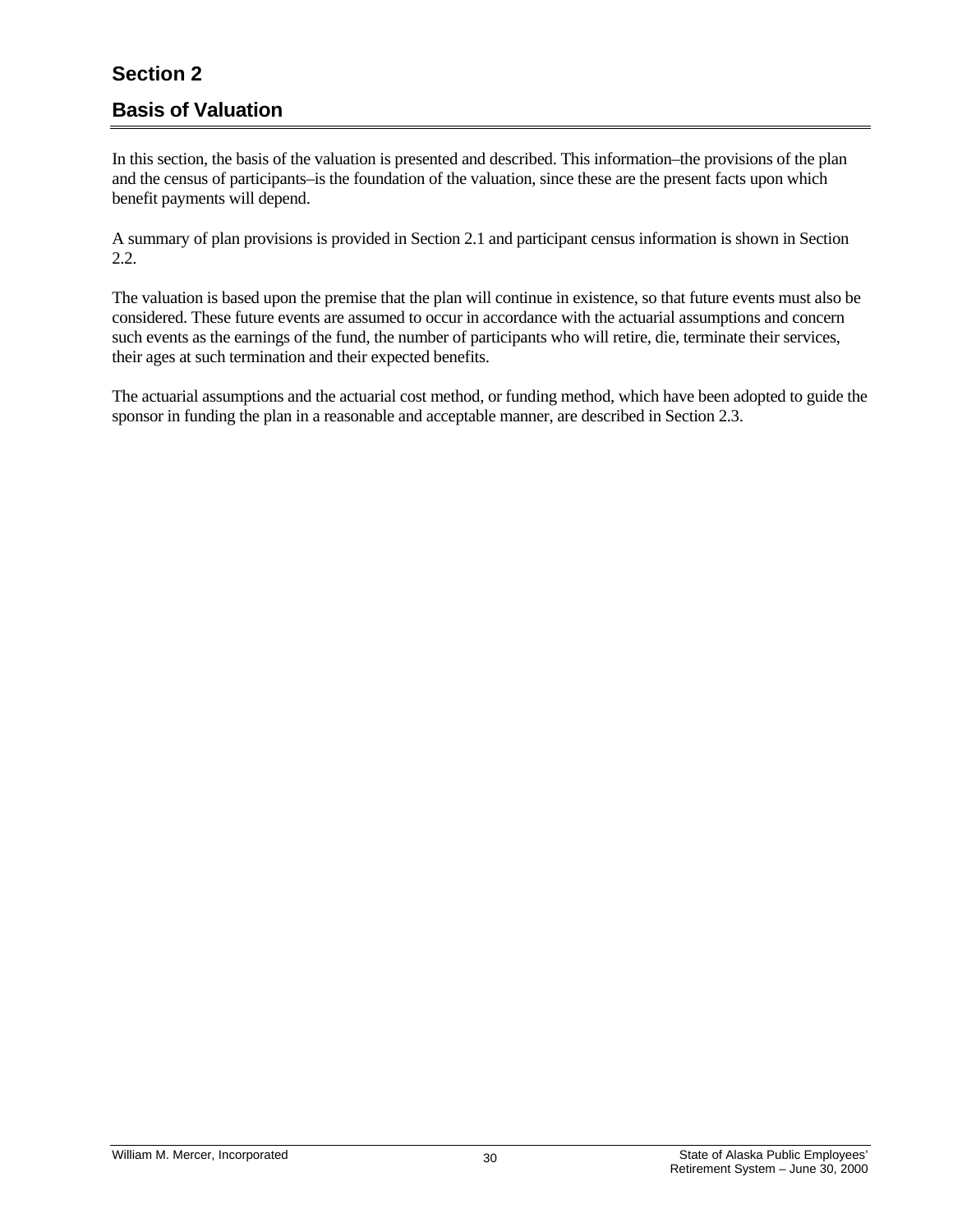#### **(1) Effective Date**

 January 1, 1961, with amendments through June 30, 2000. Chapter 82, 1986 Session Laws of Alaska, created a two-tier retirement system. Members who were first hired under the PERS before July 1, 1986, are eligible for different benefits than members hired after June 30, 1986. Members who were first hired after June 30, 1996 are eligible for different health benefits and a different Final Average Earnings calculation than members from the other tiers.

#### **(2) Administration of Plan**

 The Commissioner of Administration is responsible for administering the system. The Public Employees' Retirement Board prescribes policies and regulations and performs other activities necessary to carry out the provisions of the system. The Alaska State Pension Investment Board, Department of Revenue, Treasury Division is responsible for investing PERS funds. The Attorney General represents the system in legal proceedings.

#### **(3) Employers Included**

 Currently there are 148 employers participating in the PERS, including the State of Alaska and 147 political subdivisions and public organizations.

#### **(4) Members Included**

 PERS membership is mandatory for all permanent full-time and part-time employees of the State of Alaska and participating political subdivisions and public organizations, unless they are specifically excluded by Alaska Statute or participation agreements. Employees participating in the University of Alaska's Optional Retirement Plan or other retirement plans funded by the State are not covered by the PERS. Elected officials may waive PERS membership.

 Certain members of the Alaska Teachers' Retirement System (TRS) are eligible for PERS retirement benefits for their concurrent elected public official service with municipalities. In addition, employees who work half-time in the PERS and TRS simultaneously are eligible for half-time PERS and TRS credit.

#### **(5) Credited Service**

 Permanent employees who work at least 30 hours a week earn full-time credit; part-time employees working between 15 and 30 hours a week earn partial credit based upon the number of hours worked. Members receiving PERS occupational disability benefits continue to earn PERS credit while disabled.

Members may claim other types of service, including:

- part-time State of Alaska service rendered after December 31, 1960, and before January 1, 1976;
- service with the State, former Territory of Alaska, or U.S. Government in Alaska before January 1, 1961;
- past peace officer, correctional officer, fire fighter, and special officer service after January 1, 1961;
- military service (not more than five years may be claimed);
- **temporary service after December 31, 1960;**
- elected official service before January 1, 1981;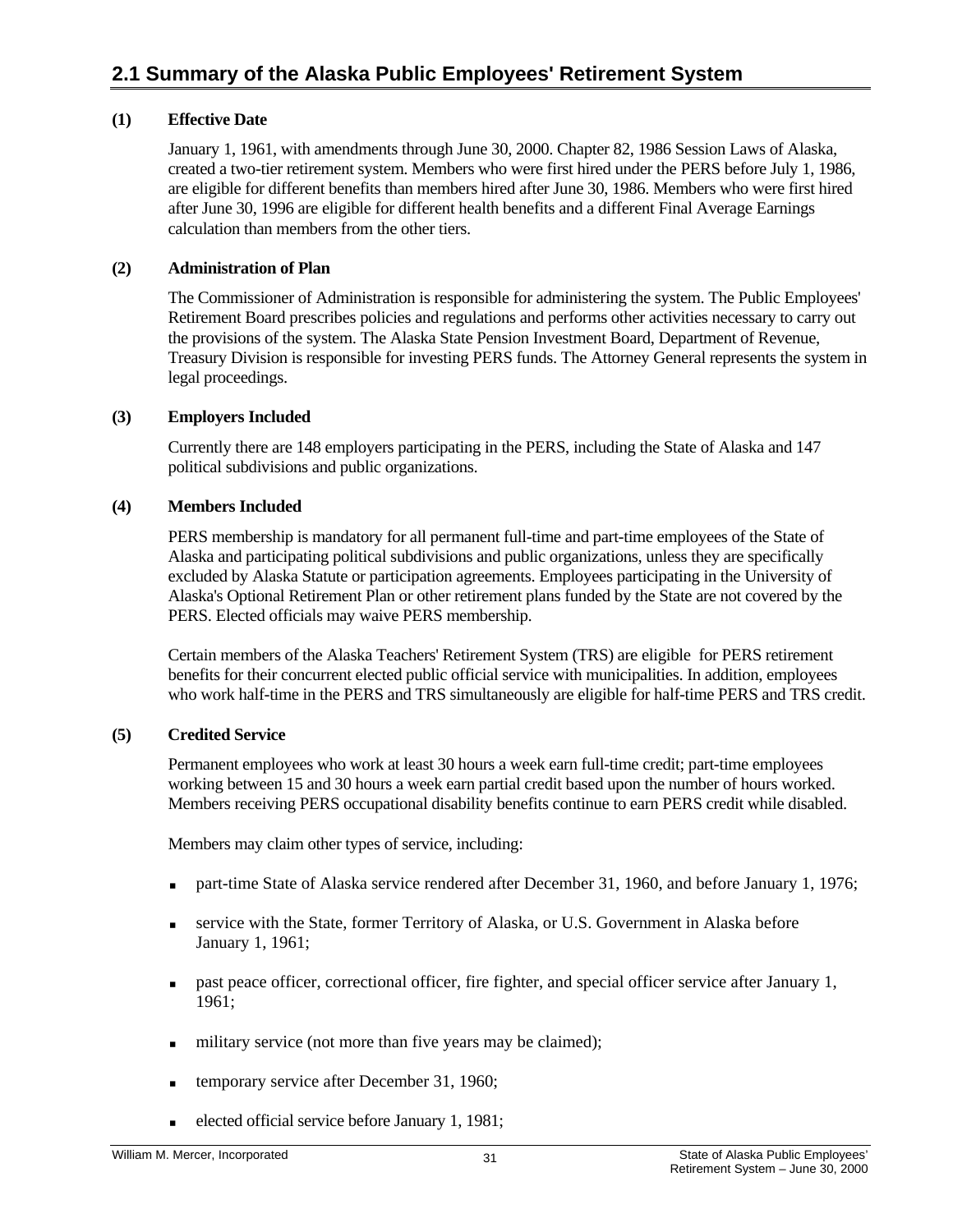- Alaska Bureau of Indian Affairs service;
- past service rendered by employees who worked half-time in the PERS and Teachers' Retirement System (TRS) simultaneously; and
- leave without pay service after June 13, 1987, while receiving Workers' Compensation.

 Except for service before January 1, 1961, with the State, former Territory of Alaska, or U.S. Government in Alaska, contributions are required for all past service.

 Past employment with participating political subdivisions that occurred before the employers joined the PERS is creditable if the employers agree to pay the required contributions.

 At the election of certain PERS members, certain service may be credited in the same fashion as members in the State of Alaska Teachers' Retirement System (TRS).

#### **(6) Employer Contributions**

 Individual contribution rates are established for PERS employers based upon their consolidated and past service rates.

 The consolidated rate is a uniform rate for all participating employers, amortized to include future service liabilities (less the value of members' contributions) for the members' future service.

 The past service rate is determined separately for each employer to amortize their unfunded past service liability with level payments over 25 years. Effective June 30, 1996, funding surpluses are amortized over 25 years.

#### **(7) Member Contributions**

Mandatory Contributions: Police and fire members are required to contribute 7.5% of their compensation; all other members contribute 6.75%. Members' contributions are deducted from gross wages before federal income taxes are withheld.

 Contributions for Claimed Service: Member contributions are also required for most of the claimed service described in (5) above.

 Voluntary Contributions: Members may voluntarily contribute up to 5% of their salary. Voluntary contributions are recorded in a separate account and are payable to the:

- (a) member in lump sum payment upon termination of employment;
- (b) member's beneficiary if the member dies; or
- (c) member in a lump sum, life annuity, or payments over a designated period of time when the member retires.

 Interest: Members' contributions earn 4.5% interest, compounded semiannually on June 30 and December 31.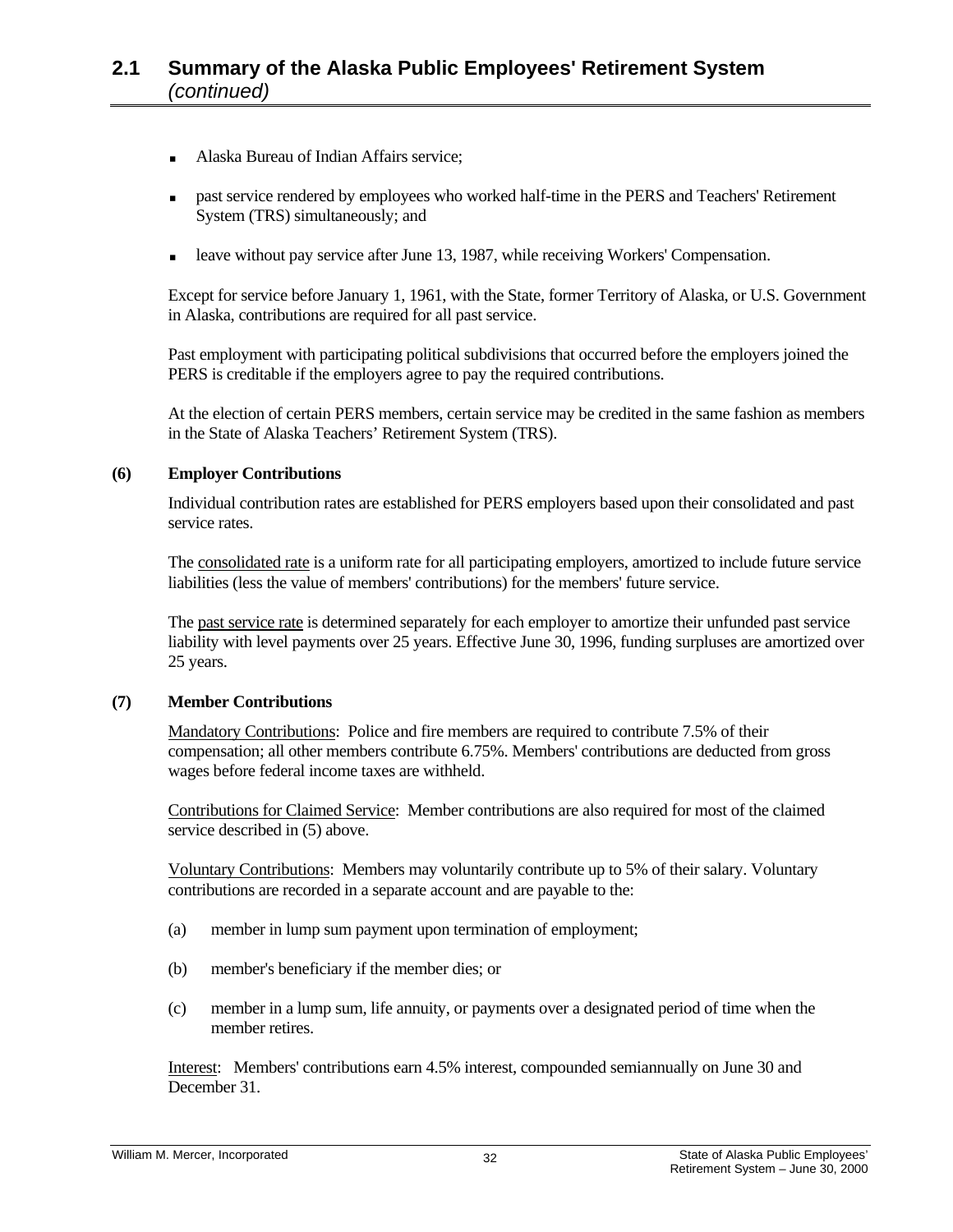Refund of Contributions: Terminated members may receive refunds of their member contribution accounts, which includes their mandatory and voluntary contributions, indebtedness payments, and interest earned. Terminated members' accounts may be attached to satisfy claims under Alaska Statute 09.38.065, federal income tax levies, and valid qualified domestic relations orders.

 Reinstatement of Contributions: Refunded accounts and the corresponding PERS service may be reinstated upon reemployment in the PERS. Accounts attached to satisfy claims under Alaska Statute 09.38.065 or a federal tax levy may be reinstated at any time. Interest accrues on refunds until paid in full or members retire.

### **(8) Retirement Benefits**

### Eligibility:

- (a) Members, including deferred vested members, are eligible for normal retirement at age  $60<sup>1</sup>$ , or early retirement at age 55, if they have at least:
	- (i) five years of paid-up PERS service;
	- (ii) 60 days of paid-up PERS service as employees of the legislature during each of five legislative sessions and they were first hired under the PERS before May 30, 1987;
	- (iii) 80 days of paid-up PERS service as employees of the legislature during each of five legislative sessions and they were first hired under the PERS after May 29, 1987; or
	- (iv) two years of paid-up PERS service and they are vested in the Teachers' Retirement System.
	- (b) Members may retire at any age when they have:
		- (i) 20 paid-up years of PERS police/fire service; or
		- (ii) 30 paid-up years of PERS "all other" or "elected official" service.

 Benefit Type: Lifetime benefits are paid to members. Eligible members may receive normal, unreduced benefits when they (1) reach normal retirement age and complete the service required; or (2) satisfy the minimum service requirements under the "20 and out" or "30 and out" provisions. Members may receive early, actuarially reduced benefits when they reach early retirement age and complete the service required.

 Members may also select level income or joint and survivor options. Under those options and early retirement, benefits are actuarially adjusted so that members receive the actuarial equivalents of their normal benefit amounts.

 Benefit Calculation: Retirement benefits are calculated by multiplying the average monthly compensation (AMC) times credited PERS service times the percentage multiplier. The AMC is determined by averaging the salaries earned during the three highest (five highest if hired after June 30, 1996), consecutive payroll years. Members must earn at least 115 days of credit in the last year worked to include it in the AMC calculation. The PERS pays a minimum benefit of \$25.00 per month for each year of service when the calculated benefit is less.

l 1 Members participating before July 1, 1986 are eligible for normal retirement at age 55 or early retirement at age 50.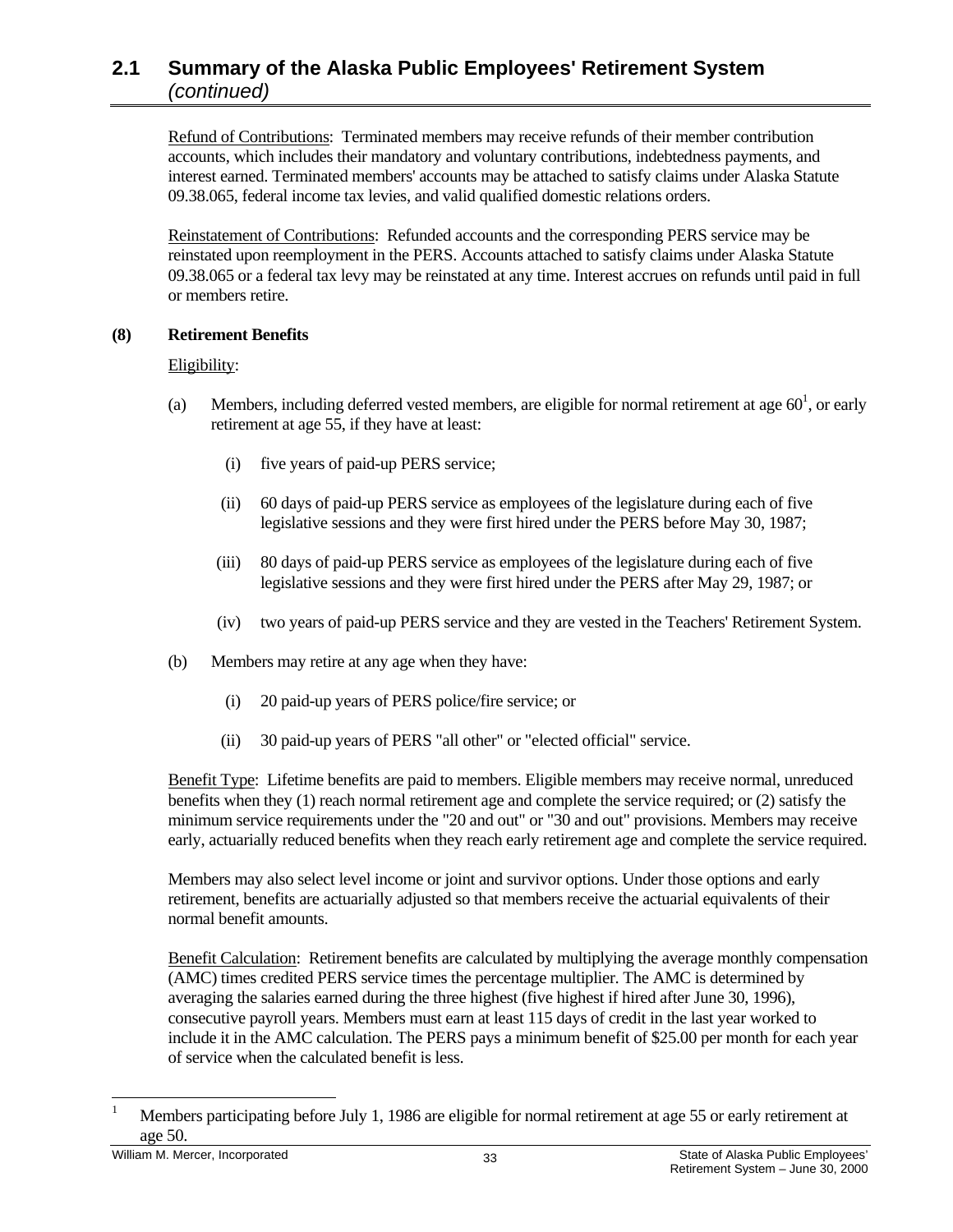The percentage multipliers for police/fire members are 2% for the first ten years of service and 2.5% for all service over 10 years.

 The percentage multipliers for all other members are 2% for the first ten years, 2.25% for the next ten years, and 2.5% for all remaining service earned on or after July 1, 1986. All service before that date is calculated at 2%.

 Indebtedness: Members who terminate and are refunded their PERS contributions are not eligible to retire, unless they return to PERS employment and pay back their refunds, plus interest, or accrue additional service which qualifies them for retirement. PERS refunds must be paid in full if the corresponding service is to count toward the minimum service requirements for retirement. Refunded PERS service is included in total service for the purpose of calculating retirement benefits. However, when refunds are not completely paid before retirement, benefits are actuarially reduced for life.

#### **(9) Reemployment of Retired Members**

 Retirement benefits are suspended while retired members are reemployed under the PERS. During reemployment, members earn additional PERS service and contributions are withheld from their wages.

 Members retired under the Retirement Incentive Programs (RIPs) who return to employment under the PERS, Teachers' Retirement System (TRS), or the University of Alaska's Optional Retirement Plan will:

- (a) forfeit the three years of incentive credits that they received;
- (b) owe the PERS 110% of the benefits that they received under the RIP, which may include costs for health insurance, excluding amounts that they paid to participate; and
- (c) be charged 7% interest from the date that they are reemployed until their indebtedness is paid in full or they retire again. If the indebtedness is not completely paid, future benefits will be actuarially reduced for life.

#### **(10) Postemployment Healthcare Benefits**

Major medical benefits are provided to retirees without cost for all employees hired before July 1, 1986. Employees hired after June 30, 1986 with five years of credited service (or ten years of credited service for those first hired after June 30, 1996) must pay the full monthly premium if they are under age sixty, must pay half of the monthly premium if they are over age sixty but under age sixty-five, and received benefits at no cost if they are over age sixty-five.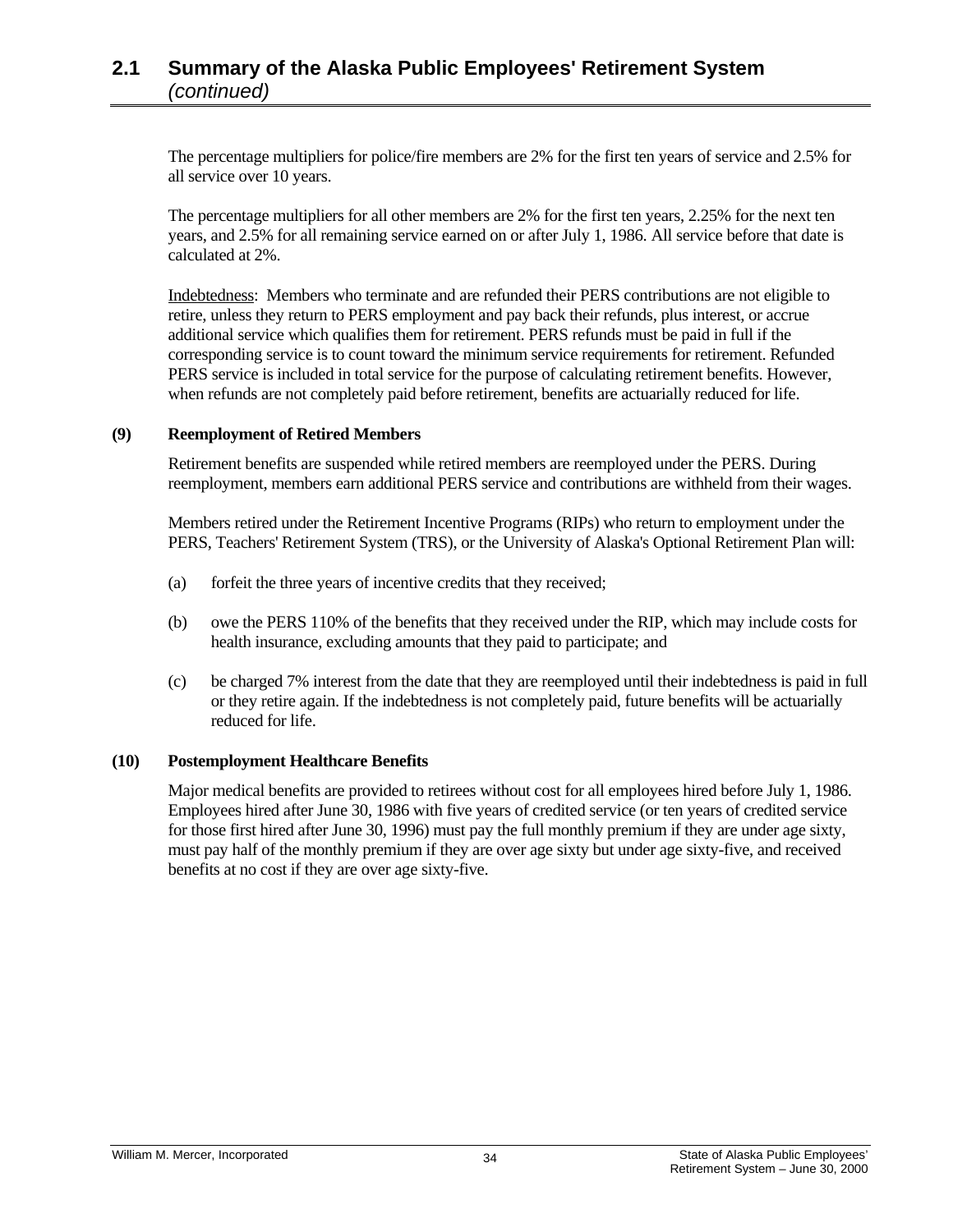#### **(11) Disability Benefits**

 Monthly disability benefits are paid to permanently disabled members until they die, recover or become eligible for normal retirement. Members are appointed to normal retirement on the first of the month after they become eligible.

 Occupational Disability: Members are not required to satisfy age or service requirements to be eligible for occupational disability. Monthly benefits are equal to 40% of their gross monthly compensation on the date of their disability. Members on occupational disability continue to earn PERS service until they become eligible for normal retirement.

 Nonoccupational Disability: Members must be vested (five paid-up years of PERS service) to be eligible for nonoccupational disability benefits. Monthly benefits are calculated based on the member's average monthly compensation and PERS service on the date of termination from employment because of disability. Members do not earn PERS service while on nonoccupational disability.

#### **(12) Death Benefits**

 Monthly death benefits may be paid to a spouse or dependent children upon the death of a member. If monthly benefits are not payable under the occupational and nonoccupational death provisions, the designated beneficiary receives the lump sum benefit described below.

 Occupational Death: When an active member dies from occupational causes, a monthly survivor's pension may be paid to the spouse. The pension equals 40% of the member's gross monthly compensation on the date of death or disability, if earlier. If there is no spouse, the pension may be paid to the member's dependent children. On the member's normal retirement date, the benefit converts to a normal retirement benefit. The normal benefit is based on the member's salary on the date of death and service, including service accumulated from the date of the member's death to the normal retirement date.

Death after Occupational Disability: When a member dies while occupationally disabled, benefits are paid as described above in *Occupational Death.*

 Nonoccupational Death: When a vested member dies from nonoccupational causes, the surviving spouse may elect to receive a monthly 50% joint and survivor benefit or a lump sum benefit. The monthly benefit is calculated on the member's average monthly compensation and PERS service at the time of termination or death.

 Lump Sum Benefit: Upon the death of a member who has less than one year of service, the designated beneficiary receives the member's contribution account, which includes mandatory and voluntary contributions, indebtedness payments, and interest earned. If the member has more than one year of PERS service, the beneficiary also receives \$1,000 and \$100 for each year of PERS service.

 Death After Retirement: When a retired member dies, the designated beneficiary receives the member's contribution account, less any benefits already paid. If the member selected a survivor option at retirement, the eligible spouse receives continuing, lifetime monthly benefits.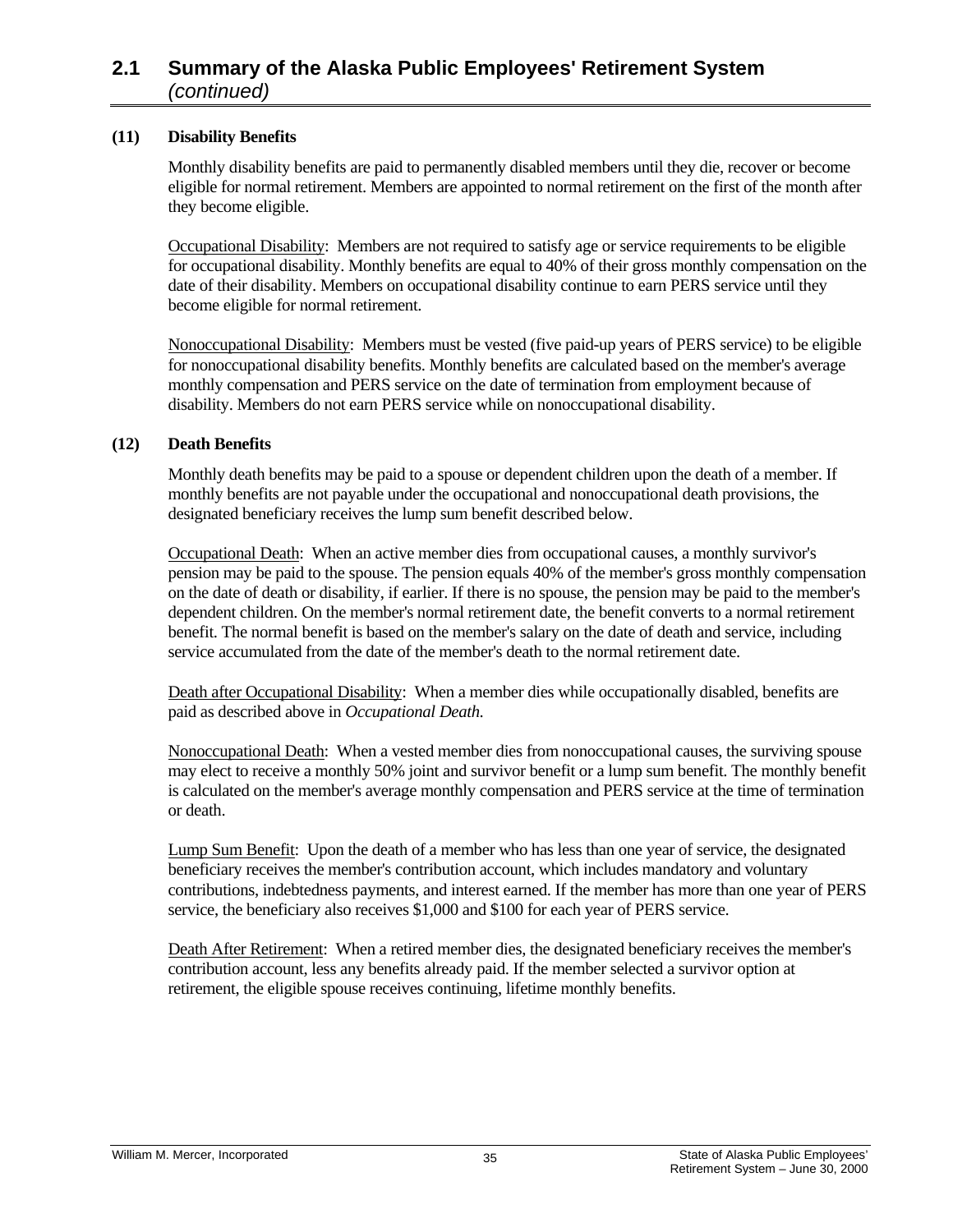#### **(13) Post Retirement Pension Adjustments**

 Post retirement pension adjustments (PRPAs) are granted annually to eligible benefit recipients when the consumer price index (CPI) increases during the preceding calendar year. PRPAs are calculated by multiplying the recipient's base benefit, including past PRPAs, times:

- (a) 75% of the CPI increase in the preceding calendar year or 9%, whichever is less, if the recipient is at least age 65 or on PERS disability; or
- (b) 50% of the CPI increase in the preceding calendar year or 6%, whichever is less, if the recipient is at least age 60, or has been receiving benefits for at least five years.

 Ad hoc PRPAs, up to a maximum of 4%, may be granted to eligible recipients who were first hired before July 1, 1986, if the CPI increases and the financial condition of the fund will permit an increase.

#### **(14) Alaska Cost of Living Allowance**

 Eligible benefit recipients who reside in Alaska receive an Alaska cost of living allowance (COLA) equal to 10% of their base benefits or \$50, whichever is more. The following benefit recipients are eligible:

- (a) members who were first hired under the PERS before July 1, 1986, and their survivors;
- (b) members who were first hired under the PERS after June 30, 1986, and their survivors if they are at least age 65; and
- (c) all disabled members.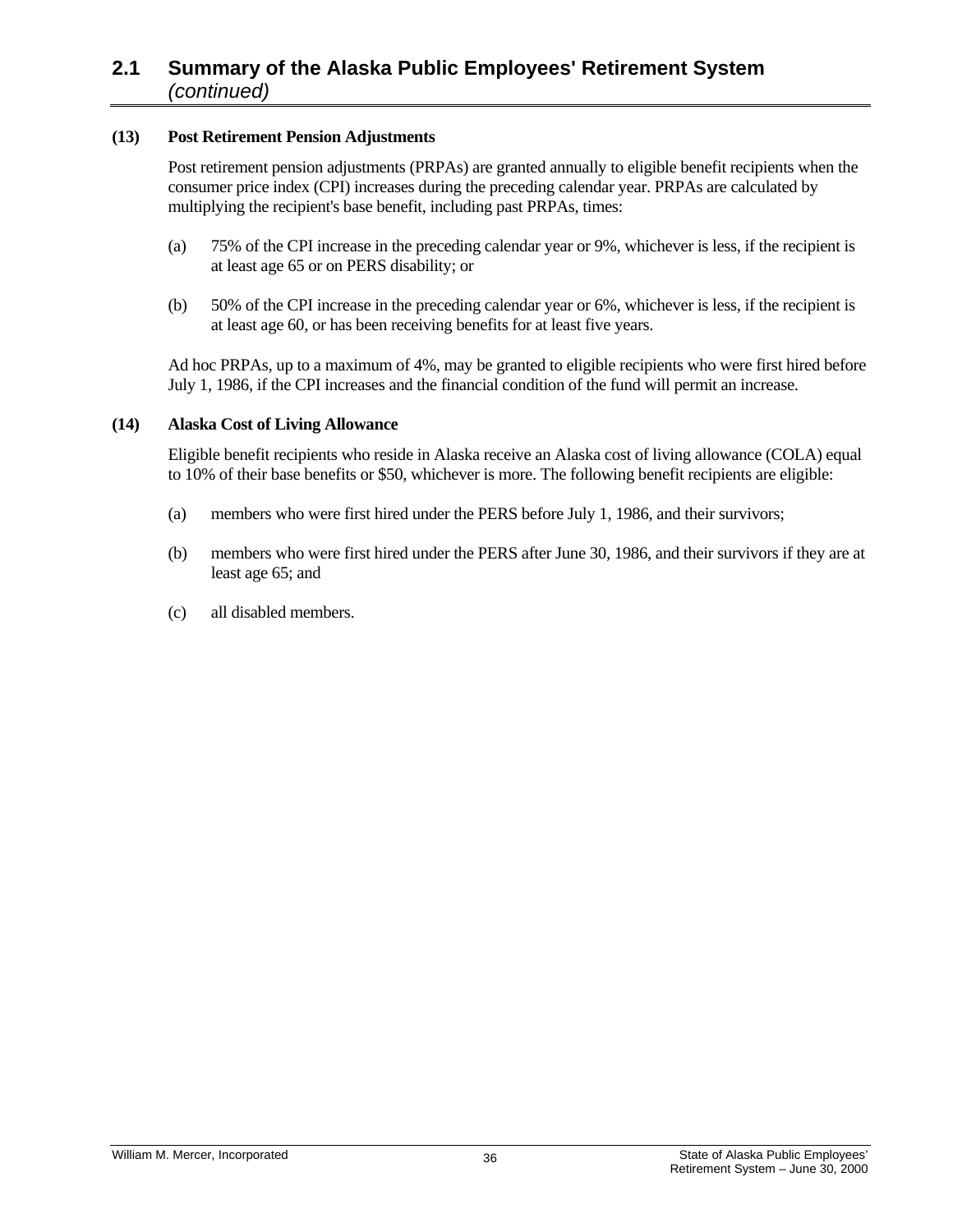# **2.2(a) Participant Census Information – Total PERS as of June 30**

|     |                                                      | 1995         |              | 1996   |              | 1997   |               | 1998             | 1999             |
|-----|------------------------------------------------------|--------------|--------------|--------|--------------|--------|---------------|------------------|------------------|
|     | <b>Active Members</b>                                |              |              |        |              |        |               |                  |                  |
| (1) | Number                                               | 31,450       |              | 31,960 |              | 31,854 |               | 31,910           | 32,214           |
| (2) | Average Age                                          | 42.58        |              | 42.95  |              | 43.21  |               | 43.32            | 43.55            |
| (3) | <b>Average Credited Service</b>                      | 8.20         |              | 8.41   |              | 8.56   |               | 8.51             | 8.53             |
| (4) | <b>Average Annual Salary</b>                         | \$<br>37,776 | \$           | 38,231 | \$           | 38,587 | $\mathcal{S}$ | 38,716           | \$<br>39,844     |
|     | <b>Retirees and Beneficiaries</b>                    |              |              |        |              |        |               |                  |                  |
| (1) | Number                                               | 10,173       |              | 10,921 |              | 11,802 |               | 13,101           | 14,185           |
| (2) | Average Age                                          | 64.48        |              | 64.61  |              | 64.62  |               | 64.43            | 64.67            |
| (3) | <b>Average Monthly Benefit:</b>                      |              |              |        |              |        |               |                  |                  |
|     | <b>Base</b>                                          | \$<br>900    | $\$\,$       | 913    | $\mathbb{S}$ | 941    | $\$\,$        | 994              | \$<br>1,031      |
|     | C.O.L.A.                                             | 64           |              | 64     |              | 67     |               | 70               | 73               |
|     | P.R.P.A.                                             | 136          |              | 131    |              | 212    |               | 209              | 199              |
|     | Adjustment                                           | $-1$         |              | $-4$   |              | $-10$  |               | $\boldsymbol{0}$ | $\boldsymbol{0}$ |
|     | <b>TOTAL</b>                                         | 1,099        |              | 1,104  |              | 1,210  |               | 1,273            | 1,303            |
|     | <b>Vested Terminations</b>                           |              |              |        |              |        |               |                  |                  |
| (1) | Number                                               | 4,144        |              | 4,382  |              | 4,742  |               | 5,143            | 5,395            |
| (2) | Average Age                                          | 45.00        |              | 45.43  |              | 45.83  |               | 46.20            | 46.69            |
| (3) | <b>Average Monthly Benefit</b>                       | \$<br>653    | $\mathbb{S}$ | 662    | \$           | 690    | $\$\,$        | 717              | \$<br>749        |
|     | <b>Non-Vested Terminations With Account Balances</b> |              |              |        |              |        |               |                  |                  |
| (1) | Number                                               | 5,398        |              | 5,847  |              | 6,260  |               | 6,571            | $7,500^{(*)}$    |
| (2) | <b>Average Account Balance</b>                       | \$<br>2,758  | \$           | 2,896  | $\$$         | 2,981  | $\$$          | 3,138            | \$<br>4,631      |

(\*) Includes deceased retirees with account balances.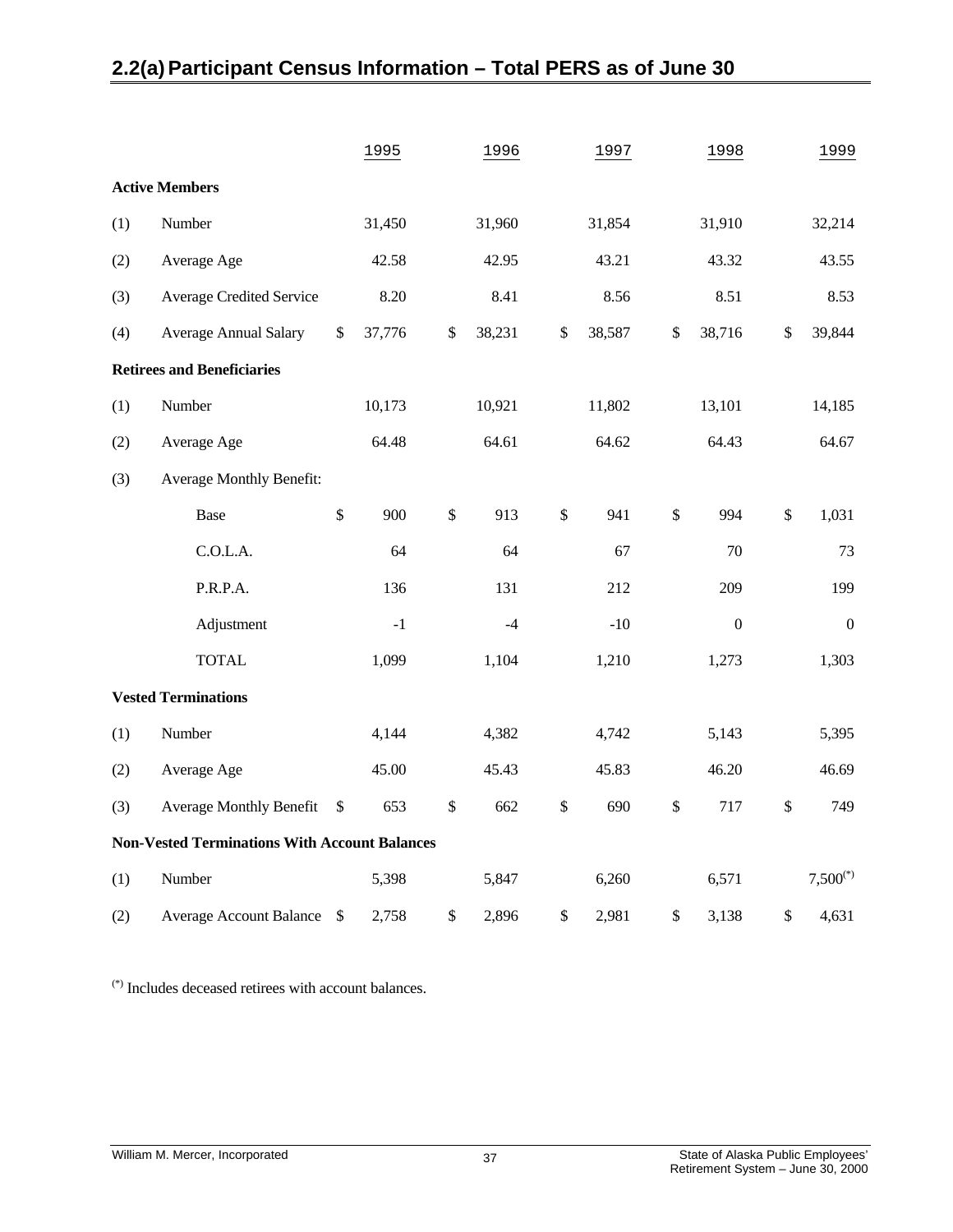# **2.2(b) Additional Information –Active Members by Type of Status as of June 30**

|     |                                 |      | 1995   |              | 1996   |      | 1997   |      | 1998   |      | 1999   |
|-----|---------------------------------|------|--------|--------------|--------|------|--------|------|--------|------|--------|
|     | <b>Active Police &amp; Fire</b> |      |        |              |        |      |        |      |        |      |        |
| (1) | Number                          |      | 2,557  |              | 2,634  |      | 2,587  |      | 2,617  |      | 2,624  |
| (2) | Average Age                     |      | 42.00  |              | 42.09  |      | 42.04  |      | 41.62  |      | 41.51  |
| (3) | Average Credited<br>Service     |      | 11.03  |              | 11.07  |      | 11.05  |      | 10.68  |      | 10.50  |
| (4) | Average Annual<br>Salary        | \$   | 50,921 | $\$$         | 51,011 | \$   | 52,455 | \$   | 52,982 | \$   | 54,437 |
| (5) | Number Vested                   |      | 1,986  |              | 1,986  |      | 1,887  |      | 1,799  |      | 1,781  |
| (6) | Percent Who<br>Are Vested       |      | 77.7%  |              | 75.4%  |      | 72.9%  |      | 68.7%  |      | 67.9%  |
|     | <b>Active "Other" Members</b>   |      |        |              |        |      |        |      |        |      |        |
| (1) | Number                          |      | 28,893 |              | 29,326 |      | 29,267 |      | 29,293 |      | 29,590 |
| (2) | Average Age                     |      | 42.63  |              | 43.03  |      | 43.31  |      | 43.47  |      | 43.73  |
| (3) | Average Credited<br>Service     |      | 7.95   |              | 8.17   |      | 8.34   |      | 8.32   |      | 8.35   |
| (4) | Average Annual<br>Salary        | $\$$ | 36,612 | $\mathbb{S}$ | 37,083 | $\$$ | 37,361 | $\$$ | 37,442 | $\$$ | 38,550 |
| (5) | Number Vested                   |      | 16,877 |              | 17,618 |      | 17,695 |      | 17,335 |      | 17,254 |
| (6) | Percent Who<br>Are Vested       |      | 58.4%  |              | 60.1%  |      | 60.5%  |      | 59.2%  |      | 58.3%  |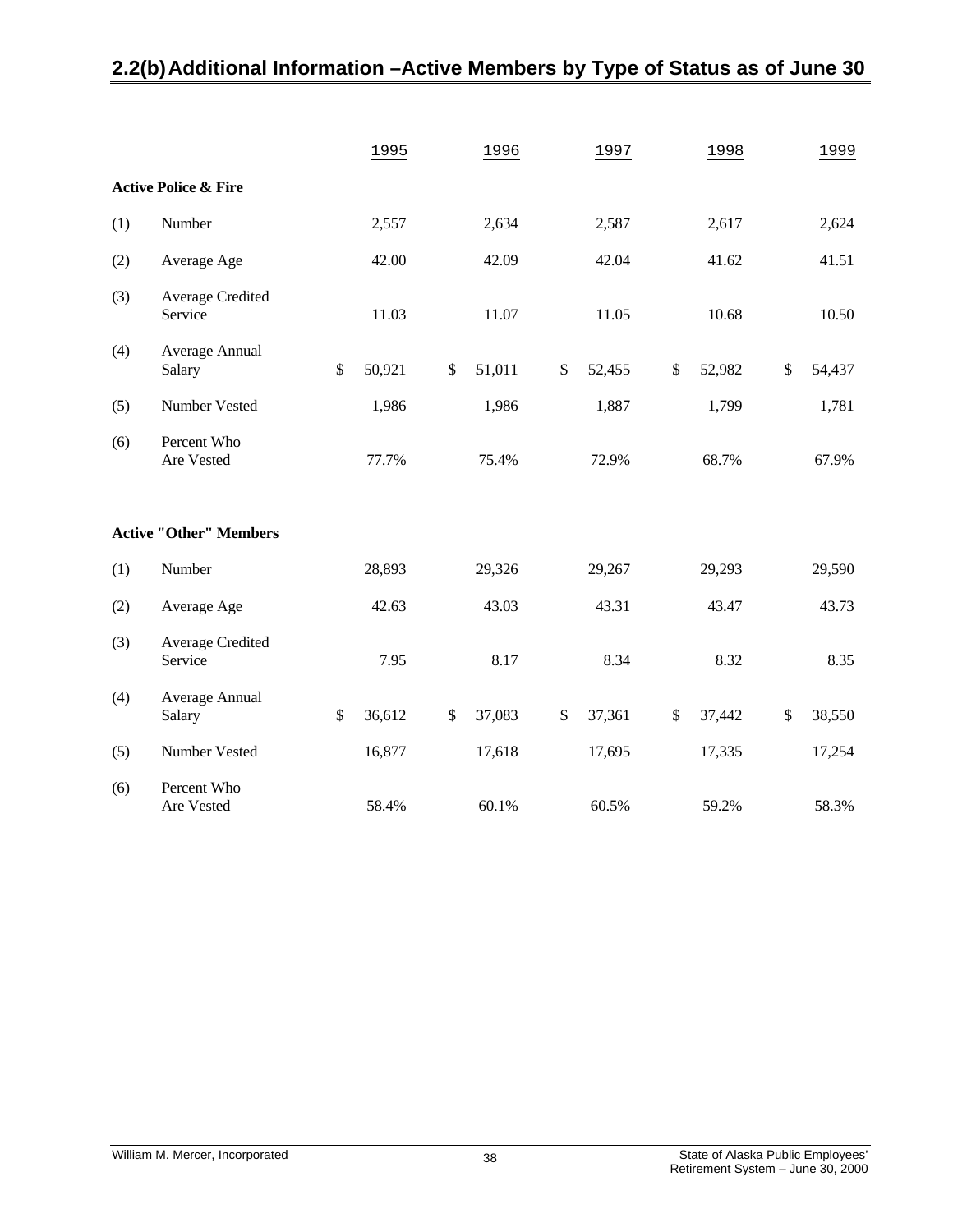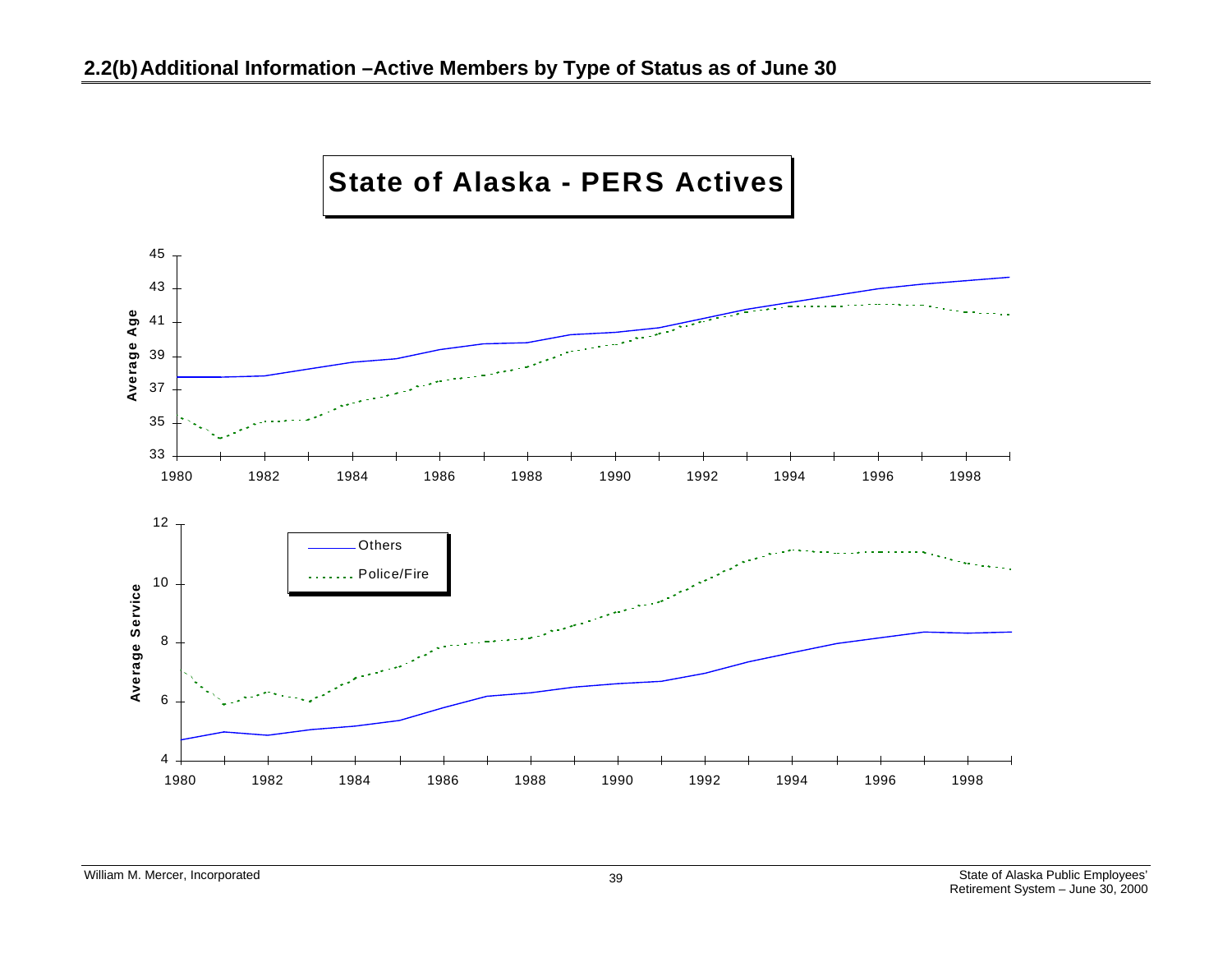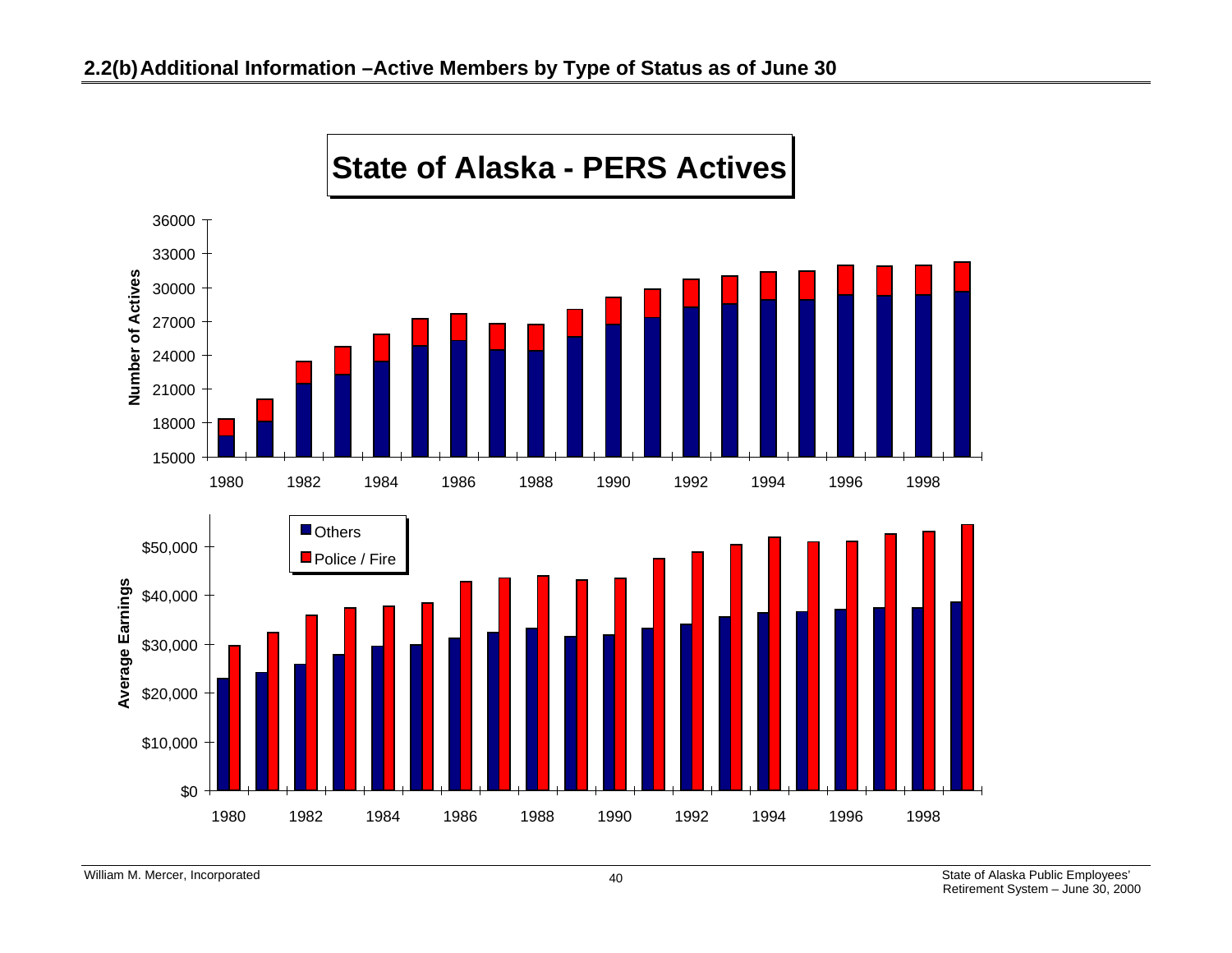|           |              | Annual Earnings By Age ------------ |                          |             |              | Annual Earnings By Credited Service ------- |                   |
|-----------|--------------|-------------------------------------|--------------------------|-------------|--------------|---------------------------------------------|-------------------|
| Age       | Number<br>of | Total<br>Annual                     | Average<br>Annual        | Years<br>0f | Number<br>0f | Total<br>Annual                             | Average<br>Annual |
| Groups    | People       | Earnings                            | Earnings                 | Service     | People       | Earnings                                    | Earnings          |
| $0-19$    | $\Omega$     | <sup>\$</sup><br>$\Omega$           | $\mathbb{S}$<br>$\Omega$ | $\Omega$    | 186          | \$<br>5,190,988                             | \$<br>27,909      |
| 20-24     | 56           | 1,974,136                           | 35,252                   |             | 185          | 8,045,879                                   | 43,491            |
| $25-29$   | 286          | 13,594,109                          | 47,532                   | 2           | 131          | 6,351,813                                   | 48,487            |
| $30 - 34$ | 354          | 18,493,235                          | 52,241                   | 3           | 162          | 8,278,471                                   | 51,102            |
| 35-39     | 392          | 21,425,208                          | 54,656                   | 4           | 179          | 10,274,909                                  | 57,402            |
| 40-44     | 530          | 29,988,785                          | 56,583                   | $0 - 4$     | 843          | 38,142,060                                  | 45,246            |
| 45-49     | 546          | 31,031,978                          | 56,835                   | $5 - 9$     | 478          | 25,987,867                                  | 54,368            |
| 50-54     | 324          | 18,453,089                          | 56,954                   | $10-14$     | 493          | 28,052,606                                  | 56,902            |
| 55-59     | 108          | 6,403,079                           | 59,288                   | $15-19$     | 495          | 30,068,544                                  | 60,745            |
| $60 - 64$ | 23           | 1,278,865                           | 55,603                   | $20 - 24$   | 266          | 17,300,621                                  | 65,040            |
| 65-69     | 1            | 36,608                              | 36,608                   | $25-29$     | 42           | 2,853,071                                   | 67,930            |
| 70-74     | $\Omega$     | $\theta$                            | 0                        | $30 - 34$   | 7            | 437,803                                     | 62,543            |
| $75+$     | 4            | 163,480                             | 40,870                   | 35-39       | 0            | $\theta$                                    | $\theta$          |
|           |              |                                     |                          | $40+$       | 0            | 0                                           | $\overline{0}$    |
| Total     | 2,624        | \$142,842,572                       | \$54,437                 | Total       | 2,624        | \$142,842,572                               | \$<br>54,437      |

### **Years of Credited Service By Age**

|           |                |          |           |                |                |                |           |                  | -Years of Service |          |
|-----------|----------------|----------|-----------|----------------|----------------|----------------|-----------|------------------|-------------------|----------|
| Age       | $0 - 4$        | $5 - 9$  | $10 - 14$ | $15 - 19$      | $20 - 24$      | $25 - 29$      | $30 - 34$ | $35 - 39$        | $40+$             | Total    |
| $0-19$    | $\overline{0}$ | $\theta$ | $\Omega$  | $\overline{0}$ | $\overline{0}$ | $\overline{0}$ | $\Omega$  | $\mathbf{0}$     | $\mathbf{0}$      | $\theta$ |
| $20 - 24$ | 56             | 0        |           | 0              | $\theta$       | $\Omega$       |           | 0                | $\mathbf{0}$      | 56       |
| 25-29     | 247            | 39       | 0         |                | 0              | $\theta$       |           | 0                | $\theta$          | 286      |
| 30-34     | 212            | 109      | 32        |                | 0              | $\Omega$       |           | 0                | $\theta$          | 354      |
| 35-39     | 132            | 103      | 108       | 49             | $\theta$       | $\theta$       |           | 0                | $\theta$          | 392      |
| 40-44     | 87             | 88       | 118       | 169            | 65             | 3              |           | $\mathbf{0}$     | $\theta$          | 530      |
| 45-49     | 65             | 69       | 110       | 163            | 125            | 13             |           | 0                | $\theta$          | 546      |
| 50-54     | 29             | 50       | 84        | 76             | 60             | 23             | 2         | 0                | $\theta$          | 324      |
| 55-59     | 9              | 16       | 31        | 32             | 13             | 3              | 4         | $\theta$         | $\theta$          | 108      |
| 60-64     | 2              | 4        | 9         | 5              | 3              | $\Omega$       | $\Omega$  | $\theta$         | $\theta$          | 23       |
| 65-69     | $\mathbf{0}$   | 0        |           | 0              | $\mathbf{0}$   | $\theta$       | $\Omega$  | $\theta$         | $\mathbf{0}$      |          |
| 70-74     | $\overline{0}$ | 0        | 0         | $\overline{0}$ | $\mathbf{0}$   | $\theta$       | $\Omega$  | $\theta$         | $\mathbf{0}$      |          |
| $75+$     | 4              | 0        | 0         | 0              | $\overline{0}$ | $\overline{0}$ | $\Omega$  | 0                | $\mathbf{0}$      |          |
| Total     | 843            | 478      | 493       | 495            | 266            | 42             |           | $\boldsymbol{0}$ | $\boldsymbol{0}$  | 2,624    |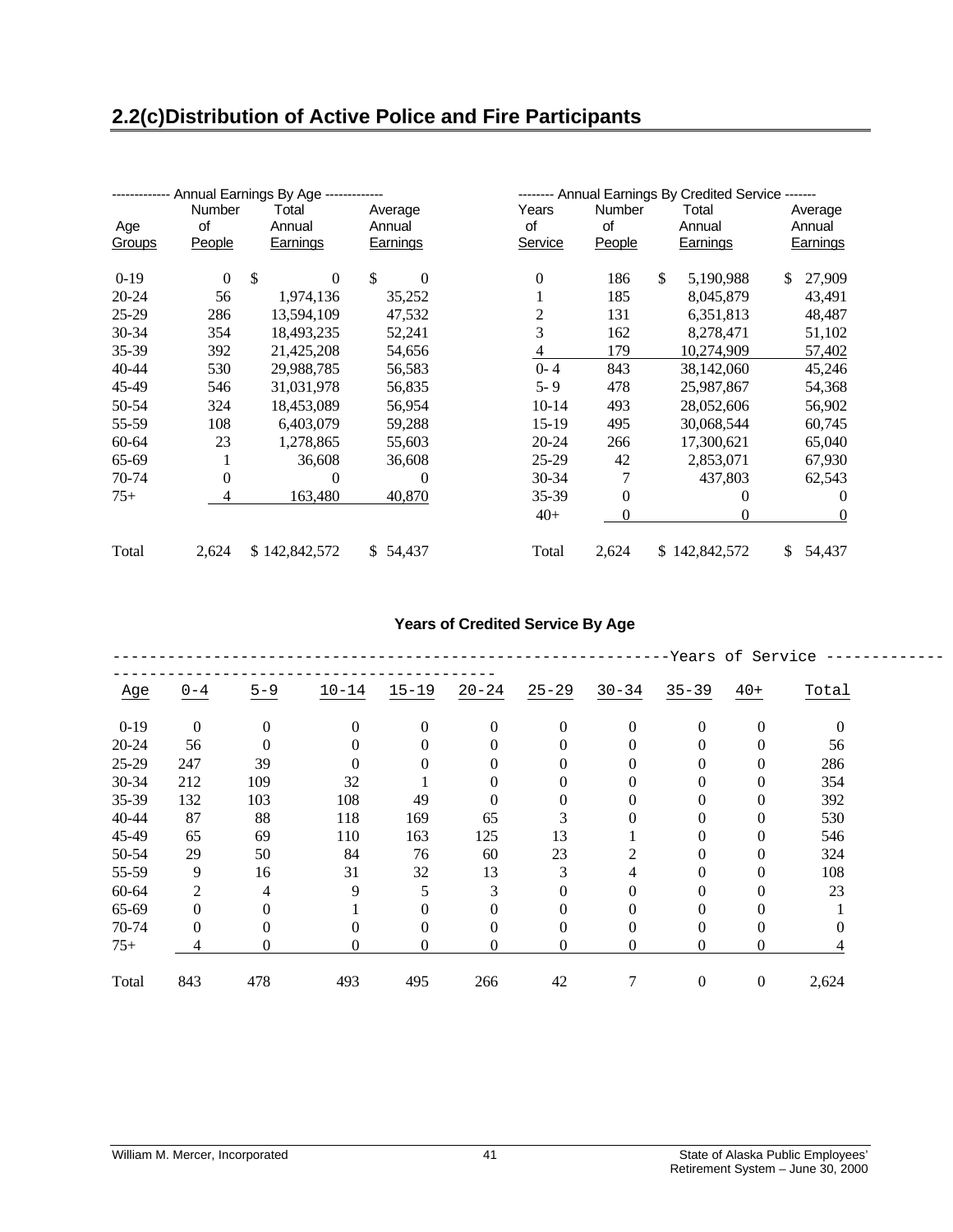# **2.2(d) Schedule of Active Member Valuation Data - Police/Fire**

| <b>Valuation</b><br><b>Date</b> | <b>Number</b> | Annual<br>Payroll (000's) | Annual<br><b>Average Pay</b> | <b>Percent</b><br>Increase/<br>(Decrease)<br>In Average Pay | Number of<br><b>Participating</b><br><b>Employers</b> |
|---------------------------------|---------------|---------------------------|------------------------------|-------------------------------------------------------------|-------------------------------------------------------|
| June 30, 1999                   | 2,624         | \$142,843                 | \$54,437                     | 2.7%                                                        | 148                                                   |
| June 30, 1998                   | 2,617         | 138,653                   | 52,982                       | 1.0%                                                        | 148                                                   |
| June 30, 1997                   | 2,587         | 135,702                   | 52,455                       | 2.8%                                                        | 156                                                   |
| June 30, 1996                   | 2,634         | 134,362                   | 51,011                       | 0.2%                                                        | 156                                                   |
| June 30, 1995                   | 2,557         | 130,204                   | 50,921                       | $(1.7\%)$                                                   | 153                                                   |
| June 30, 1994                   | 2,481         | 128,456                   | 51,776                       | 2.8%                                                        | 155                                                   |
| June 30, 1993                   | 2,463         | 124,025                   | 50,355                       | 3.2%                                                        | 155                                                   |
| June 30, 1992                   | 2,515         | 122,762                   | 48,812                       | 2.8%                                                        | 155                                                   |
| June 30, 1991                   | 2,533         | 120,240                   | 47,470                       | 9.2%                                                        | 145                                                   |
| June 30, 1990                   | 2,419         | 105,135                   | 43,462                       | 0.9%                                                        | 143                                                   |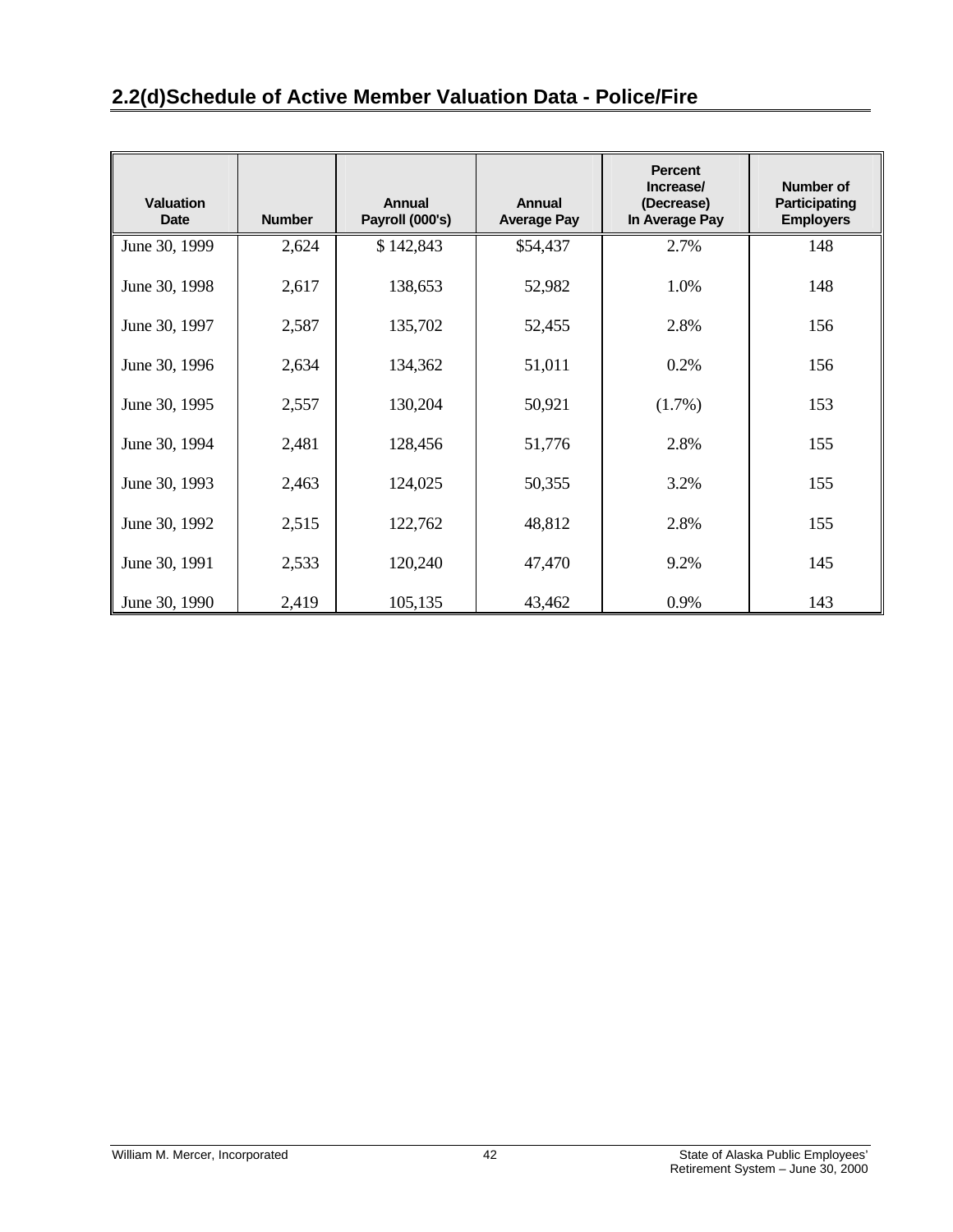|           |              | Annual Earnings By Age ------------ |                   |             |              | ------- Annual Earnings By Credited Service ------- |                   |
|-----------|--------------|-------------------------------------|-------------------|-------------|--------------|-----------------------------------------------------|-------------------|
| Age       | Number<br>of | Total<br>Annual                     | Average<br>Annual | Years<br>0f | Number<br>of | Total<br>Annual                                     | Average<br>Annual |
| Groups    | People       | Earnings                            | Earnings          | Service     | People       | Earnings                                            | Earnings          |
| $0-19$    | 80           | \$<br>1,296,801                     | 16,210<br>SS.     | $\theta$    | 3,765        | \$<br>82,607,889                                    | 21,941<br>\$      |
| $20 - 24$ | 810          | 19,691,889                          | 24,311            |             | 2,848        | 88,991,968                                          | 31,247            |
| $25-29$   | 1,790        | 53,005,410                          | 29,612            | 2           | 2,072        | 68,859,624                                          | 33,233            |
| 30-34     | 2,671        | 89,308,910                          | 33,437            | 3           | 1,962        | 70,419,372                                          | 35,892            |
| 35-39     | 4,321        | 155,146,891                         | 35,905            | 4           | 1,689        | 61,477,227                                          | 36,399            |
| 40-44     | 5,957        | 232,907,935                         | 39,098            | $0 - 4$     | 12,336       | 372,356,080                                         | 30,185            |
| 45-49     | 6,321        | 265,886,675                         | 42,064            | $5 - 9$     | 6,957        | 273,176,834                                         | 39,263            |
| 50-54     | 4,566        | 197,607,433                         | 43,278            | $10-14$     | 4,699        | 207,825,359                                         | 44,228            |
| 55-59     | 2,110        | 88,068,763                          | 41,739            | $15-19$     | 3,317        | 163,300,444                                         | 49,231            |
| 60-64     | 769          | 30,425,309                          | 39,565            | 20-24       | 1,688        | 89,198,160                                          | 52,843            |
| 65-69     | 151          | 5,884,284                           | 38,969            | $25-29$     | 512          | 29,997,429                                          | 58,589            |
| 70-74     | 37           | 1,177,856                           | 31,834            | $30 - 34$   | 77           | 4,592,635                                           | 59,645            |
| $75+$     |              | 297,894                             | 42,556            | 35-39       | 3            | 214,854                                             | 71,618            |
|           |              |                                     |                   | $40+$       |              | 44,255                                              | 44,255            |
| Total     | 29.590       | \$1,140,706,050                     | 38,550<br>S.      | Total       | 29,590       | \$1,140,706,050                                     | \$<br>38,550      |

## **Years of Credited Service By Age**

|           |         |              |                |              |           |           |           |                |                | -Years of Service |
|-----------|---------|--------------|----------------|--------------|-----------|-----------|-----------|----------------|----------------|-------------------|
| Age       | $0 - 4$ | $5 - 9$      | $10 - 14$      | $15 - 19$    | $20 - 24$ | $25 - 29$ | $30 - 34$ | $35 - 39$      | $40+$          | Total             |
| $0-19$    | 80      | $\mathbf{0}$ | $\Omega$       | $\mathbf{0}$ | $\theta$  | $\theta$  | $\Omega$  | $\theta$       | $\mathbf{0}$   | 80                |
| $20 - 24$ | 806     | 4            | $\Omega$       | $\theta$     | $\theta$  | 0         | $\theta$  | $\overline{0}$ | 0              | 810               |
| 25-29     | 1,594   | 190          | 6              | 0            | $\theta$  | 0         | $\theta$  | 0              | 0              | 1,790             |
| 30-34     | 1,776   | 691          | 197            |              | $\Omega$  | 0         | $\Omega$  | 0              | 0              | 2,671             |
| 35-39     | 2,113   | 1,234        | 690            | 265          | 19        | 0         | $\theta$  | 0              | 0              | 4,321             |
| 40-44     | 2,241   | 1,538        | 1,096          | 785          | 288       | 9         | $\Omega$  | 0              | $\mathbf{0}$   | 5,957             |
| 45-49     | 1,808   | 1,480        | 1,181          | 1,049        | 645       | 154       | 4         | $\overline{0}$ | $\mathbf{0}$   | 6,321             |
| 50-54     | 1,116   | 1,015        | 925            | 745          | 483       | 241       | 41        | $\Omega$       | $\mathbf{0}$   | 4,566             |
| 55-59     | 538     | 536          | 406            | 334          | 193       | 78        | 24        |                | $\overline{0}$ | 2,110             |
| 60-64     | 201     | 225          | 159            | 107          | 49        | 19        | 7         | 2              | $\theta$       | 769               |
| 65-69     | 43      | 32           | 35             | 20           | 11        | 9         |           | $\theta$       | $\theta$       | 151               |
| 70-74     | 18      | 11           | $\overline{4}$ | 2            | $\Omega$  |           | $\Omega$  | $\theta$       |                | 37                |
| $75+$     | 2       |              | $\Omega$       | 3            | $\theta$  |           | $\theta$  | $\theta$       | 0              |                   |
| Total     | 12,336  | 6,957        | 4,699          | 3,317        | 1,688     | 512       | 77        | 3              | 1              | 29,590            |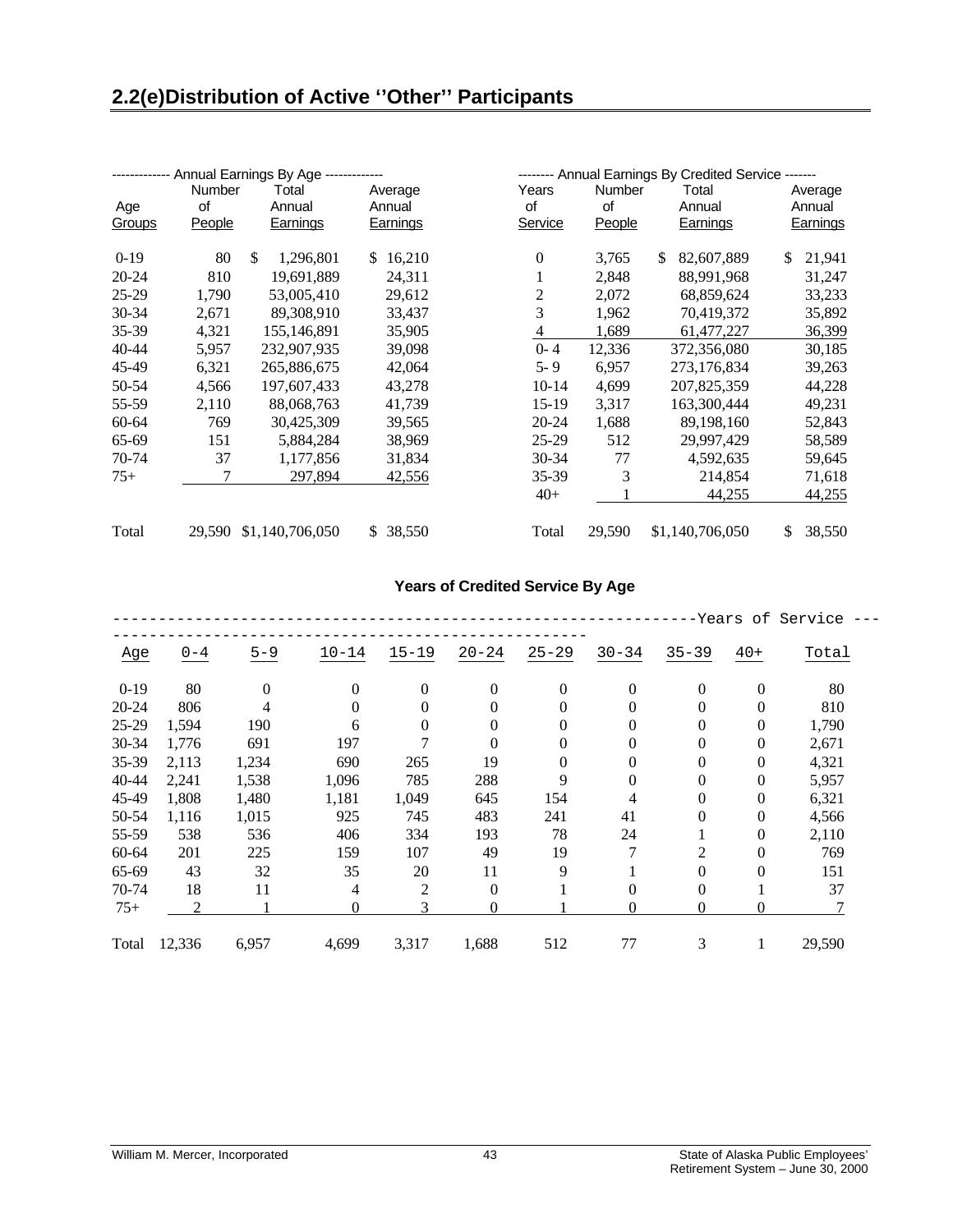| <b>Valuation</b><br>Date | <b>Number</b> | Annual<br>Payroll (000's) | Annual<br><b>Average Pay</b> | Average<br>Increase/<br>(Decrease)<br>In Average Pay | <b>Number of</b><br><b>Participating</b><br><b>Employers</b> |
|--------------------------|---------------|---------------------------|------------------------------|------------------------------------------------------|--------------------------------------------------------------|
| June 30, 1999            | 29,590        | \$1,140,706               | \$38,550                     | 3.0%                                                 | 148                                                          |
| June 30, 1998            | 29,293        | 1,096,786                 | 37,442                       | 0.2%                                                 | 148                                                          |
| June 30, 1997            | 29,267        | 1,093,433                 | 37,361                       | 0.7%                                                 | 156                                                          |
| June 30, 1996            | 29,326        | 1,087,504                 | 37,083                       | 1.3%                                                 | 156                                                          |
| June 30, 1995            | 28,893        | 1,057,840                 | 36,612                       | 0.9%                                                 | 153                                                          |
| June 30, 1994            | 28,883        | 1,048,541                 | 36,303                       | 2.3%                                                 | 155                                                          |
| June 30, 1993            | 28,509        | 1,011,864                 | 35,493                       | 4.2%                                                 | 155                                                          |
| June 30, 1992            | 28,206        | 961,054                   | 34,073                       | 2.5%                                                 | 155                                                          |
| June 30, 1991            | 27,307        | 907,567                   | 33,236                       | 4.6%                                                 | 145                                                          |
| June 30, 1990            | 26,667        | 846,935                   | 31,760                       | 0.6%                                                 | 143                                                          |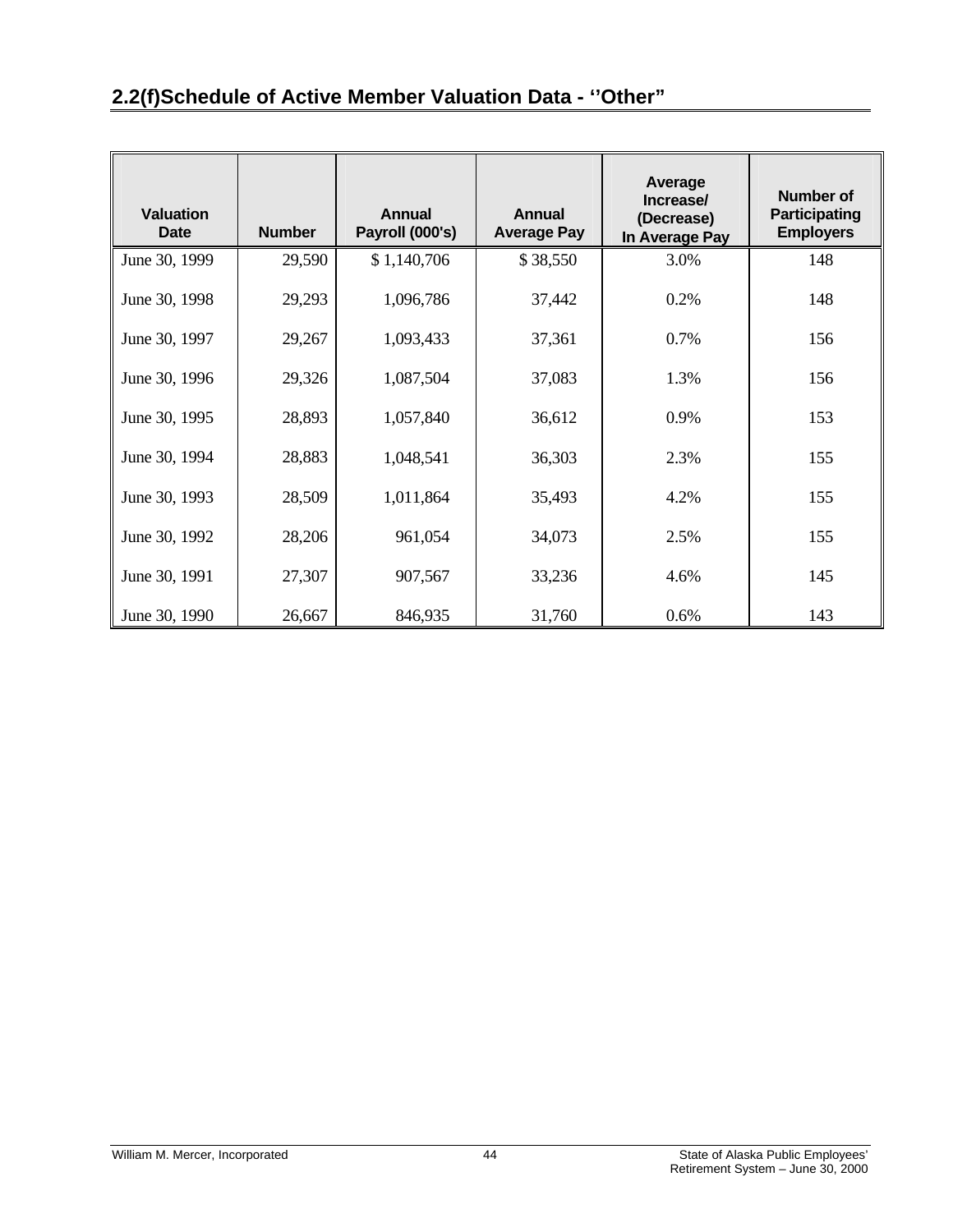|                   |                                                        |               | 1995             |      | 1996       | 1997        |              | 1998  |      | 1999   |
|-------------------|--------------------------------------------------------|---------------|------------------|------|------------|-------------|--------------|-------|------|--------|
| <b>Service</b>    |                                                        |               |                  |      |            |             |              |       |      |        |
| (1)               | Number                                                 |               | 84               |      | 63         | 140         |              | 147   |      | 142    |
| (2)               | Average Age<br>at Retirement                           |               | 51.10            |      | 49.82      | 52.21       |              | 51.71 |      | 52.47  |
| (3)               | Average Monthly<br>Benefit                             | $\mathbb{S}$  | 2,282            | \$   | 2,735      | \$<br>2,364 | $\$$         | 2,696 | \$   | 2,410  |
|                   | <b>Survivor (including surviving spouse and QDROs)</b> |               |                  |      |            |             |              |       |      |        |
| (1)               | Number                                                 |               | $\boldsymbol{0}$ |      | $\sqrt{2}$ | $20\,$      |              | 14    |      | 14     |
| (2)               | Average Age<br>at Retirement                           |               | N/A              |      | 49.47      | 53.25       |              | 51.50 |      | 55.79  |
| (3)               | <b>Average Monthly</b><br>Benefit                      | $\mathcal{S}$ | $\rm N/A$        | \$   | 1,678      | \$<br>1,184 | \$           | 1,265 | \$   | 1,088  |
| <b>Disability</b> |                                                        |               |                  |      |            |             |              |       |      |        |
| (1)               | Number                                                 |               | $\overline{4}$   |      | $11\,$     | $\sqrt{6}$  |              | 3     |      | $\tau$ |
| (2)               | Average Age<br>at Retirement                           |               | 43.31            |      | 47.00      | 48.77       |              | 43.40 |      | 45.37  |
| (3)               | Average Monthly<br>Benefit                             | $\$$          | 2,513            | \$   | 1,709      | \$<br>1,601 | \$           | 2,056 | $\$$ | 2,725  |
| <b>Total</b>      |                                                        |               |                  |      |            |             |              |       |      |        |
| (1)               | Number                                                 |               | 88               |      | 76         | 166         |              | 164   |      | 163    |
| (2)               | Average Age<br>at Retirement                           |               | 50.75            |      | 49.40      | 52.21       |              | 51.54 |      | 52.45  |
| (3)               | <b>Average Monthly</b><br>Benefit                      | $\$$          | 2,293            | $\$$ | 2,559      | \$<br>2,194 | $\mathbb{S}$ | 2,562 | $\$$ | 2,310  |

# **2.2(g) Statistics on New Retirees - Police and Fire Members During the Year Ending June 30**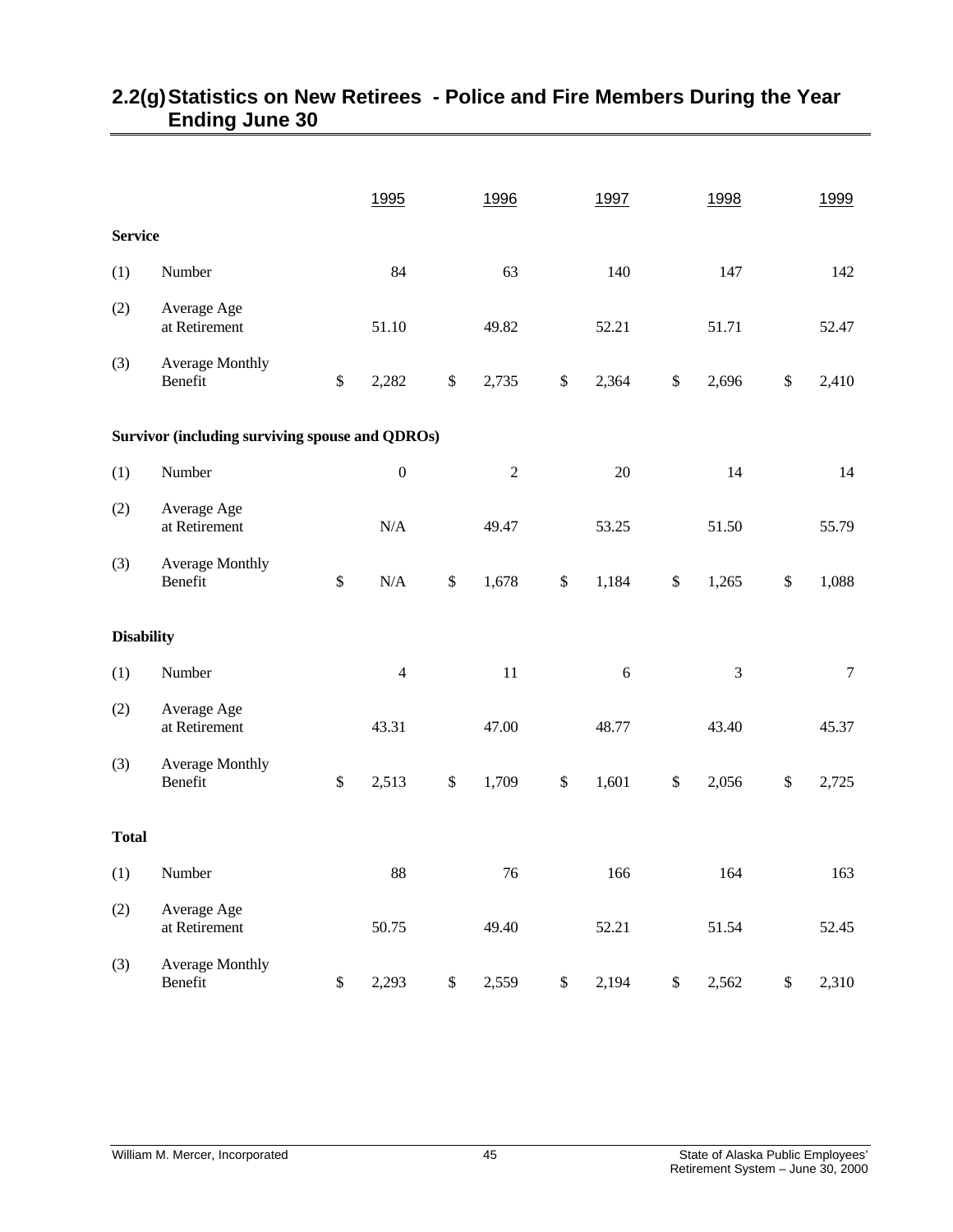|                                                                                                 |               | <b>Years of Credited Service</b> |                           |                       |                           |             |               |             |               |             |    |             |                           |                                      |
|-------------------------------------------------------------------------------------------------|---------------|----------------------------------|---------------------------|-----------------------|---------------------------|-------------|---------------|-------------|---------------|-------------|----|-------------|---------------------------|--------------------------------------|
|                                                                                                 |               | $0 - 4$                          |                           | $5 - 9$               |                           | $10 - 14$   |               | $15 - 19$   |               | $20 - 24$   |    | $25 - 29$   |                           | $30+$                                |
| Period 7/1/98 - 6/30/99:<br><b>Average Monthly Benefit</b><br><b>Number of Active Retirants</b> | \$            | 1,879<br>22                      | \$                        | 698<br>8              | $\mathcal{S}$             | 1,214<br>23 | \$            | 1,808<br>29 | \$            | 2,849<br>61 | \$ | 3,713<br>17 | \$                        | 4,097<br>3                           |
| Period 7/1/97 - 6/30/98:<br><b>Average Monthly Benefit</b><br><b>Number of Active Retirants</b> | $\mathcal{S}$ | 1,472<br>13                      | \$                        | 723<br>8              | \$                        | 1,177<br>13 | $\mathcal{S}$ | 2,091<br>40 | \$            | 3,199<br>64 | \$ | 3,548<br>22 | \$                        | 3,380<br>4                           |
| Period 7/1/96 - 6/30/97:<br><b>Average Monthly Benefit</b><br><b>Number of Active Retirants</b> | \$            | 1,263<br>10                      | $\mathcal{S}$             | 592<br>12             | $\mathcal{S}$             | 957<br>18   | $\mathcal{S}$ | 1,719<br>40 | $\mathcal{S}$ | 2,811<br>68 | \$ | 3,545<br>15 | \$                        | 4,733<br>3                           |
| Period 7/1/95 - 6/30/96:<br><b>Average Monthly Benefit</b><br>Number of Active Retirants        | \$            | 1,938<br>3                       | $\mathcal{S}$             | 757<br>6              | \$                        | 1,708<br>5  | $\mathcal{S}$ | 1,852<br>11 | \$            | 2,916<br>39 | \$ | 3,375<br>10 | \$                        | 3,870<br>$\overline{2}$              |
| Period 7/1/94 - 6/30/95:<br><b>Average Monthly Benefit</b><br>Number of Active Retirants        | \$            | $\boldsymbol{0}$<br>$\theta$     | $\boldsymbol{\mathsf{S}}$ | 893<br>8              | $\mathcal{S}$             | 851<br>10   | $\mathbb{S}$  | 1,608<br>18 | $\mathbb{S}$  | 3,002<br>42 | \$ | 3,107<br>10 | \$                        | $\overline{0}$<br>$\overline{0}$     |
| Period 7/1/93 - 6/30/94:<br><b>Average Monthly Benefit</b><br><b>Number of Active Retirants</b> | \$            | 417                              | $\boldsymbol{\mathsf{S}}$ | 748<br>7              | $\boldsymbol{\mathsf{S}}$ | 1,054<br>9  | $\mathcal{S}$ | 1,532<br>13 | \$            | 2,748<br>32 | \$ | 3,825<br>9  |                           | $\boldsymbol{0}$<br>$\boldsymbol{0}$ |
| Period 7/1/92 - 6/30/93:<br><b>Average Monthly Benefit</b><br><b>Number of Active Retirants</b> | \$            | 1,047<br>3                       | $\mathcal{S}$             | 546<br>$\overline{2}$ | $\mathcal{S}$             | 1,078<br>7  | \$            | 1,648<br>6  | \$            | 2,700<br>17 | \$ | 3,704<br>3  | $\boldsymbol{\mathsf{S}}$ | 3,231                                |
| Period 7/1/91 - 6/30/92:<br><b>Average Monthly Benefit</b><br><b>Number of Active Retirants</b> | \$            | 1,552<br>4                       | \$                        | 955<br>3              | \$                        | 1,040<br>8  | \$            | 1,427<br>8  | \$            | 2,499<br>11 | \$ | 3,511       | \$                        | $\overline{0}$<br>$\overline{0}$     |

# **2.2(h) Schedule of Average Benefit Payments - New Retirees – Police/Fire**

"Average Monthly Benefit" includes post-retirement pension adjustments and cost-of-living increases.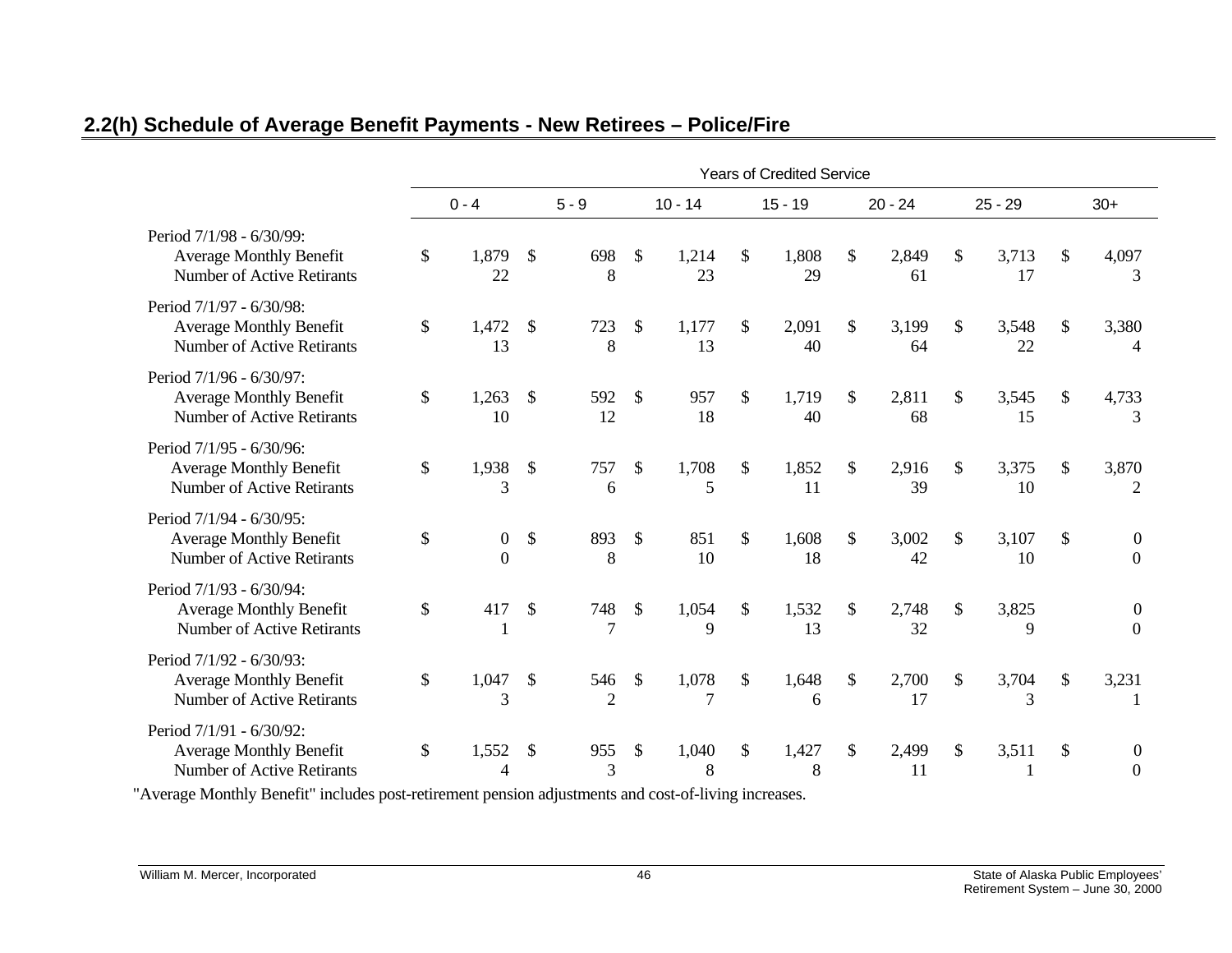|                   |                                                        |      | 1995  |      | 1996  |      | 1997  |      | 1998  |        | 1999  |
|-------------------|--------------------------------------------------------|------|-------|------|-------|------|-------|------|-------|--------|-------|
| <b>Service</b>    |                                                        |      |       |      |       |      |       |      |       |        |       |
| (1)               | Number                                                 |      | 522   |      | 621   |      | 791   |      | 1,098 |        | 921   |
| (2)               | Average Age<br>at Retirement                           |      | 57.21 |      | 57.80 |      | 56.59 |      | 56.59 |        | 56.07 |
| (3)               | <b>Average Monthly</b><br>Benefit                      | $\$$ | 1,245 | $\$$ | 1,183 | \$   | 1,272 | $\$$ | 1,443 | $\$\,$ | 1,450 |
|                   | <b>Survivor (including surviving spouse and QDROs)</b> |      |       |      |       |      |       |      |       |        |       |
| (1)               | Number                                                 |      | 16    |      | 45    |      | 88    |      | 85    |        | 97    |
| (2)               | Average Age<br>at Retirement                           |      | 50.61 |      | 55.87 |      | 62.17 |      | 61.68 |        | 63.58 |
| (3)               | <b>Average Monthly</b><br>Benefit                      | $\$$ | 976   | $\$$ | 709   | $\$$ | 805   | $\$$ | 710   | $\$$   | 837   |
| <b>Disability</b> |                                                        |      |       |      |       |      |       |      |       |        |       |
| (1)               | Number                                                 |      | 23    |      | 36    |      | 25    |      | 36    |        | 35    |
| (2)               | Average Age<br>at Retirement                           |      | 47.49 |      | 49.47 |      | 46.69 |      | 48.21 |        | 48.24 |
| (3)               | <b>Average Monthly</b><br>Benefit                      | \$   | 1,243 | \$   | 1,417 | \$   | 1,656 | $\$$ | 1,421 | \$     | 1,263 |
| <b>Total</b>      |                                                        |      |       |      |       |      |       |      |       |        |       |
| (1)               | Number                                                 |      | 561   |      | 702   |      | 904   |      | 1,219 |        | 1,053 |
| (2)               | Average Age<br>at Retirement                           |      | 56.62 |      | 57.25 |      | 56.86 |      | 56.70 |        | 56.50 |
| (3)               | <b>Average Monthly</b><br>Benefit                      | $\$$ | 1,237 | $\$$ | 1,165 | \$   | 1,238 | $\$$ | 1,391 | $\$$   | 1,388 |

# **2.2(i) Statistics on New Retirees ''Other'' Members During the Year Ending June 30**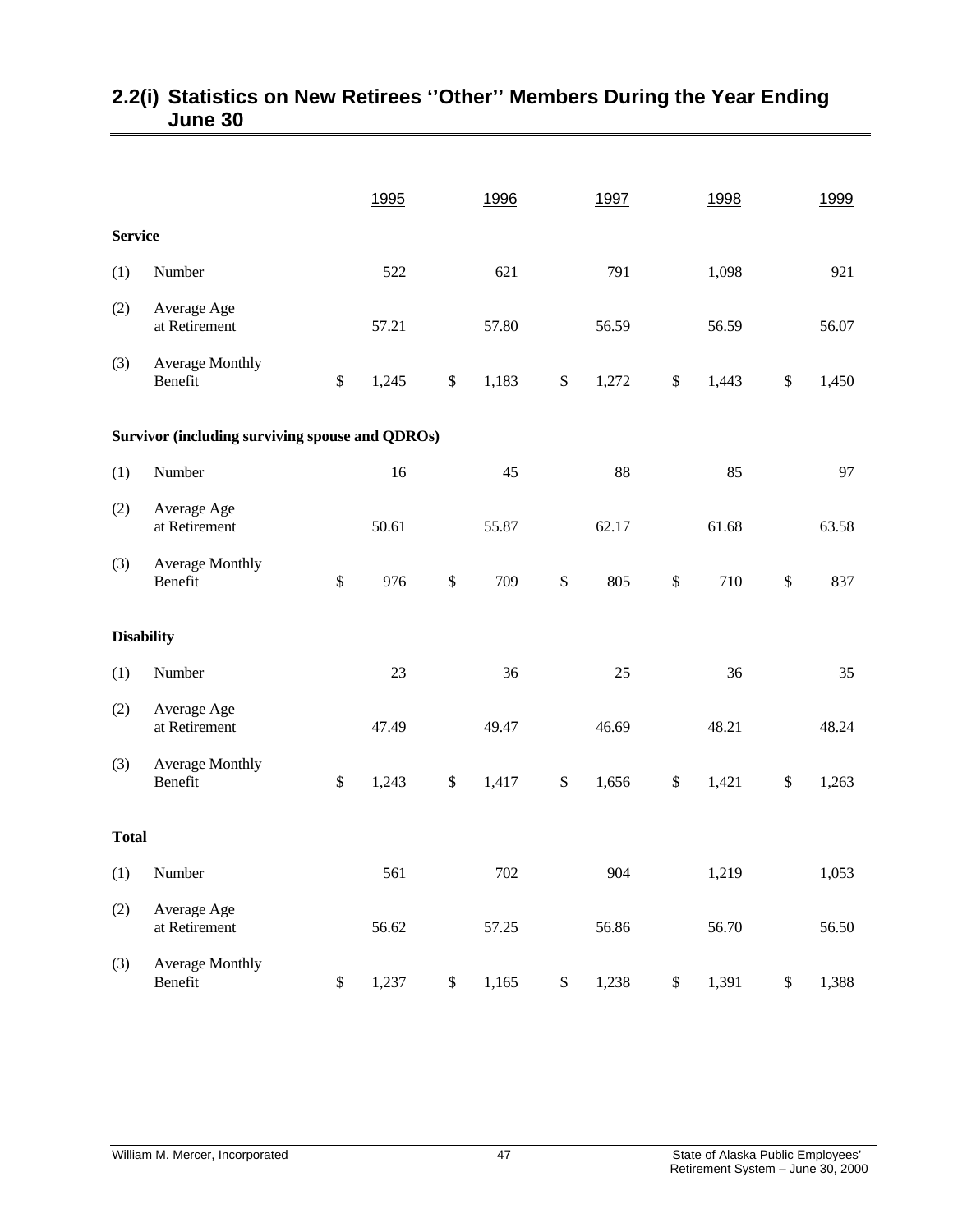# **2.2(j) Schedule of Average Benefit Payments - New Retirees – "Other"**

|                                                                                                 | <b>Years of Credited Service</b> |            |                           |            |               |            |               |              |    |              |               |             |               |             |
|-------------------------------------------------------------------------------------------------|----------------------------------|------------|---------------------------|------------|---------------|------------|---------------|--------------|----|--------------|---------------|-------------|---------------|-------------|
|                                                                                                 |                                  | $0 - 4$    |                           | $5 - 9$    |               | $10 - 14$  |               | $15 - 19$    |    | $20 - 24$    |               | $25 - 29$   |               | $30+$       |
| Period 7/1/98 - 6/30/99:<br><b>Average Monthly Benefit</b><br><b>Number of Active Retirants</b> | \$                               | 653<br>55  | $\mathbb{S}$              | 518<br>237 | $\mathcal{S}$ | 894<br>249 | \$            | 1,477<br>225 | \$ | 2,129<br>157 | \$            | 2,853<br>86 | \$            | 3,813<br>44 |
| Period 7/1/97 - 6/30/98:<br><b>Average Monthly Benefit</b><br><b>Number of Active Retirants</b> | \$                               | 943<br>107 | $\mathcal{S}$             | 511<br>246 | $\mathcal{S}$ | 935<br>281 | $\mathsf{\$}$ | 1,512<br>282 | \$ | 2,090<br>175 | $\mathcal{S}$ | 3,007<br>86 | \$            | 3,700<br>42 |
| Period 7/1/96 - 6/30/97:<br><b>Average Monthly Benefit</b><br><b>Number of Active Retirants</b> | \$                               | 905<br>43  | \$                        | 481<br>254 | $\mathcal{S}$ | 872<br>223 | \$            | 1,507<br>191 | \$ | 2,086<br>112 | \$            | 2,821<br>54 | $\mathcal{S}$ | 3,308<br>27 |
| Period 7/1/95 - 6/30/96:<br><b>Average Monthly Benefit</b><br><b>Number of Active Retirants</b> | \$                               | 652<br>46  | $\mathbb{S}$              | 483<br>179 | $\mathcal{S}$ | 855<br>188 | $\mathbb{S}$  | 1,385<br>143 | \$ | 1,920<br>87  | $\mathcal{S}$ | 2,624<br>35 | \$            | 3,473<br>24 |
| Period 7/1/94 - 6/30/95:<br><b>Average Monthly Benefit</b><br><b>Number of Active Retirants</b> | \$                               | 754<br>5   | $\boldsymbol{\mathsf{S}}$ | 483<br>148 | $\mathcal{S}$ | 890<br>154 | \$            | 1,523<br>132 | \$ | 2,087<br>76  | \$            | 2,688<br>25 | $\mathcal{S}$ | 2,607<br>21 |
| Period 7/1/93 - 6/30/94:<br><b>Average Monthly Benefit</b><br><b>Number of Active Retirants</b> | \$                               | 503<br>17  | $\mathcal{S}$             | 449<br>149 | $\mathcal{S}$ | 863<br>169 | $\mathbb{S}$  | 1,412<br>136 | \$ | 1,886<br>60  | \$            | 2,710<br>17 | $\mathbb{S}$  | 3,131<br>19 |
| Period 7/1/92 - 6/30/93:<br><b>Average Monthly Benefit</b><br><b>Number of Active Retirants</b> | \$                               | 558<br>23  | $\mathcal{S}$             | 449<br>158 | $\mathcal{S}$ | 866<br>143 | $\mathbb{S}$  | 1,343<br>83  | \$ | 2,029<br>36  | \$            | 2,534<br>13 | $\mathcal{S}$ | 3,223<br>8  |
| Period 7/1/91 - 6/30/92:<br><b>Average Monthly Benefit</b><br><b>Number of Active Retirants</b> | \$                               | 584<br>19  | $\mathcal{S}$             | 498<br>161 | $\mathbb{S}$  | 842<br>138 | $\mathbb{S}$  | 1,240<br>71  | \$ | 1,941<br>32  | \$            | 2,350<br>8  | $\mathcal{S}$ | 2,758<br>6  |

"Average Monthly Benefit" includes post-retirement pension adjustments and cost-of-living increases.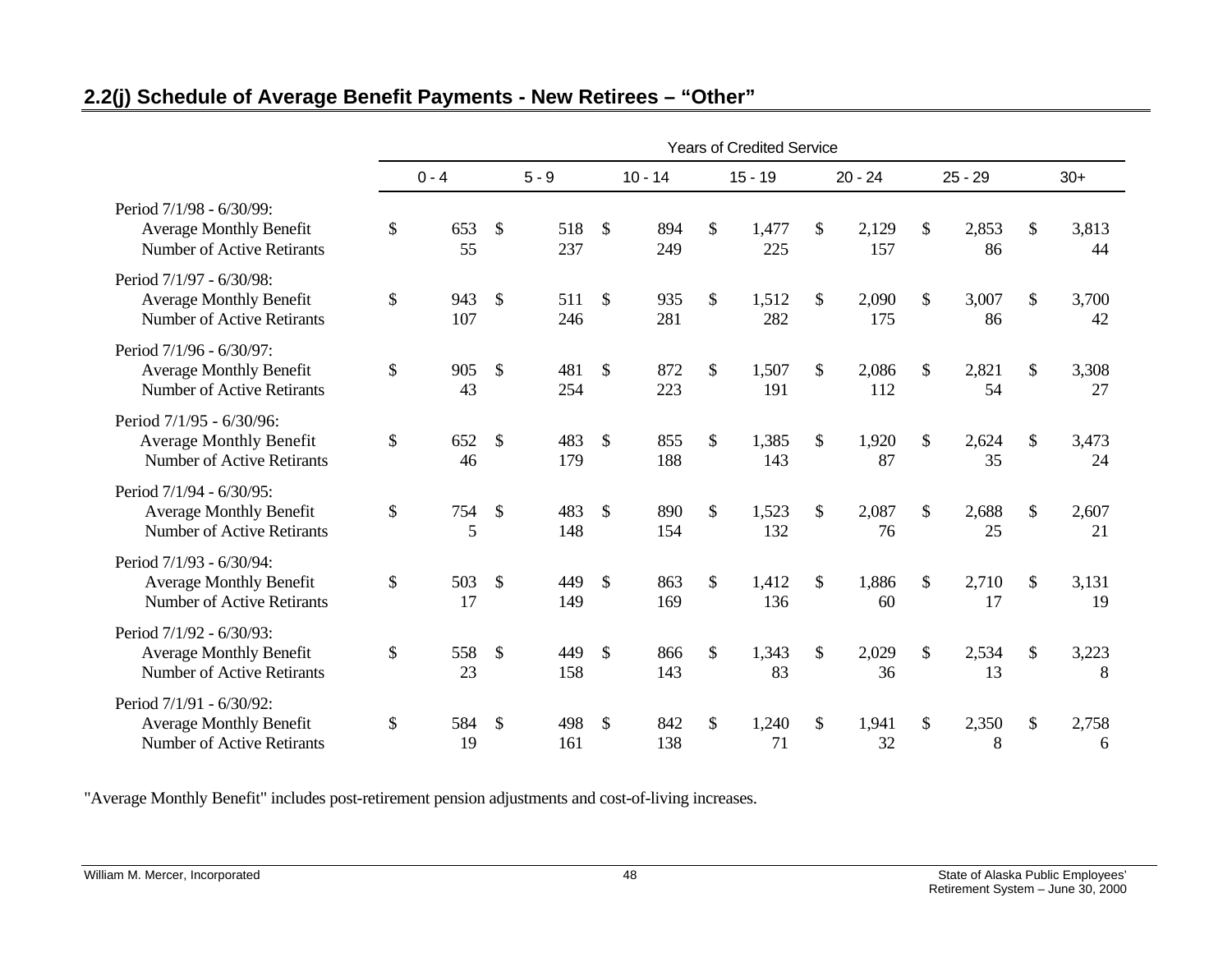# **2.2(k) Statistics on All Retirees as of June 30, 1999**

|     |                                                  | Police & Fire | "Other"     |
|-----|--------------------------------------------------|---------------|-------------|
|     | <b>Service Retirement</b>                        |               |             |
| (1) | Number, June 30, 1998                            | 1,132         | 10,552      |
| (2) | Net Change During FY99                           | 142           | 793         |
| (3) | Number, June 30, 1999                            | 1,274         | 11,345      |
| (4) | Average Age At Retirement                        | 50.84         | 56.86       |
| (5) | Average Age Now                                  | 58.43         | 65.60       |
| (6) | <b>Average Monthly Benefit</b>                   | \$<br>2,514   | \$<br>1,207 |
|     | Survivor (including surviving spouse and QDRO's) |               |             |
| (1) | Number, June 30, 1998                            | 119           | 944         |
| (2) | Net Change During FY99                           | 14            | 106         |
| (3) | Number, June 30, 1999                            | 133           | 1,050       |
| (4) | Average Age At Retirement                        | 50.89         | 58.76       |
| (5) | Average Age Now                                  | 58.73         | 68.57       |
| (6) | <b>Average Monthly Benefit</b>                   | \$<br>1,323   | \$<br>778   |
|     | <b>Disabilities</b>                              |               |             |
| (1) | Number, June 30, 1998                            | 72            | 282         |
| (2) | Net Change During FY99                           | (1)           | 30          |
| (3) | Number, June 30, 1999                            | 71            | 312         |
| (4) | Average Age At Retirement                        | 42.33         | 44.39       |
| (5) | Average Age Now                                  | 48.17         | 49.54       |
| (6) | <b>Average Monthly Benefit</b>                   | \$<br>1,855   | \$<br>1,476 |
|     | <b>Total Number of Retirees</b>                  | 1,478         | 12,707      |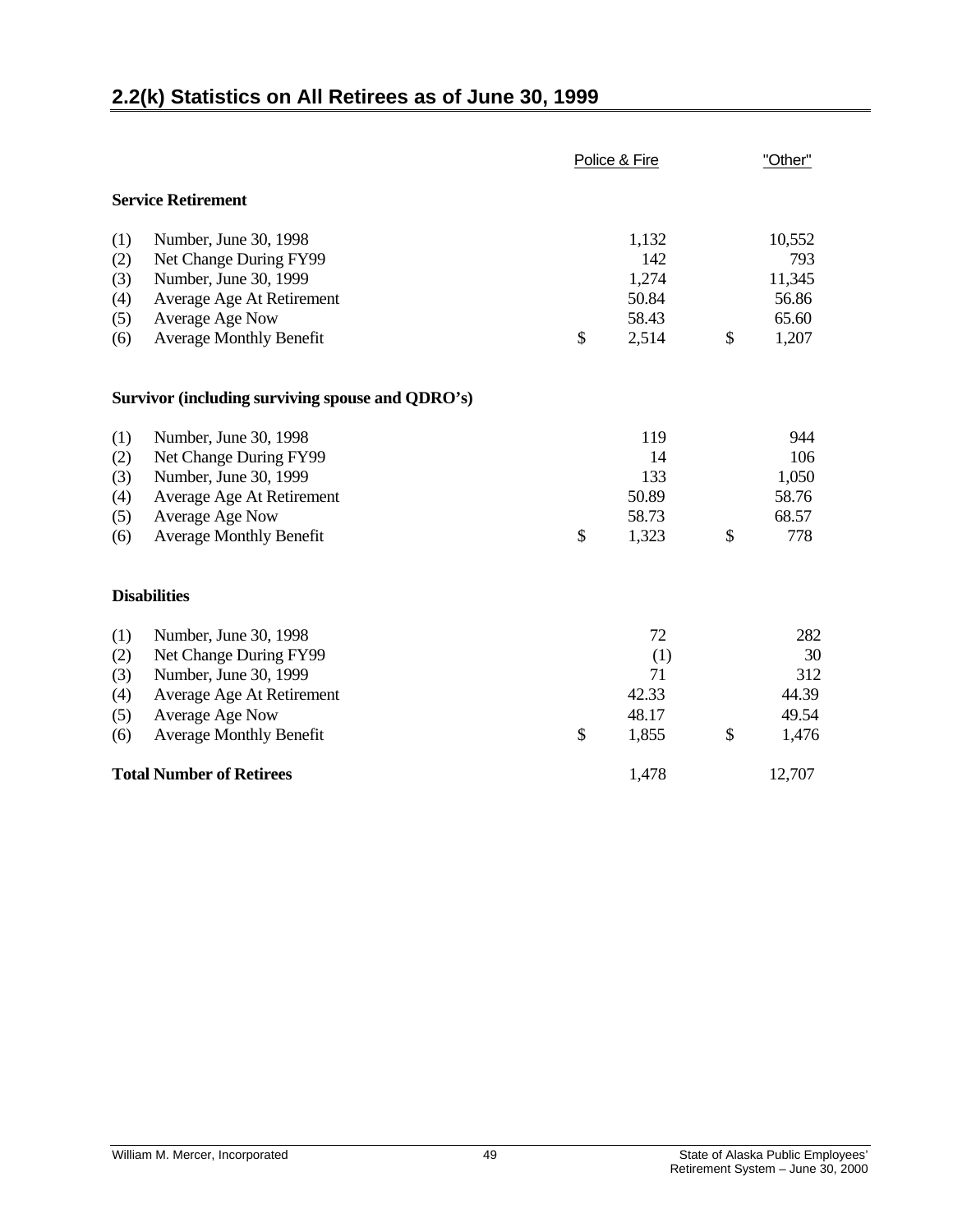

William M. Mercer, Incorporated **Employees'** 50 State of Alaska Public Employees'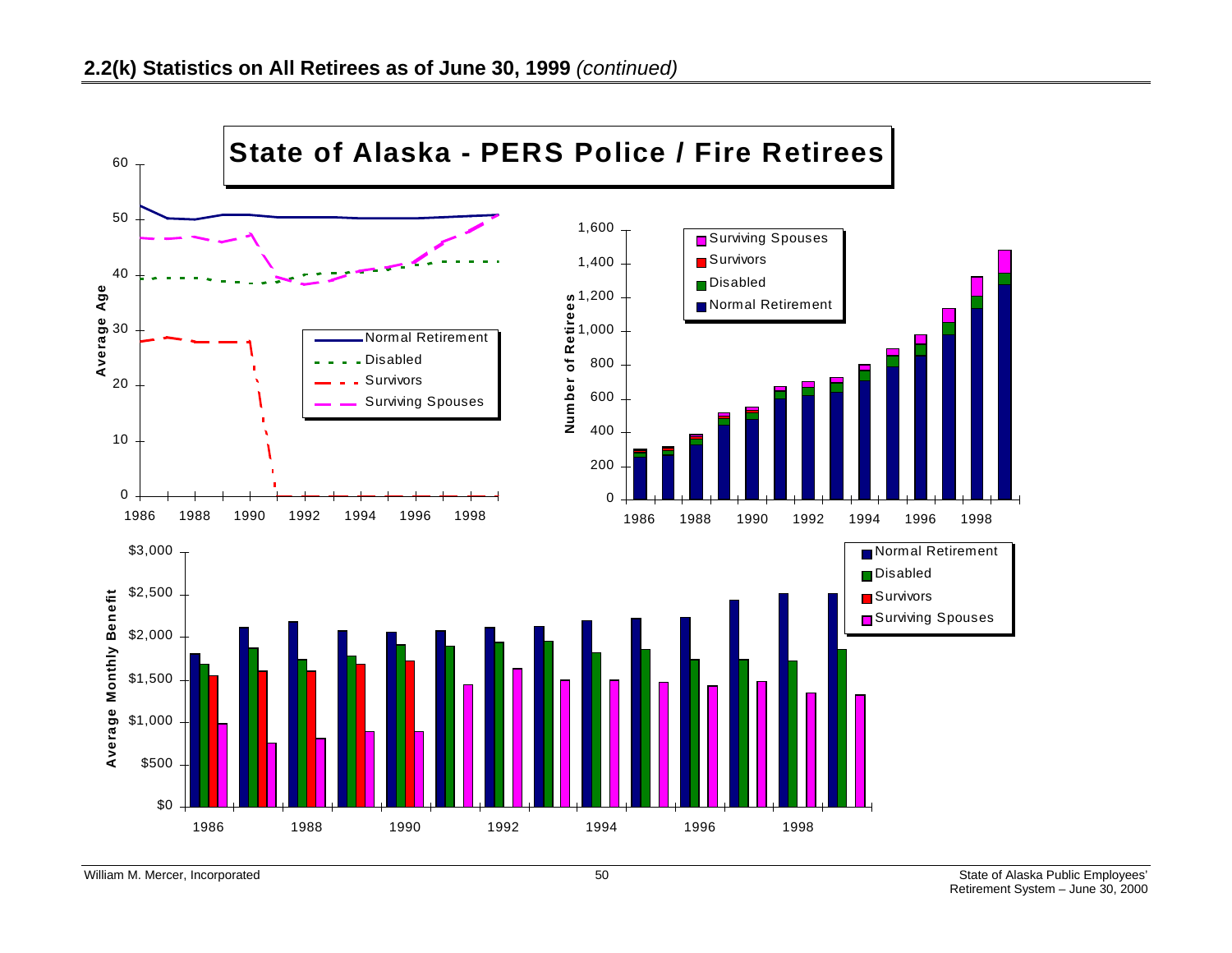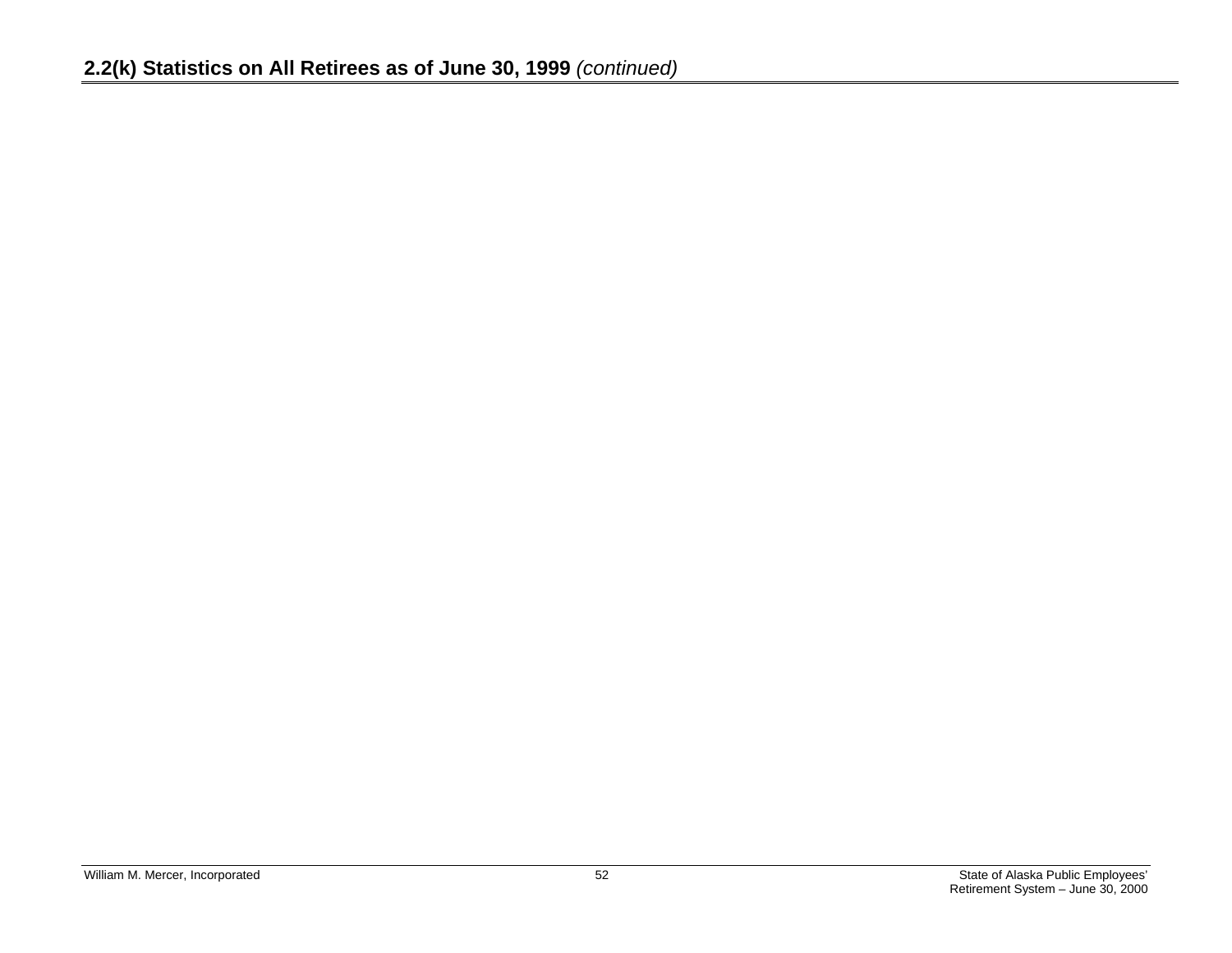# **2.2(l) Distribution of Annual Benefits for Police and Fire Benefit Recipients**

|               |          | Annual Benefit By Age --------------- |                                |           |                          |                    | ----- Annual Benefit By Years Since Retirement ----- |
|---------------|----------|---------------------------------------|--------------------------------|-----------|--------------------------|--------------------|------------------------------------------------------|
|               | Number   | Total                                 | Average                        | Years     | Number                   | Total              | Average                                              |
| Age           | of       | Annual                                | Annual                         | Since     | of                       | Annual             | Annual                                               |
| <b>Groups</b> | People   | <b>Benefit</b>                        | <b>Benefit</b>                 |           | <b>Retirement People</b> | <b>Benefit</b>     | <b>Benefit</b>                                       |
|               |          |                                       |                                |           |                          |                    |                                                      |
| $0-19$        | $\Omega$ | \$                                    | \$<br>$\mathbf{0}$<br>$\Omega$ | $\theta$  | 163                      | \$<br>4,518,190    | 27,719<br>S                                          |
| $20 - 24$     | $\Omega$ |                                       | 0<br>0                         |           | 170                      | 5,165,026          | 30,383                                               |
| $25-29$       |          |                                       | 0                              | 2         | 172                      | 4,773,184          | 27,751                                               |
| 30-34         |          | 24,072                                | 24,072                         | 3         | 81                       | 2,423,448          | 29,919                                               |
| 35-39         | 4        | 91,548                                | 22,884                         | 4         | 98                       | 2,766,096          | 28,225                                               |
| 40-44         | 45       | 1,120,380                             | 24,900                         | $0 - 4$   | 684                      | 19,645,944         | 28,722                                               |
| 45-49         | 176      | 5,664,024                             | 32,184                         | $5 - 9$   | 341                      | 8,928,900          | 26,184                                               |
| 50-54         | 340      | 11,094,108                            | 32,628                         | $10 - 14$ | 264                      | 8,831,208          | 33,452                                               |
| 55-59         | 402      | 11,317,452                            | 28,152                         | 15-19     | 112                      | 3,002,712          | 26,810                                               |
| 60-64         | 232      | 6,143,112                             | 26,484                         | 20-24     | 64                       | 1,456,632          | 22,760                                               |
| 65-69         | 136      | 3,578,100                             | 26,304                         | $25-29$   | 13                       | 261,828            | 20,141                                               |
| 70-74         | 95       | 2,094,240                             | 22,044                         | $30 - 34$ | $\theta$                 |                    | $\theta$                                             |
| $75+$         | 47       | 1,000,188                             | 21,276                         | 35-39     | $\Omega$                 |                    | $\Omega$<br>0                                        |
|               |          |                                       |                                | $40+$     | 0                        |                    | 0<br>$\overline{0}$                                  |
| Total         | 1,478    | \$<br>42, 127, 224                    | \$28,503                       | Total     | 1,478                    | \$<br>42, 127, 224 | 28,503<br>\$                                         |

#### **Years Since Retirement by Age**

|        |                |                |                 |                |           |           |                |                  |                  | -Years of Service |
|--------|----------------|----------------|-----------------|----------------|-----------|-----------|----------------|------------------|------------------|-------------------|
| Age    | $0 - 4$        | $5 - 9$        | $10 - 14$       | $15 - 19$      | $20 - 24$ | $25 - 29$ | $30 - 34$      | $35 - 39$        | $40+$            | Total             |
| $0-19$ | $\overline{0}$ | $\Omega$       | $\Omega$        | $\Omega$       | $\Omega$  | $\Omega$  | $\Omega$       | $\Omega$         | $\theta$         | 0                 |
| 20-24  | $\theta$       | $\Omega$       | 0               | 0              | 0         | 0         |                | 0                | 0                |                   |
| 25-29  | $\Omega$       | 0              |                 | 0              | 0         | 0         |                | 0                | 0                |                   |
| 30-34  |                | 0              |                 | $\theta$       | 0         | 0         |                | 0                | 0                |                   |
| 35-39  | $\overline{c}$ | $\mathfrak{D}$ |                 | 0              | 0         | 0         |                | 0                | 0                |                   |
| 40-44  | 31             | 9              | 5               | 0              | 0         | 0         |                | 0                | $\Omega$         | 45                |
| 45-49  | 142            | 26             | 5               | $\mathfrak{D}$ |           | 0         |                | 0                | $\theta$         | 176               |
| 50-54  | 218            | 77             | 37              | 3              |           | 2         |                | 0                | $\theta$         | 340               |
| 55-59  | 200            | 126            | 70              | 3              | 0         | 3         | 0              | 0                | $\theta$         | 402               |
| 60-64  | 63             | 62             | 80              | 21             | 4         | 2         |                | $\Omega$         | $\theta$         | 232               |
| 65-69  | 15             | 29             | 46              | 35             | 11        | 0         | 0              | 0                | $\theta$         | 136               |
| 70-74  | 8              | 9              | 16              | 35             | 27        | 0         | 0              | $\theta$         | $\theta$         | 95                |
| $75+$  | $\overline{4}$ |                | $\overline{-5}$ | 13             | 18        | - 6       | $\overline{0}$ | $\overline{0}$   | $\overline{0}$   | 47                |
| Total  | 684            | 341            | 264             | 112            | 64        | 13        | $\theta$       | $\boldsymbol{0}$ | $\boldsymbol{0}$ | 1,478             |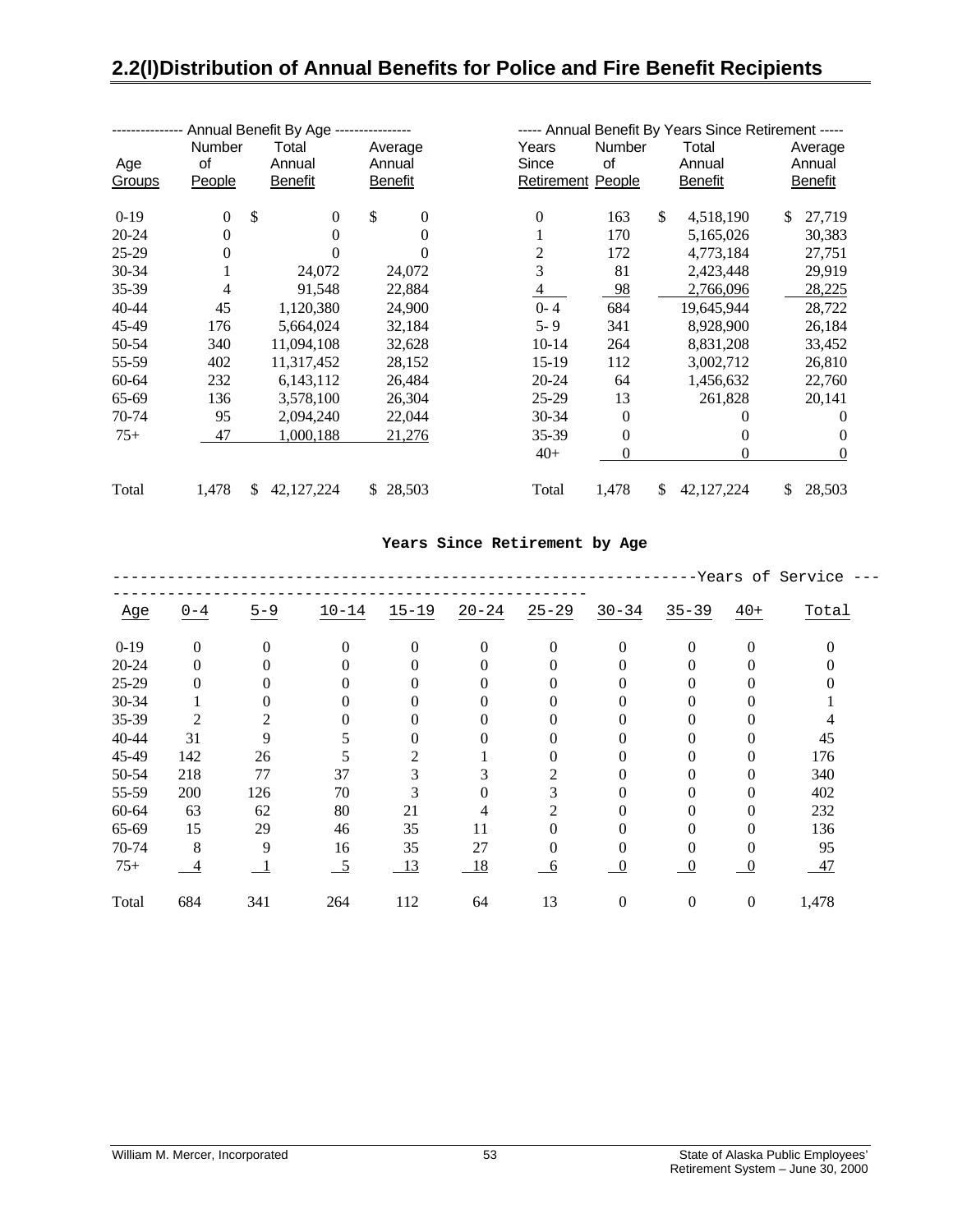| Amount of                                | Number         |       | <b>Type of Retirement</b> |               |                 |           | Option Selected # |              |
|------------------------------------------|----------------|-------|---------------------------|---------------|-----------------|-----------|-------------------|--------------|
| Monthly<br><b>Benefit</b>                | οf<br>Retirees |       | $\frac{2}{ }$             | $\frac{3}{2}$ | Opt. 1          | Opt. 2    | Opt. $3$          | Opt. $4$     |
| \$300<br>\$<br>$\overline{\phantom{a}}$  | 16             | 13    | 3                         | 0             | 11              | 3         | $\overline{2}$    |              |
| 301<br>600<br>$\overline{\phantom{a}}$   | 87             | 61    | 20                        | h.            | 46              | 24        | 11                | <sub>0</sub> |
| 601<br>900                               | 89             | 58    | 25                        | h             | 59              | 21        | 3                 | 6            |
| 901<br>1200<br>$\overline{\phantom{a}}$  | 118            | 95    | 19                        |               | 76              | 15        | 16                | 11           |
| 1500<br>1201<br>$\overline{\phantom{a}}$ | 99             | 78    | 16                        |               | 55              | 21        | 12                | 11           |
| 1501<br>1800<br>$\overline{\phantom{a}}$ | 103            | 71    | 18                        | 14            | 59              | 22        | 11                | 11           |
| 1801<br>2100<br>$\overline{a}$           | 121            | 94    | 13                        | 14            | 60              | 46        | 10                |              |
| 2101<br>2400<br>$\overline{\phantom{a}}$ | 135            | 115   | 10                        | 10            | 51              | 54        | 18                | 12           |
| 2700<br>2401                             | 116            | 105   | 5                         | 6             | 33              | 49        | 22                | 12           |
| 2701<br>3000<br>$\overline{\phantom{a}}$ | 126            | 123   |                           | ◠             | 40              | 53        | 15                | 18           |
| 3001<br>3300<br>$\overline{\phantom{a}}$ | 120            | 120   | 0                         |               | 35              | 57        | 18                | 10           |
| 3301<br>3600<br>$\overline{\phantom{0}}$ | 107            | 106   |                           |               | 29              | 53        | 11                | 14           |
| 3601<br>3900<br>$\overline{\phantom{a}}$ | 82             | 79    | 0                         |               | 21              | 46        | $\overline{7}$    | 8            |
| 3901<br>4200<br>$\overline{\phantom{a}}$ | 61             | 60    |                           |               | 15              | 31        | 11                |              |
| over 4200                                | 98             | 96    |                           |               | $\overline{31}$ | <u>53</u> | 9                 |              |
| Totals                                   | 1,478          | 1,274 | 133                       | 71            | 621             | 548       | 176               | 133          |

# **2.2(m) Schedule of Retired Members by Type of Retirant and Option Selected – Police/Fire – June 30, 1999**

### **Type of Retirement**

- 1 Normal retirement
- 2 Survivor payment
- 3 Disability retirement

Option 1 - Whole Life Annuity

Option 2 - 75% Joint and Contingent Annuity

Option 3 - 50% Joint and Contingent Annuity

Option 4 - 66 2/3% Joint and Survivor Annuity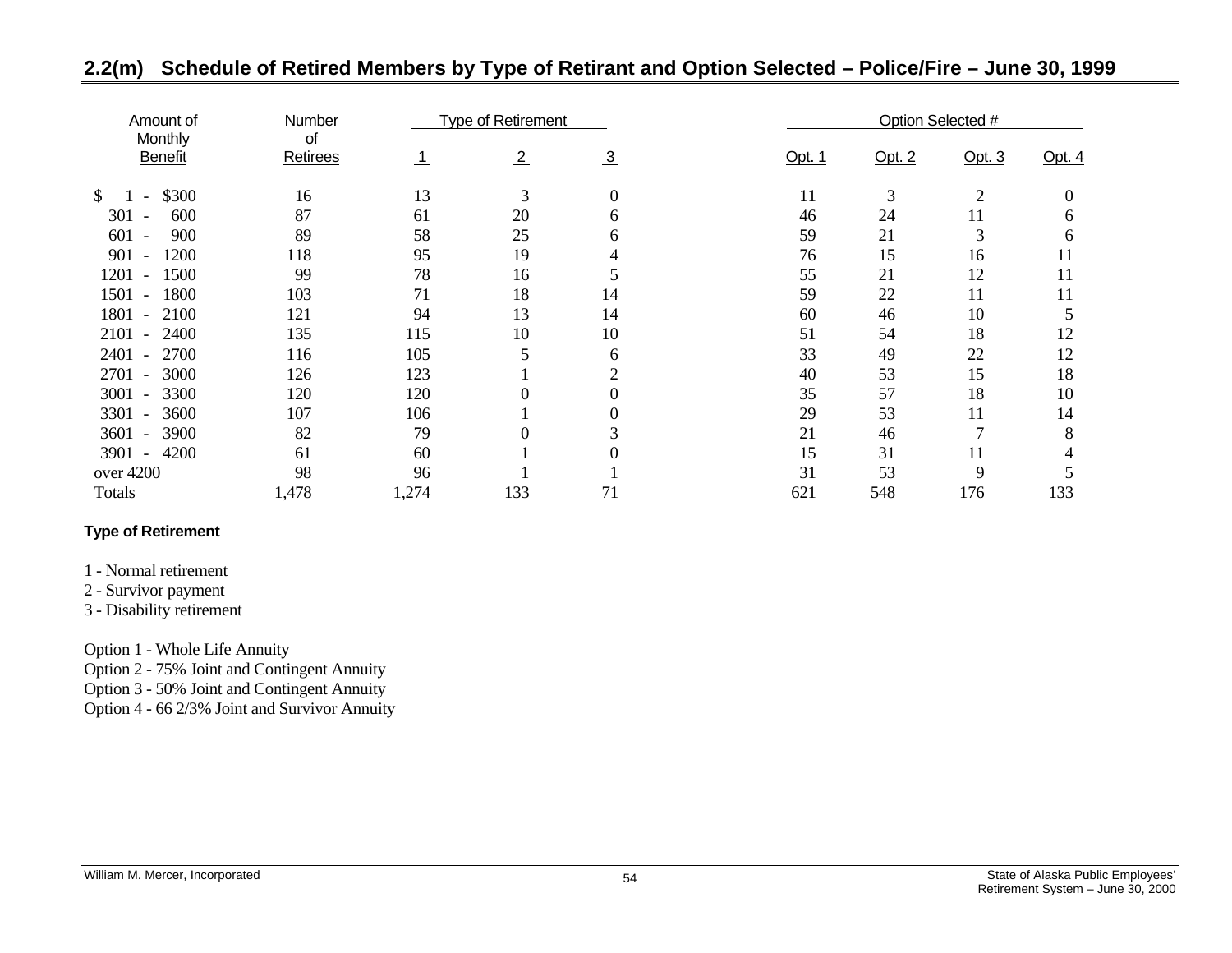|           |               | ----------- Annual Benefit By Age ------------- |              |          |              |               | ---- Annual Benefit By Years Since Retirement ----- |                |
|-----------|---------------|-------------------------------------------------|--------------|----------|--------------|---------------|-----------------------------------------------------|----------------|
|           | <b>Number</b> | Total                                           | Average      |          | Years        | <b>Number</b> | Total                                               | Average        |
| Age       | of            | Annual                                          | Annual       |          | Since        | οf            | Annual                                              | Annual         |
| Groups    | People        | <b>Benefit</b>                                  | Benefit      |          | Retirement   | People        | <b>Benefit</b>                                      | <b>Benefit</b> |
|           |               |                                                 |              |          |              |               |                                                     |                |
| $0-19$    | $\mathbf{0}$  | \$<br>$\mathbf{0}$                              | \$           | $\theta$ | $\mathbf{0}$ | 1,053         | \$<br>17,533,471                                    | \$<br>16,651   |
| $20 - 24$ | $\mathbf{0}$  | $\mathbf{0}$                                    |              | $\theta$ | T            | 1,297         | 21,377,719                                          | 16,482         |
| $25-29$   | $\mathbf{0}$  | 0                                               |              | $\Omega$ | 2            | 1,048         | 15,669,888                                          | 14,952         |
| 30-34     | 4             | 38,976                                          | 9,744        |          | 3            | 729           | 10,413,264                                          | 14,284         |
| 35-39     | 19            | 231,144                                         | 12,165       |          | 4            | 606           | 9,027,696                                           | 14,897         |
| 40-44     | 51            | 567,564                                         | 11,129       |          | $0 - 4$      | 4,733         | 74,022,038                                          | 15,640         |
| 45-49     | 208           | 3,028,140                                       | 14,558       |          | 5-9          | 3,073         | 39,807,116                                          | 12,954         |
| 50-54     | 1,129         | 16,563,648                                      | 14,671       |          | $10-14$      | 2,669         | 38,460,720                                          | 14,410         |
| 55-59     | 2,570         | 40,577,374                                      | 15,789       |          | $15-19$      | 1,330         | 16,501,116                                          | 12,407         |
| 60-64     | 2,614         | 39,554,268                                      | 15,132       |          | $20 - 24$    | 781           | 9,342,312                                           | 11,962         |
| 65-69     | 2,297         | 31,344,120                                      | 13,646       |          | $25-29$      | 114           | 1,441,668                                           | 12,646         |
| 70-74     | 1,719         | 21,738,540                                      | 12,646       |          | $30 - 34$    | 6             | 118,092                                             | 19,682         |
| $75+$     | 2,096         | 26,070,552                                      | 12,438       |          | 35-39        |               | 21,264                                              | 21,264         |
|           |               |                                                 |              |          | $40+$        | 0             | 0                                                   | $\theta$       |
| Total     | 12,707        | \$179,714,326                                   | 14,143<br>S. |          | Total        | 12,707        | \$179,714,326                                       | \$<br>14,143   |

#### **Years Since Retirement by Age**

|            |                |         |           |           |                |           |           |          |                  | -Years of Service |
|------------|----------------|---------|-----------|-----------|----------------|-----------|-----------|----------|------------------|-------------------|
| <u>Age</u> | $0 - 4$        | $5 - 9$ | $10 - 14$ | $15 - 19$ | $20 - 24$      | $25 - 29$ | $30 - 34$ | 35-39    | $40+$            | Total             |
| $0-19$     | $\overline{0}$ | 0       | $\Omega$  | $\Omega$  | $\theta$       | $\theta$  | $\Omega$  | $\theta$ | $\theta$         | 0                 |
| $20 - 24$  | 0              | 0       | $\Omega$  | $\Omega$  | 0              |           | 0         | $\theta$ | 0                | 0                 |
| 25-29      | 0              | 0       | 0         | $\Omega$  | 0              | 0         | 0         | $\theta$ | $\theta$         | 0                 |
| 30-34      | 4              | 0       | 0         | $\Omega$  | $\theta$       | 0         | $\theta$  | $\theta$ | $\theta$         | 4                 |
| 35-39      | 12             |         | 2         | $\Omega$  | $\theta$       | 0         | $\theta$  | 0        | $\theta$         | 19                |
| 40-44      | 34             | 10      | 6         |           | $\theta$       | 0         | 0         | $\theta$ | $\theta$         | 51                |
| 45-49      | 142            | 44      | 16        | 4         | $\overline{2}$ | 0         | 0         | $\theta$ | $\overline{0}$   | 208               |
| 50-54      | 1,033          | 52      | 33        | 8         | 3              | 0         | 0         | $\theta$ | $\theta$         | 1,129             |
| 55-59      | 1,764          | 706     | 77        | 16        |                | 0         | $\theta$  | $\theta$ | $\overline{0}$   | 2,570             |
| 60-64      | 935            | 1,060   | 588       | 20        |                | 3         |           | 0        | $\theta$         | 2,614             |
| 65-69      | 534            | 648     | 885       | 215       | 11             | 3         |           | $\theta$ | $\theta$         | 2,297             |
| 70-74      | 171            | 390     | 598       | 447       | 110            | 3         | 0         | $\theta$ | $\overline{0}$   | 1,719             |
| $75+$      | 104            | 158     | 464       | 619       | 641            | 105       | 4         |          | $\overline{0}$   | 2,096             |
| Total      | 4,733          | 3,073   | 2,669     | 1,330     | 781            | 114       | 6         |          | $\boldsymbol{0}$ | 12,707            |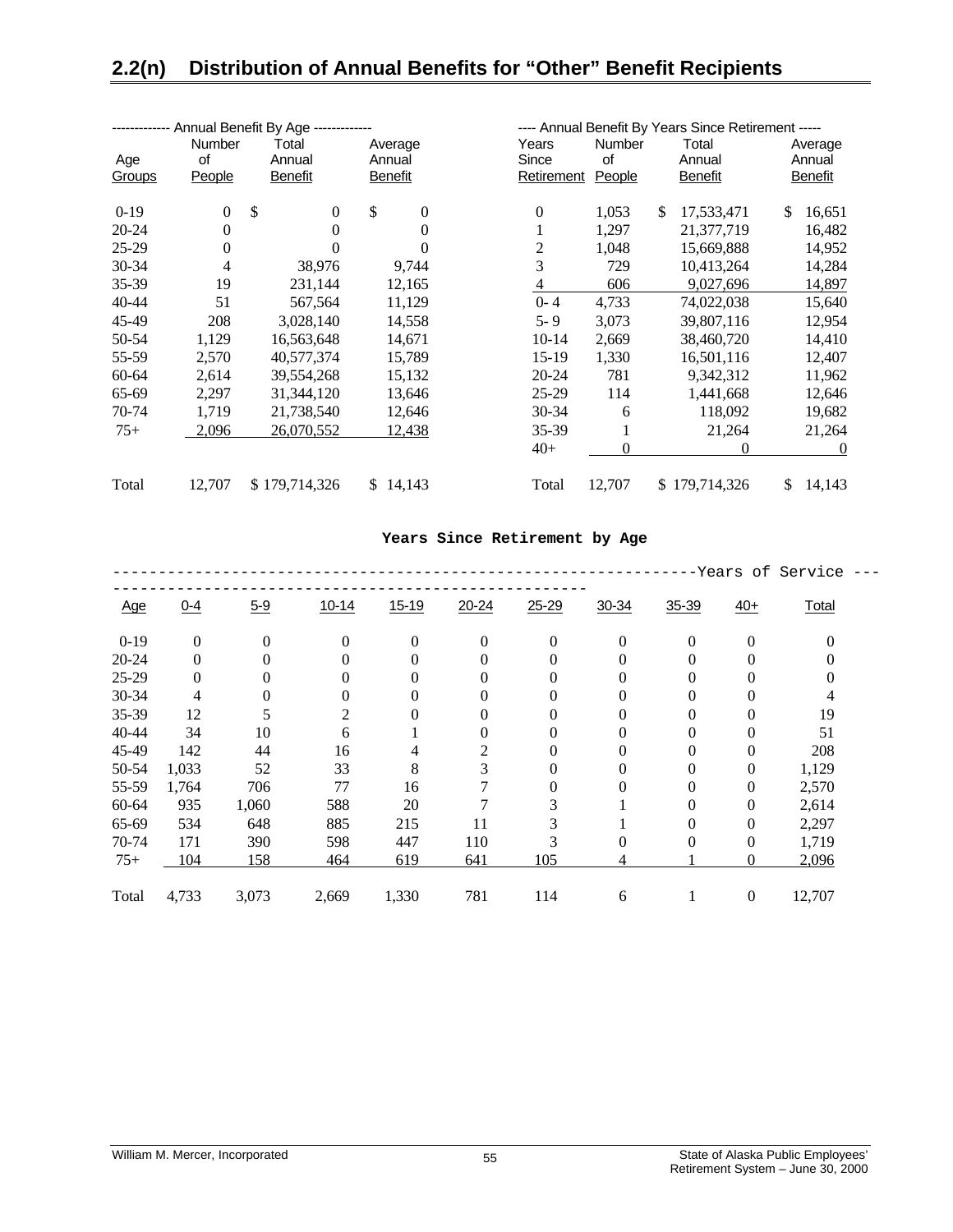| Amount of<br>Monthly                     | Number<br>0f |           | Type of Retirement |               |        |        | Option Selected # |          |
|------------------------------------------|--------------|-----------|--------------------|---------------|--------|--------|-------------------|----------|
| <b>Benefit</b>                           | Retirees     | <u>_1</u> | $\overline{2}$     | $\frac{3}{2}$ | Opt. 1 | Opt. 2 | Opt. $3$          | Opt. $4$ |
| $-$ \$<br>300<br>\$                      | 1,264        | 1,046     | 210                | 8             | 829    | 234    | 154               | 47       |
| 301<br>600                               | 2,764        | 2,413     | 300                | 51            | 1,703  | 523    | 359               | 179      |
| 601<br>900<br>$\overline{\phantom{a}}$   | 2,236        | 1,990     | 209                | 37            | 1,291  | 485    | 286               | 174      |
| 901<br>1200                              | 1,784        | 1,592     | 148                | 44            | 1,013  | 390    | 228               | 153      |
| 1201<br>1500<br>$\overline{\phantom{a}}$ | 1,256        | 1,141     | 72                 | 43            | 693    | 288    | 188               | 87       |
| 1501<br>1800<br>$\overline{\phantom{a}}$ | 916          | 839       | 45                 | 32            | 477    | 235    | 114               | 90       |
| 1801 -<br>2100                           | 643          | 586       | 21                 | 36            | 340    | 154    | 91                | 58       |
| 2101<br>2400<br>$\overline{\phantom{a}}$ | 499          | 464       | 15                 | 20            | 236    | 135    | 79                | 49       |
| 2401<br>2700                             | 354          | 332       | 11                 | 11            | 180    | 96     | 43                | 35       |
| 2701<br>3000                             | 287          | 270       | 8                  | 9             | 136    | 86     | 38                | 27       |
| 3001<br>3300<br>$\overline{\phantom{0}}$ | 194          | 184       | 6                  | 4             | 72     | 70     | 36                | 16       |
| 3301<br>3600<br>$\overline{\phantom{a}}$ | 152          | 141       | 4                  | ⇁             | 67     | 57     | 18                | 10       |
| 3601<br>3900<br>$\overline{\phantom{a}}$ | 122          | 119       | $\boldsymbol{0}$   | 3             | 45     | 49     | 18                | 10       |
| 3901<br>4200<br>$\overline{\phantom{a}}$ | 71           | 67        |                    | 3             | 29     | 25     | 8                 | 9        |
| over 4200                                | 165          | 161       |                    |               | 69     | 50     | 30                | 16       |
| Totals                                   | 12,707       | 11,345    | 1,050              | 312           | 7,180  | 2,877  | 1,690             | 960      |

# **2.2(o) Schedule of Retired Members by Type of Retirant and Option Selected – "Other" – June 30, 1999**

#### **Type of Retirement**

#### 1 - Normal retirement

### 2 - Survivor payment

### 3 - Disability retirement

Option 1 - Whole Life Annuity

Option 2 - 75% Joint and Contingent Annuity

Option 3 - 50% Joint and Contingent Annuity

Option 4 - 66 2/3% Joint and Survivor Annuity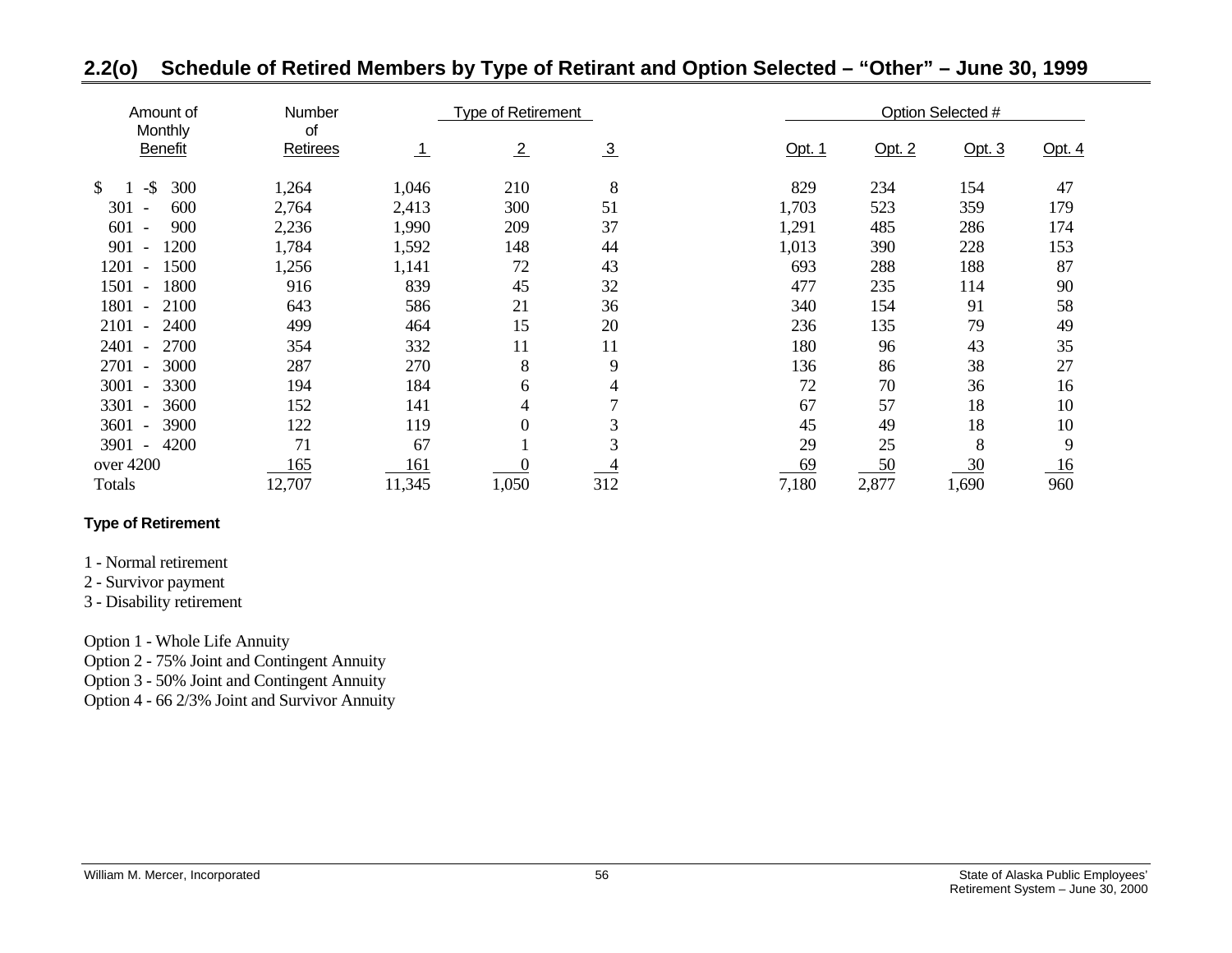| <b>Added to Rolls</b><br>Year<br><b>Ended</b> |      |                                                              | <b>Removed from Rolls</b> |                              | <b>Rolls - End of Year</b> | Increase in<br><b>Annual</b><br><b>Allowances</b> | Average<br><b>Annual</b><br><b>Allowance</b> |                        |
|-----------------------------------------------|------|--------------------------------------------------------------|---------------------------|------------------------------|----------------------------|---------------------------------------------------|----------------------------------------------|------------------------|
|                                               | No.* | <b>Annual</b><br>Allowances*                                 | No.*                      | <b>Annual</b><br>Allowances* | No.                        | <b>Annual</b><br><b>Allowances</b>                |                                              |                        |
| June 30, 1999                                 | 163  | \$<br>4,761,117                                              | 8                         | \$233,673                    | 1,478                      | \$42,127,224                                      | 12.0%                                        | $\mathbb{S}$<br>28,503 |
| June 30, 1998                                 | 195  | 6,096,918                                                    | $\mathfrak{2}$            | 62,532                       | 1,323                      | 37,599,780                                        | 19.1%                                        | 28,420                 |
| June 30, 1997                                 | 161  | $6,672,261^{(1)}$                                            | 9                         | $372,984^{(1)}$              | 1,130                      | 31,565,394                                        | 24.9%                                        | 27,934                 |
| June 30, 1996                                 | 88   | 2,217,256                                                    | $\mathfrak{2}$            | 50,392                       | 978                        | 25,266,117                                        | 9.4%                                         | 25,834                 |
| June 30, 1995                                 | 95   | 2,697,924                                                    | 3                         | 85,198                       | 892                        | 23,099,253                                        | 12.8%                                        | 25,896                 |
| June 30, 1994                                 | 77   | 2,428,767                                                    | $\overline{4}$            | 119,938                      | 800                        | 20,486,527                                        | 12.7%                                        | 25,608                 |
| June 30, 1993                                 | 39   | 982,991                                                      | 11                        | 212,565                      | 727                        | 18, 177, 698                                      | 4.4%                                         | 25,004                 |
| June 30, 1992                                 | 35   | 1,202,004                                                    | $\,8\,$                   | 195,248                      | 699                        | 17,407,272                                        | 6.1%                                         | 24,903                 |
| June 30, 1991                                 | 129  | 3,408,774                                                    | $\overline{4}$            | 95,704                       | 672                        | 16,400,516                                        | 25.3%                                        | 24,406                 |
| June 30, 1990                                 | 38   | 907,997                                                      | $\overline{3}$            | 71,784                       | 547                        | 13,087,446                                        | 6.8%                                         | 23,926                 |
| $\ast$                                        |      | Numbers are estimated, and include other internal transfers. |                           |                              |                            |                                                   |                                              |                        |

# **2.2(p) Schedule of Retirants and Beneficiaries Added to and Removed from Rolls - Police/Fire**

(1) Includes additional benefits to current retirees from a one time retroactive ad hoc Post-Retirement Pension Adjustment.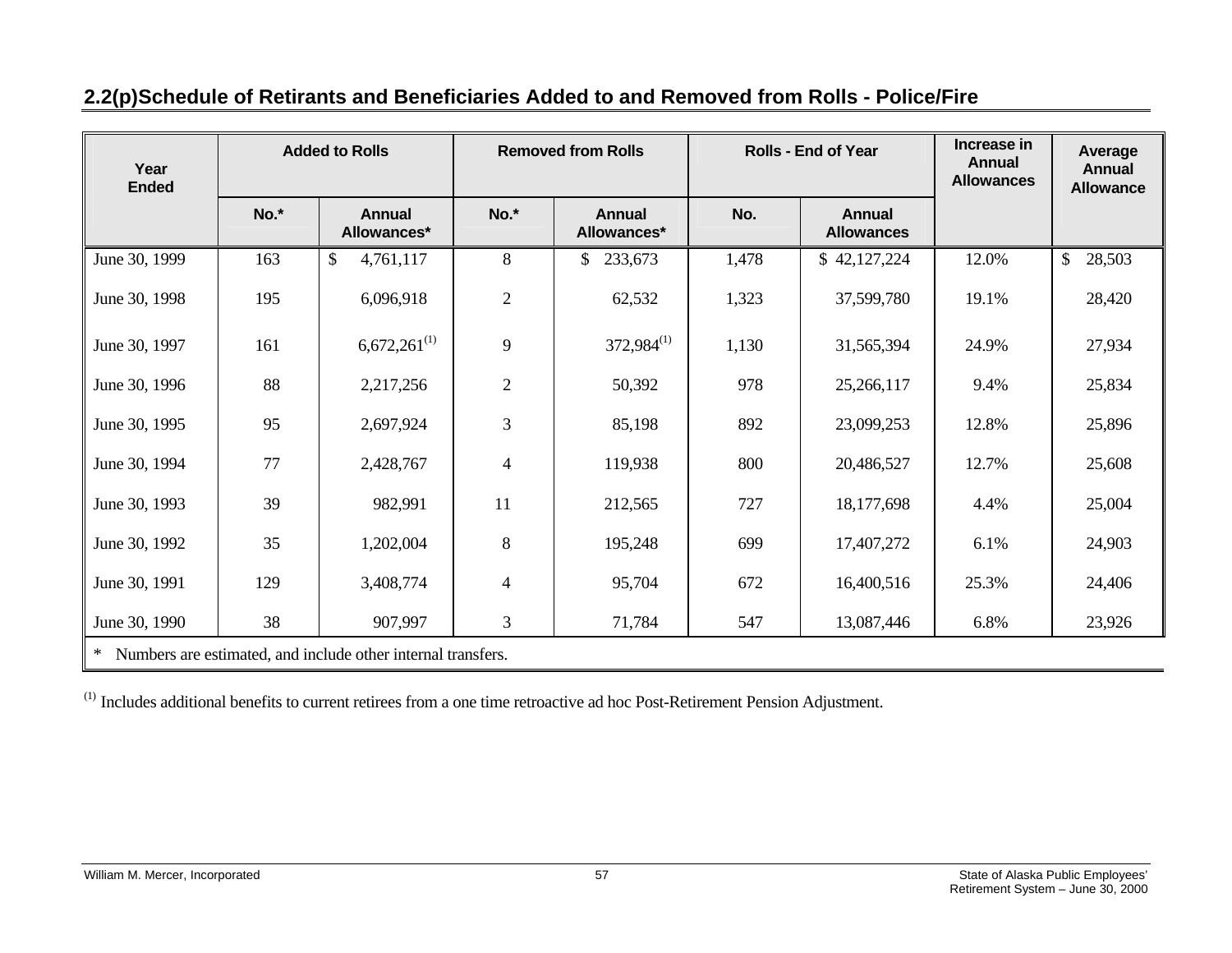# **2.2(q) Schedule of Retirants and Beneficiaries Added to and Removed from Rolls - ''Other"**

| Year<br><b>Ended</b> | <b>Added to Rolls</b><br><b>Removed from Rolls</b><br><b>Rolls - End of Year</b> |                                                              | Increase in<br><b>Annual</b><br><b>Allowances</b> | Average<br><b>Annual</b><br><b>Allowance</b> |        |                             |       |              |
|----------------------|----------------------------------------------------------------------------------|--------------------------------------------------------------|---------------------------------------------------|----------------------------------------------|--------|-----------------------------|-------|--------------|
|                      | $No.*$                                                                           | <b>Annual</b><br>Allowances*                                 | No. *                                             | <b>Annual</b><br>Allowances*                 | No.    | Annual<br><b>Allowances</b> |       |              |
| June 30, 1999        | 1,053                                                                            | \$<br>19,402,623                                             | 124                                               | \$<br>2,284,829                              | 12,707 | \$179,714,326               | 10.5% | \$<br>14,143 |
| June 30, 1998        | 1,219                                                                            | 25,116,364                                                   | 113                                               | 2,328,260                                    | 11,778 | 162,596,532                 | 16.3% | 13,805       |
| June 30, 1997        | 830                                                                              | $23,255,081^{(1)}$                                           | 101                                               | $2,829,835^{(1)}$                            | 10,672 | 139,808,428                 | 17.1% | 13,100       |
| June 30, 1996        | 702                                                                              | 8,803,872                                                    | 40                                                | 501,645                                      | 9,943  | 119,383,182                 | 7.5%  | 12,007       |
| June 30, 1995        | 561                                                                              | 8,327,484                                                    | 123                                               | 850,316                                      | 9,281  | 111,080,955                 | 7.2%  | 11,969       |
| June 30, 1994        | 567                                                                              | 7,584,088                                                    | 100                                               | 225,631                                      | 8,843  | 103,603,787                 | 7.6%  | 11,716       |
| June 30, 1993        | 464                                                                              | 5,408,670                                                    | 93                                                | 4,057,669                                    | 8,376  | 96,245,330                  | 1.4%  | 11,491       |
| June 30, 1992        | 435                                                                              | 8,520,963                                                    | 116                                               | 1,323,560                                    | 8,005  | 94,894,329                  | 8.2%  | 11,854       |
| June 30, 1991        | 876                                                                              | 15,277,842                                                   | $8\,$                                             | 85,072                                       | 7,686  | 87,696,926                  | 21.0% | 11,410       |
| June 30, 1990        | 457                                                                              | 5,776,756                                                    | 94                                                | 986,060                                      | 6,818  | 72,504,156                  | 7.1%  | 10,634       |
| $\ast$               |                                                                                  | Numbers are estimated, and include other internal transfers. |                                                   |                                              |        |                             |       |              |

(1) Includes additional benefits to current retirees from a one time retroactive ad hoc Post-Retirement Pension Adjustment.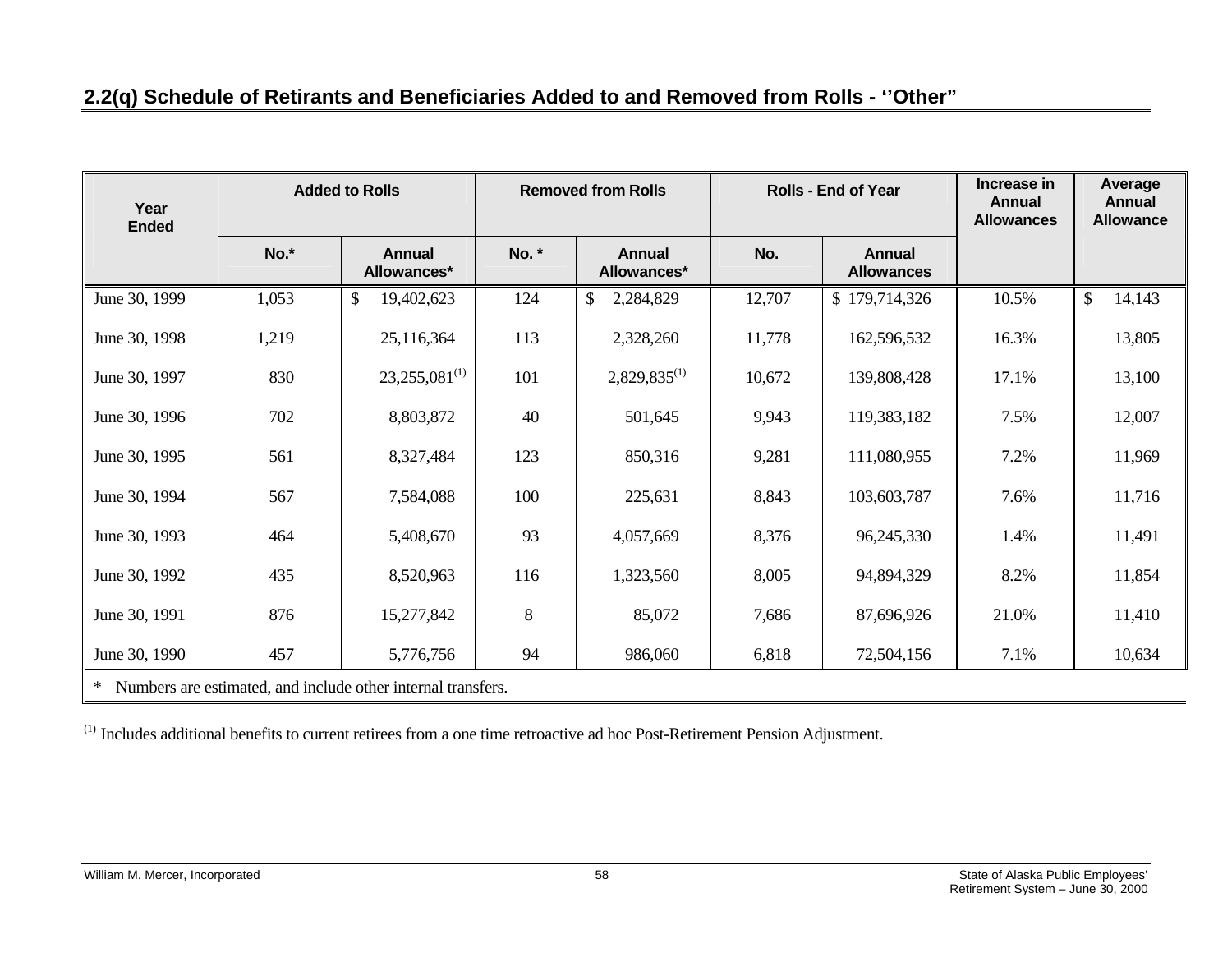# **2.3Summary of Actuarial Assumptions and Methods**

The demographic and non-health economic assumptions used in this valuation were recommended by William M. Mercer, Incorporated and were adopted at the fall 2000 PERS Board Meeting. These assumptions were the result of an experience study performed in the fall of 2000. The funding method used in this valuation was adopted June 30, 1985. The asset smoothing method used to determine valuation assets was changed effective June 30, 1998, and enhanced effective June 30, 2000.

### **Valuation of Liabilities**

**A. Actuarial Method -** Projected Unit Credit (no change). Liabilities and contributions shown in the report are computed using the Projected Unit Credit method of funding. Any funding surpluses or unfunded accrued liability is amortized over a rolling 25 years.

 The objective under this method is to fund each participant's benefits under the plan as they accrue. Thus, each participant's total pension projected to retirement with salary scale is broken down into units, each associated with a year of past or future service. The principle underlying the method is that each unit is funded in the year for which it is credited. Typically, when the method is introduced there will be an initial liability for benefits credited for service prior to that date, and to the extent that this liability is not covered by Assets of the Plan there is an Unfunded Liability to be funded over a chosen period in accordance with an amortization schedule.

 An Accrued Liability is calculated at the valuation date as the present value of benefits credited with respect to service to that date.

 The Unfunded Liability at the valuation date is the excess of the Accrued Liability over the Assets of the Plan. The level annual payment to be made over a stipulated number of years to amortize the Unfunded Liability is the Past Service Cost.

The Normal Cost is the present value of those benefits which are expected to be credited with respect to service during the year beginning on the valuation date.

 Under this method, differences between the actual experience and that assumed in the determination of costs and liabilities will emerge as adjustments in the Unfunded Liability, subject to amortization.

#### **B. Actuarial Assumptions** -

- 1. Investment Return 8.25% per year, compounded annually, net of expenses.
- 2. Salary Scale Inflation 3.5% per year Police/Fire Merit (first 5 years of employment) - 1.5% per year Productivity - 1.0% per year **Others Others** Merit (first 10 years of employment)  $-1.5%$  per year Productivity  $-0.5%$  per year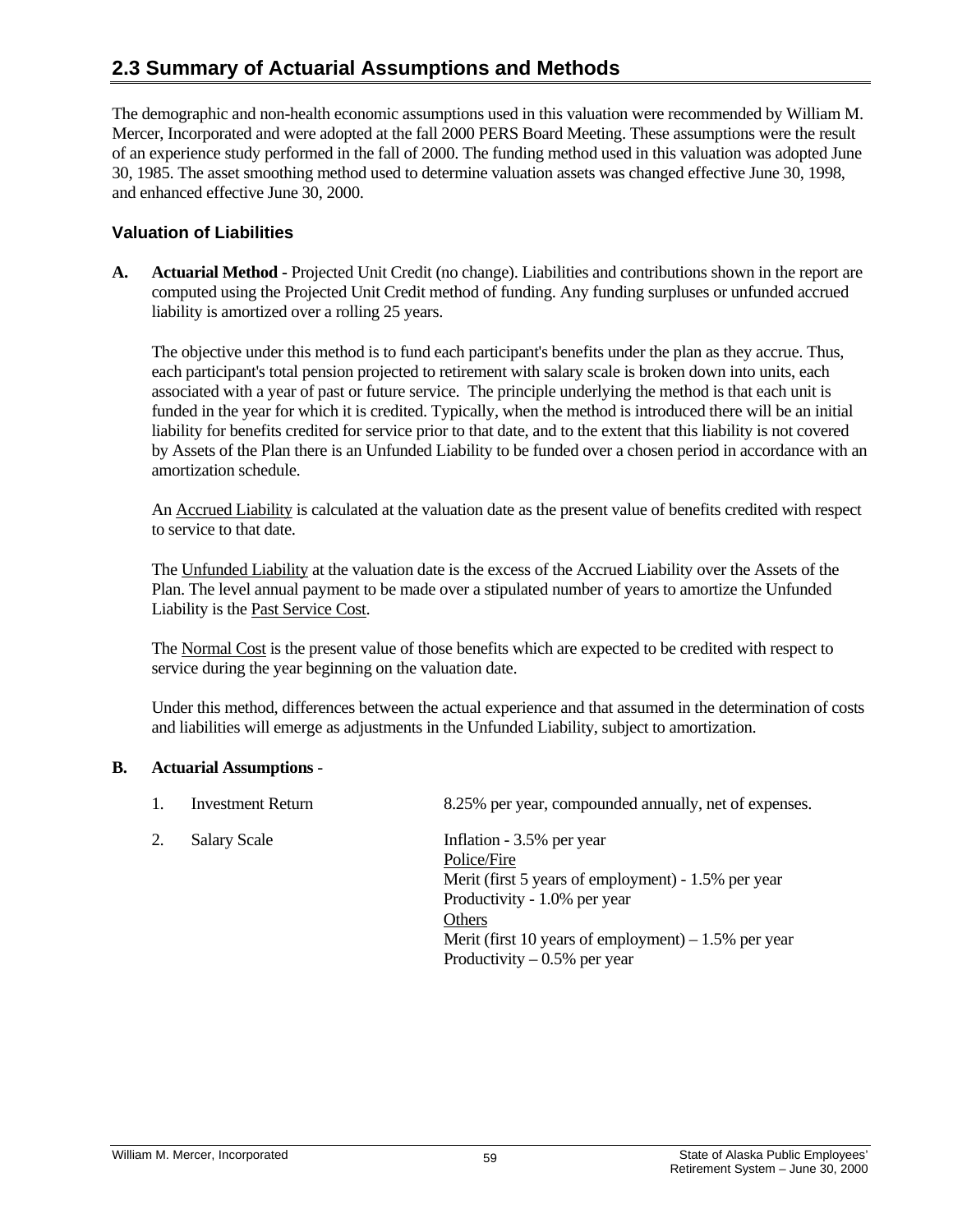| 3.  | <b>Total Inflation</b>      | Total inflation as measured by the Consumer Price Index<br>for urban and clerical workers for Anchorage is assumed to<br>increase 3.5% annually.                                                                                                                                               |
|-----|-----------------------------|------------------------------------------------------------------------------------------------------------------------------------------------------------------------------------------------------------------------------------------------------------------------------------------------|
| 4.  | <b>Health Cost Trend</b>    | $FY00 -$<br>8.5%<br>FY01-<br>7.5%<br>FY02 -<br>6.5%<br>FY03-<br>5.5%<br>$FY04 - FY08 -$<br>5.0%<br>FY09 - FY13 -<br>4.5%<br>FY14 & later -<br>4.0%                                                                                                                                             |
| 5.  | Mortality                   | 1994 Group Annuity Mortality Basic Table for males and<br>females, 1994 base year. Deaths are assumed to be occupational<br>85% of the time for Police/Fire, 35% for Others.                                                                                                                   |
| 6.  | <b>Total Turnover</b>       | Based upon the 1997-99 actual withdrawal experience. (See<br>Table 1).                                                                                                                                                                                                                         |
| 7.  | Disability                  | Incidence rates, based upon the 1991-95 actual experience, in<br>accordance with Table 2. Post-disability mortality in accordance<br>with rates published by the Pension Benefit Guaranty<br>Corporation to reflect mortality of those receiving disability<br>benefits under Social Security. |
| 8.  | Retirement                  | Retirement rates based upon the 1997-99 actual experience in<br>accordance with Table 3.                                                                                                                                                                                                       |
| 9.  | Spouse's Age                | Wives are assumed to be four years younger than husbands.                                                                                                                                                                                                                                      |
| 10. | Dependent Children          | Benefits to dependent children have been valued assuming<br>members who are not single have one dependent child.                                                                                                                                                                               |
| 11. | <b>Contribution Refunds</b> | 100% of those terminating after age 35 who are vested will<br>leave their contributions in the fund and thereby retain their<br>deferred vested benefit. All others who terminate are assumed to<br>have their contributions refunded.                                                         |
| 12. | C.O.L.A.                    | Of those benefit recipients who are eligible for the C.O.L.A.,<br>68% are assumed to remain in Alaska and receive the C.O.L.A.                                                                                                                                                                 |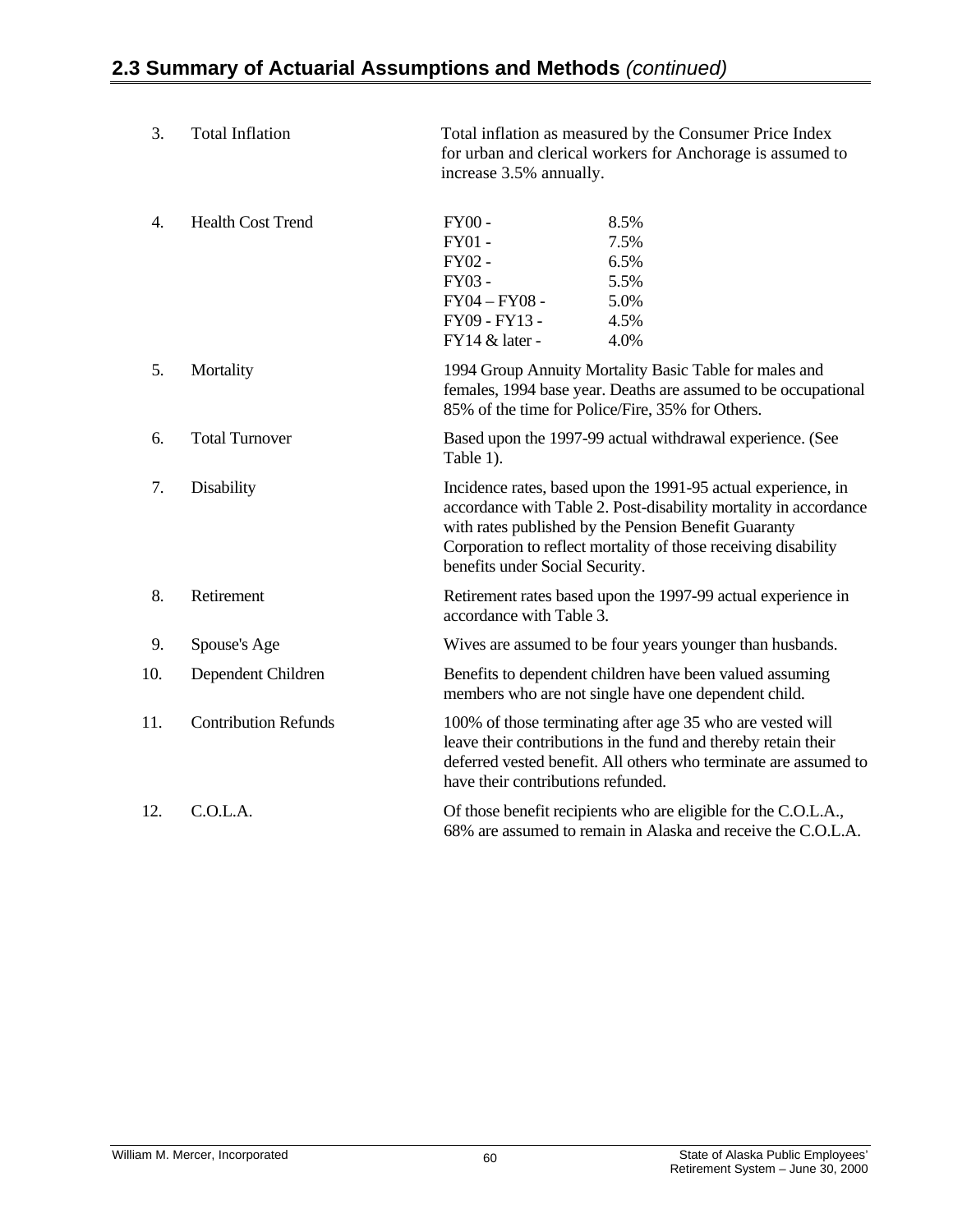| 13. | New Entrants                                 | Growth projections are made for the active PERS population<br>under three scenarios: |                                                                                                                                                                                                                                                                                                                                                             |  |
|-----|----------------------------------------------|--------------------------------------------------------------------------------------|-------------------------------------------------------------------------------------------------------------------------------------------------------------------------------------------------------------------------------------------------------------------------------------------------------------------------------------------------------------|--|
|     |                                              | Pessimistic:<br>Median:<br>Optimistic:                                               | 0% per year<br>1% per year<br>2% per year                                                                                                                                                                                                                                                                                                                   |  |
| 14. | <b>Post-Retirement Pension</b><br>Adjustment | as specified in the statute.                                                         | 50% and 75% of assumed inflation is valued for the<br>automatic Post-Retirement Pension Adjustment (PRPA)                                                                                                                                                                                                                                                   |  |
| 15. | <b>Expenses</b>                              |                                                                                      | Expenses are covered in the investment return assumption.                                                                                                                                                                                                                                                                                                   |  |
| 16. | <b>Marital Status</b>                        |                                                                                      | 75% of participants are assumed to be married.                                                                                                                                                                                                                                                                                                              |  |
| 17. | Participant Data                             |                                                                                      | For this valuation, data as of June 30, 1999 was projected one<br>year using standard actuarial techniques. The active population<br>count was assumed to increase by 1.72% (quadratic<br>extrapolation over the most recent 3 valuation dates). Actual<br>CPI data was used to estimate new PRPA benefits for<br>participants retired as of June 30, 1999. |  |

### **Valuation of Assets**

In the development of valuation assets, we use an expected investment return equal to the investment return assumption of 8.25%. The valuation assets, plus (minus) the outstanding balance of previously amortized amounts, are then compared to a 5% corridor around the market value of assets. Any amount outside the corridor is amortized and applied to the employer contribution rates as a level percentage of pay over 20 years under the 1% population projection scenario. Valuation assets cannot be outside the range of 80% to 120% of the market value of assets. Assets are accounted for on an accrual basis and are taken directly from audited financial statements provided by KPMG LLP.

## **Determination of the Adjustment for the 102% Target Funding Ratio**

The target unfunded (surplus) accrued liability is determined by first reducing the actuarial value of assets by 2.343757% and calculating the resulting unfunded (surplus) accrued liability. This unfunded (surplus) liability is then loaded by 6% to account for the 2-year delay in employer contributions. Both of these factors are determined empirically from the actuarial projection valuation. This target unfunded accrued liability (surplus) is then added to the actuarial value of assets to determine the target accrued liability. This target accrued liability is the basis for the determination of the employer contribution rate before the rate is adjusted for the deferred gains or losses outside the 5% corridor as discussed above.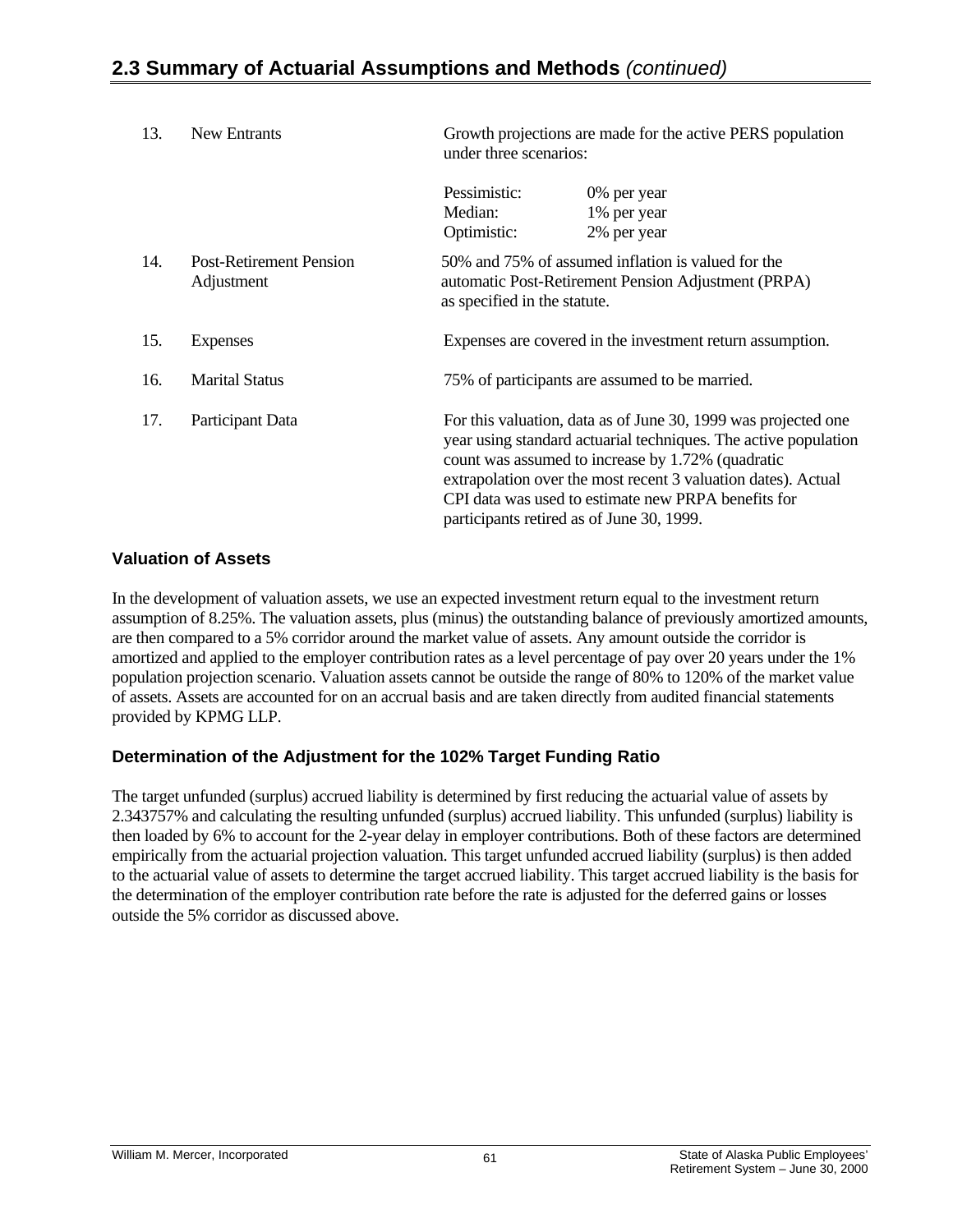## **Valuation of Medical Benefits**

Medical benefits for retirees are provided by the payment of premiums from the fund. A pre-65 cost and lower post-65 cost (due to Medicare) are assumed such that the total rate for all retirees equals the present premium rate assumption. These medical premiums are then increased with the health inflation assumption. The actuarial cost method used for funding retirement benefits is also used to fund health benefits.

For FY01, the pre-65 monthly premium is \$689.31 and the post-65 premium is \$262.59, based on an assumed total blended premium of \$527.31. For the time period January 1, 2001 - December 31, 2001, the actual blended premium as provided by the State of Alaska Division of Retirement and Benefits is \$610.00.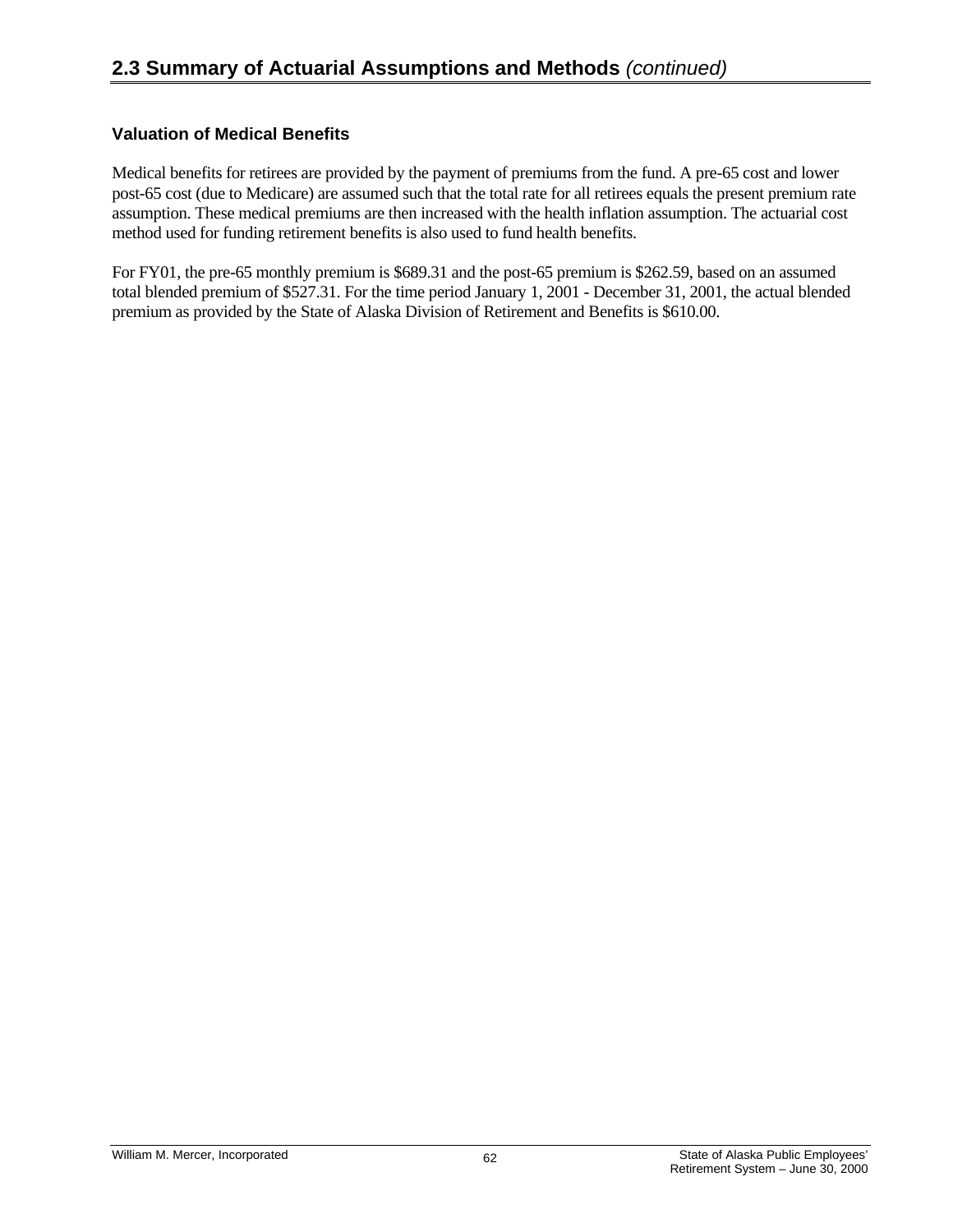## **Table 1**

#### **Alaska PERS**

### **Total Turnover Assumptions**

|                         | <b>Select Rates of Turnover</b><br>During the First 5 Years<br>of Employment |                | <b>Ultimate Rates of Turnover</b><br>After the First 5 Years<br>of Employment |
|-------------------------|------------------------------------------------------------------------------|----------------|-------------------------------------------------------------------------------|
| <b>Police and Fire:</b> |                                                                              |                |                                                                               |
| Year of                 |                                                                              |                |                                                                               |
| Employment              | Rate                                                                         | $\mathbf{Age}$ | Rate                                                                          |
| 1                       | .12                                                                          | $20+$          | .03                                                                           |
| $\overline{2}$          | .10                                                                          |                |                                                                               |
|                         |                                                                              |                |                                                                               |
| 3                       | .08                                                                          |                |                                                                               |
| 4                       | .07                                                                          |                |                                                                               |
| 5                       | .06                                                                          |                |                                                                               |
|                         |                                                                              |                |                                                                               |
|                         |                                                                              |                |                                                                               |

#### **"Other":**

| Year of        | ----Age at Hire---- |       |       |             |
|----------------|---------------------|-------|-------|-------------|
| Employment     | 20-34               | $35+$ | Age   | <b>Rate</b> |
|                | .25                 | .15   | 20-34 | .11         |
| $\overline{2}$ | .23                 | .15   | 35-39 | .08         |
| 3              | .20                 | .13   | 40-44 | .06         |
| 4              | .16                 | .12   | $45+$ | .05         |
|                | .15                 |       |       |             |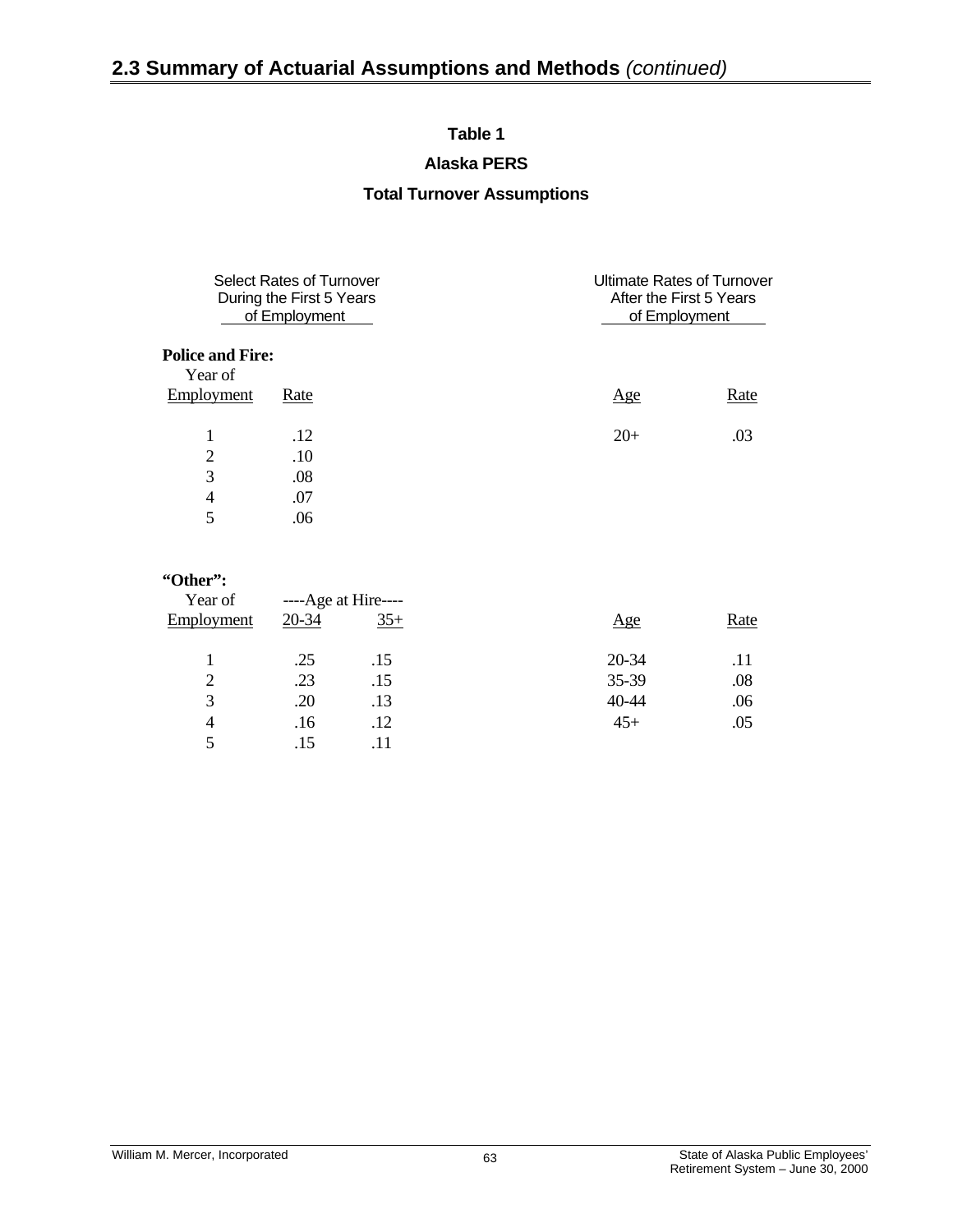| Table 2                                 |
|-----------------------------------------|
| Alaska PERS                             |
| <b>Disability Rates</b>                 |
| <b>Annual Rates Per 1,000 Employees</b> |

| Age         | Police & Fire<br>Rate | "Other" Member<br>Rate |
|-------------|-----------------------|------------------------|
| $20\,$      | $.88\,$               | .28                    |
| $21\,$      | .89                   | .28                    |
| $22\,$      | .90                   | .29                    |
| $23\,$      | .91                   | .29                    |
| 24          | .93                   | .30                    |
| $25\,$      | .94                   | .30                    |
|             |                       |                        |
| $26\,$      | .95                   | .30                    |
| $27\,$      | .98                   | .31                    |
| $28\,$      | 1.00                  | .32                    |
| 29          | 1.03                  | .33                    |
| $30\,$      | 1.05                  | .34                    |
| 31          | 1.08                  | .34                    |
| $32\,$      | 1.10                  | .35                    |
| 33          | 1.13                  | .36                    |
| 34          | 1.16                  | $.37\,$                |
| 35          | 1.20                  | .38                    |
| 36          | 1.24                  | .40                    |
| 37          | 1.29                  | .41                    |
| 38          | 1.34                  | .43                    |
| 39          | 1.39                  | .44                    |
| $40\,$      | 1.44                  | .46                    |
| 41          | 1.50                  | $.48$                  |
| $42\,$      | 1.59                  | .51                    |
| 43          | 1.70                  | .54                    |
| $44\,$      | 1.85                  | .59                    |
| 45          | 2.03                  | .65                    |
| 46          | 2.20                  | .70                    |
| $47\,$      | 2.39                  |                        |
|             | 2.59                  | .76                    |
| $\sqrt{48}$ |                       | .83                    |
| 49          | 2.79                  | .89                    |
| 50          | 3.00                  | .96                    |
| 51          | 3.25                  | 1.04                   |
| 52          | 3.58                  | 1.14                   |
| 53          | 3.98                  | 1.27                   |
| 54          | 4.44                  | 1.42                   |
| 55          | 5.00                  | 1.60                   |
| 56          | 5.74                  | 1.84                   |
| 57          | 6.68                  | 2.14                   |
| 58          | 7.63                  | 2.44                   |
| 59          | 9.00                  | 2.88                   |
| 60          | 10.54                 | 3.37                   |
| 61          | 12.19                 | 3.90                   |
| 62          | 14.13                 | 4.52                   |
| 63          | 16.31                 | 5.22                   |
| 64          | 18.63                 | 5.96                   |
|             |                       |                        |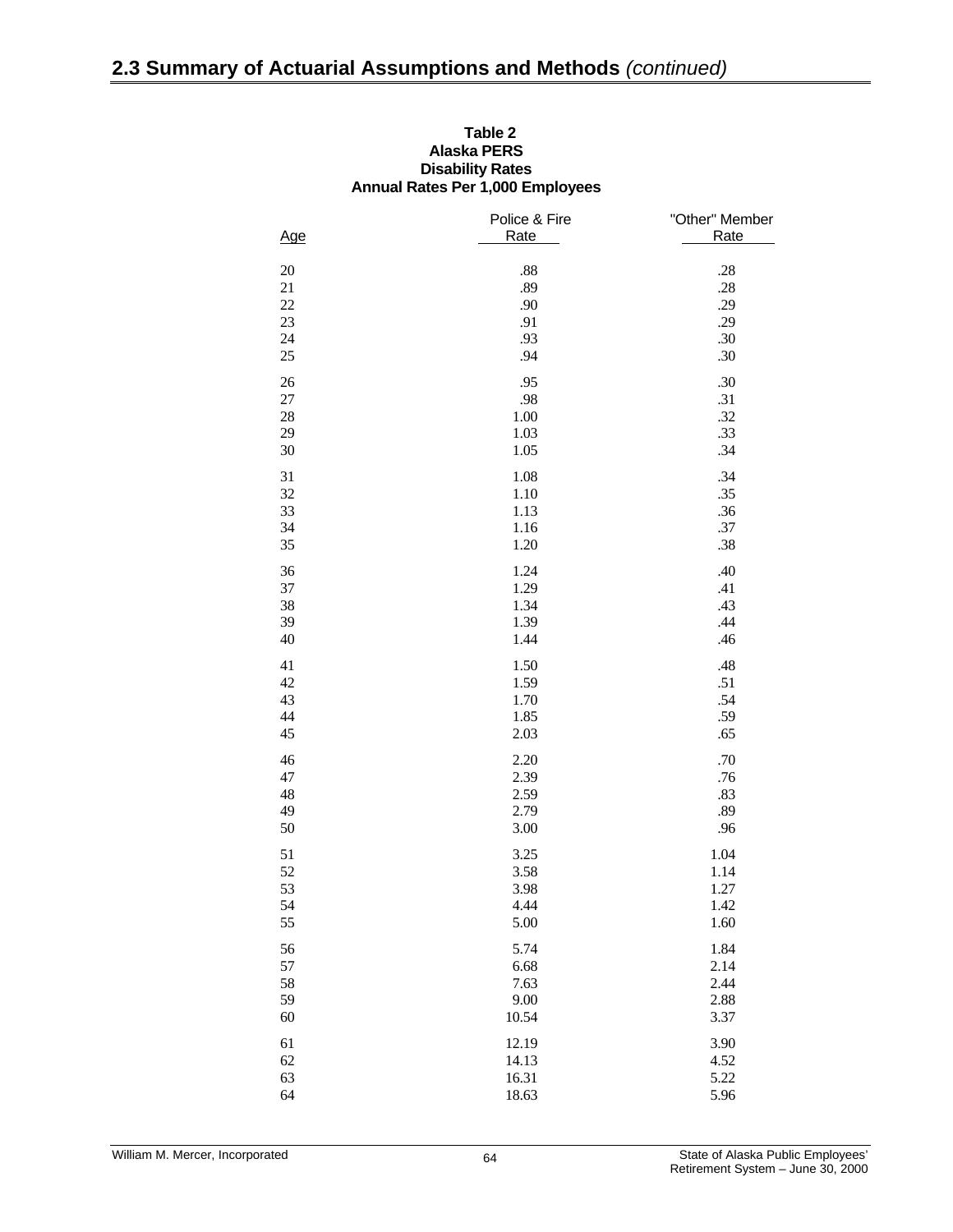#### **Table 3**

#### **Alaska PERS**

#### **Retirement Rates**

|            | Police & Fire | "Other" Member |  |
|------------|---------------|----------------|--|
| <u>Age</u> | Rate          | <b>Rate</b>    |  |
|            |               |                |  |
| 50         | .10           | .05            |  |
| 51         | .10           | .05            |  |
| 52         | .10           | .05            |  |
| 53         | .05           | .06            |  |
| 54         | .05           | .06            |  |
| 55         | .20           | .10            |  |
| 56         | .13           | .10            |  |
| 57         | .13           | .10            |  |
| 58         | .13           | .10            |  |
| 59         | .13           | .10            |  |
| 60         | .20           | .10            |  |
| 61         | .25           | .10            |  |
| 62         | .25           | .15            |  |
| 63         | .25           | .15            |  |
| 64         | .25           | .15            |  |
| 65         | 1.00          | .20            |  |
| 66         | 1.00          | .20            |  |
| 67         | 1.00          | .20            |  |
| 68 & Up    | 1.00          | 1.00           |  |

For ages under 50, Police/Fire members are assumed to retire immediately upon attaining 21 years of service.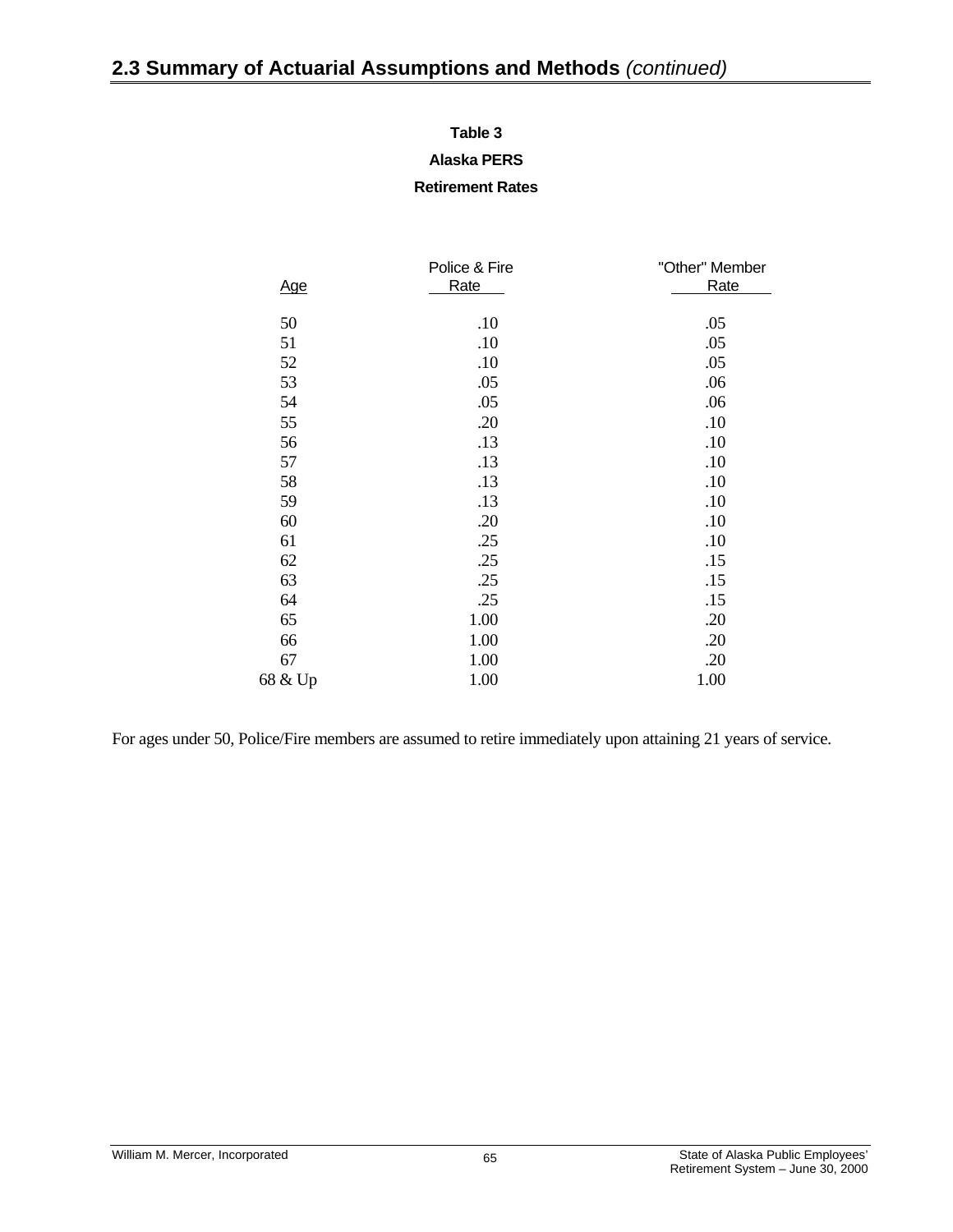# **Section 3**

# **Other Historical Information**

- Section 3.1 shows the analysis of financial experience.
- Section 3.2(a) shows the summary of accrued and unfunded accrued liabilities for Police and Fire members.
- Section 3.2(b) shows the summary of accrued and unfunded accrued liabilities for "Other" members.
- Section 3.3 shows the solvency test.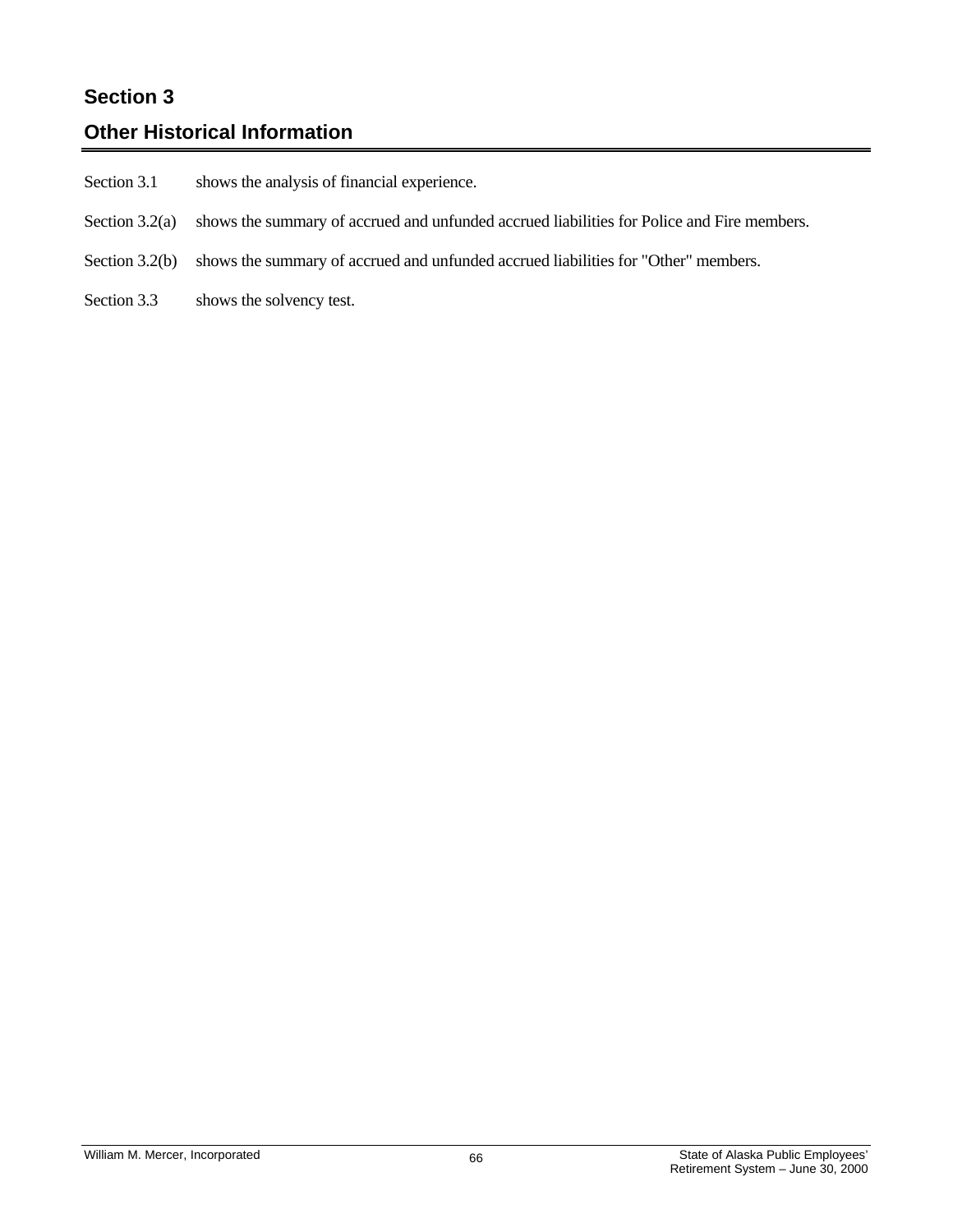## **3.1 Analysis of Financial Experience**

| <b>Change in Average Employer Contribution Rate</b><br>Due to Gains and Losses in Accrued Liabilities<br>During the Last Five Fiscal Years Resulting From<br>Differences Between Assumed Experience and Actual Experience |                                                                               |                                                               |            |            |            |            |  |  |  |
|---------------------------------------------------------------------------------------------------------------------------------------------------------------------------------------------------------------------------|-------------------------------------------------------------------------------|---------------------------------------------------------------|------------|------------|------------|------------|--|--|--|
|                                                                                                                                                                                                                           |                                                                               | <b>Change in Average Contribution Rate During Fiscal Year</b> |            |            |            |            |  |  |  |
|                                                                                                                                                                                                                           | Type of<br><b>Gain or Loss</b>                                                | 00                                                            | 99         | 98         | 97         | 96         |  |  |  |
| (1)                                                                                                                                                                                                                       | Health Experience                                                             | $0.00\%$                                                      | 0.00%      | 0.00%      | 0.00%      | 0.00%      |  |  |  |
| (2)                                                                                                                                                                                                                       | <b>Salary Experience</b>                                                      | $0.00\%$                                                      | (0.23%)    | $(0.46\%)$ | $(0.06\%)$ | $(0.50\%)$ |  |  |  |
| (3)                                                                                                                                                                                                                       | <b>Investment Experience</b>                                                  | $(0.12\%)$                                                    | $(0.49\%)$ | (3.26%)    | $(1.26\%)$ | $(0.46\%)$ |  |  |  |
| (4)                                                                                                                                                                                                                       | Demographic Experience                                                        | $(0.81\%)$                                                    | 0.21%      | 1.12%      | 0.03%      | (0.73%)    |  |  |  |
| (5)                                                                                                                                                                                                                       | (Gain) or Loss During Year From Experience, $(1) + (2) + (3) + (4)$           | $(0.93\%)$                                                    | $(0.51\%)$ | $(2.60\%)$ | $(1.29\%)$ | $(1.69\%)$ |  |  |  |
| Non-recurring Changes                                                                                                                                                                                                     |                                                                               |                                                               |            |            |            |            |  |  |  |
| (6)                                                                                                                                                                                                                       | <b>Asset Valuation Method</b>                                                 | (2.67%)                                                       | $0.00\%$   | 0.00%      | 0.00%      | 0.00%      |  |  |  |
| (7)                                                                                                                                                                                                                       | <b>Assumption Changes</b>                                                     | 3.09%                                                         | 0.00%      | 1.08%      | 0.00%      | (2.47%)    |  |  |  |
| (8)                                                                                                                                                                                                                       | Ad hoc PRPA                                                                   | 0.07%                                                         | 0.04%      | 0.20%      | 0.91%      | 0.00%      |  |  |  |
| (9)                                                                                                                                                                                                                       | <b>Plan Changes</b>                                                           | $0.00\%$                                                      | 0.00%      | 0.00%      | 0.00%      | 0.00%      |  |  |  |
| (10)                                                                                                                                                                                                                      | <b>Method Changes</b>                                                         | 0.00%                                                         | 0.00%      | 0.99%      | 0.00%      | 0.00%      |  |  |  |
| (11)                                                                                                                                                                                                                      | Composite (Gain) or Loss During Year,<br>$(5) + (6) + (7) + (8) + (9) + (10)$ | $(0.44\%)$                                                    | $(0.47\%)$ | $(0.33\%)$ | $(0.38\%)$ | $(4.16\%)$ |  |  |  |
| (12)                                                                                                                                                                                                                      | Beginning Average Employer Contribution Rate                                  | 6.56%                                                         | 7.03%      | 7.36%      | 7.74%      | 11.90%     |  |  |  |
| (13)                                                                                                                                                                                                                      | Ending Average Employer Contribution Rate, $(11) + (12)$                      | 6.12%                                                         | 6.56%      | 7.03%      | 7.36%      | 7.74%      |  |  |  |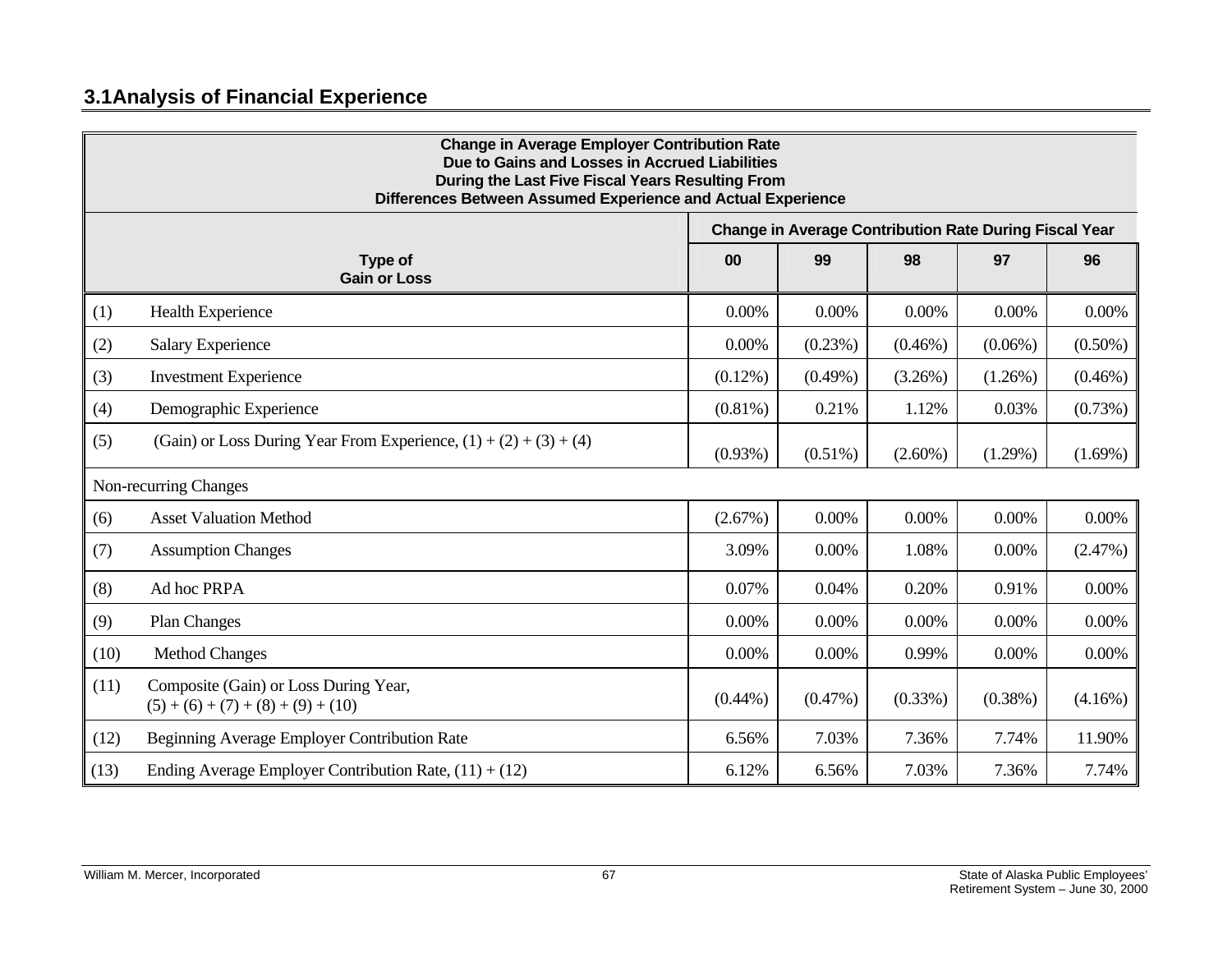## **3.2(a) Summary of Accrued and Unfunded Accrued Liabilities - Police/Fire**

| <b>Valuation</b><br><b>Date</b>                                                                        | Aggregate<br><b>Accrued</b><br>Liability (000's) | <b>Valuation</b><br><b>Assets</b><br>(000's) | Assets as a<br><b>Percent of</b><br><b>Accrued</b><br><b>Liability</b> | <b>Unfunded</b><br><b>Accrued</b><br><b>Liabilities</b><br>(UAL) (000's) | <b>Annual</b><br><b>Active</b><br><b>Member</b><br>Payroll (000's) | UAL as a<br><b>Percent of</b><br><b>Annual Active</b><br><b>Member Payroll</b> |  |
|--------------------------------------------------------------------------------------------------------|--------------------------------------------------|----------------------------------------------|------------------------------------------------------------------------|--------------------------------------------------------------------------|--------------------------------------------------------------------|--------------------------------------------------------------------------------|--|
| June 30, $2000^{(2)(3)}$                                                                               | \$1,196,821                                      | \$1,209,451                                  | 101.1%                                                                 | N/A                                                                      | \$140,045                                                          | N/A                                                                            |  |
| June 30, 1999                                                                                          | 1,008,404                                        | 1,064,168                                    | 105.5%                                                                 | N/A                                                                      | 142,843                                                            | N/A                                                                            |  |
| June 30, 1998 <sup>(1)(2)(3)</sup>                                                                     | 926,249                                          | 981,127                                      | 105.9%                                                                 | N/A                                                                      | 138,653                                                            | N/A                                                                            |  |
| June 30, 1997                                                                                          | 811,651                                          | 863,184                                      | 106.3%                                                                 | N/A                                                                      | 135,702                                                            | N/A                                                                            |  |
| June 30, 1996                                                                                          | 733,303                                          | 776,196                                      | 105.8%                                                                 | N/A                                                                      | 134,362                                                            | N/A                                                                            |  |
| June 30, 1995                                                                                          | 785,082                                          | 757,221                                      | 96.5%                                                                  | 27,861                                                                   | 130,204                                                            | 21.4%                                                                          |  |
| June 30, $1994^{(1)(2)}$                                                                               | 732,988                                          | 694,773                                      | 94.8%                                                                  | 38,215                                                                   | 128,456                                                            | 29.7%                                                                          |  |
| June 30, 1993                                                                                          | 639,439                                          | 610,149                                      | 95.4%                                                                  | 29,290                                                                   | 124,025                                                            | 23.6%                                                                          |  |
| June 30, $1992^{(1)}$                                                                                  | 592,518                                          | 540,087                                      | 91.2%                                                                  | 52,431                                                                   | 122,762                                                            | 42.7%                                                                          |  |
| June 30, $1991^{(2)}$                                                                                  | 523,326                                          | 461,103                                      | 88.1%                                                                  | 62,223                                                                   | 120,240                                                            | 51.7%                                                                          |  |
| (1)<br>Change in Asset Valuation Method.<br>(2)<br>Change in Assumptions.<br>(3)<br>Change in Methods. |                                                  |                                              |                                                                        |                                                                          |                                                                    |                                                                                |  |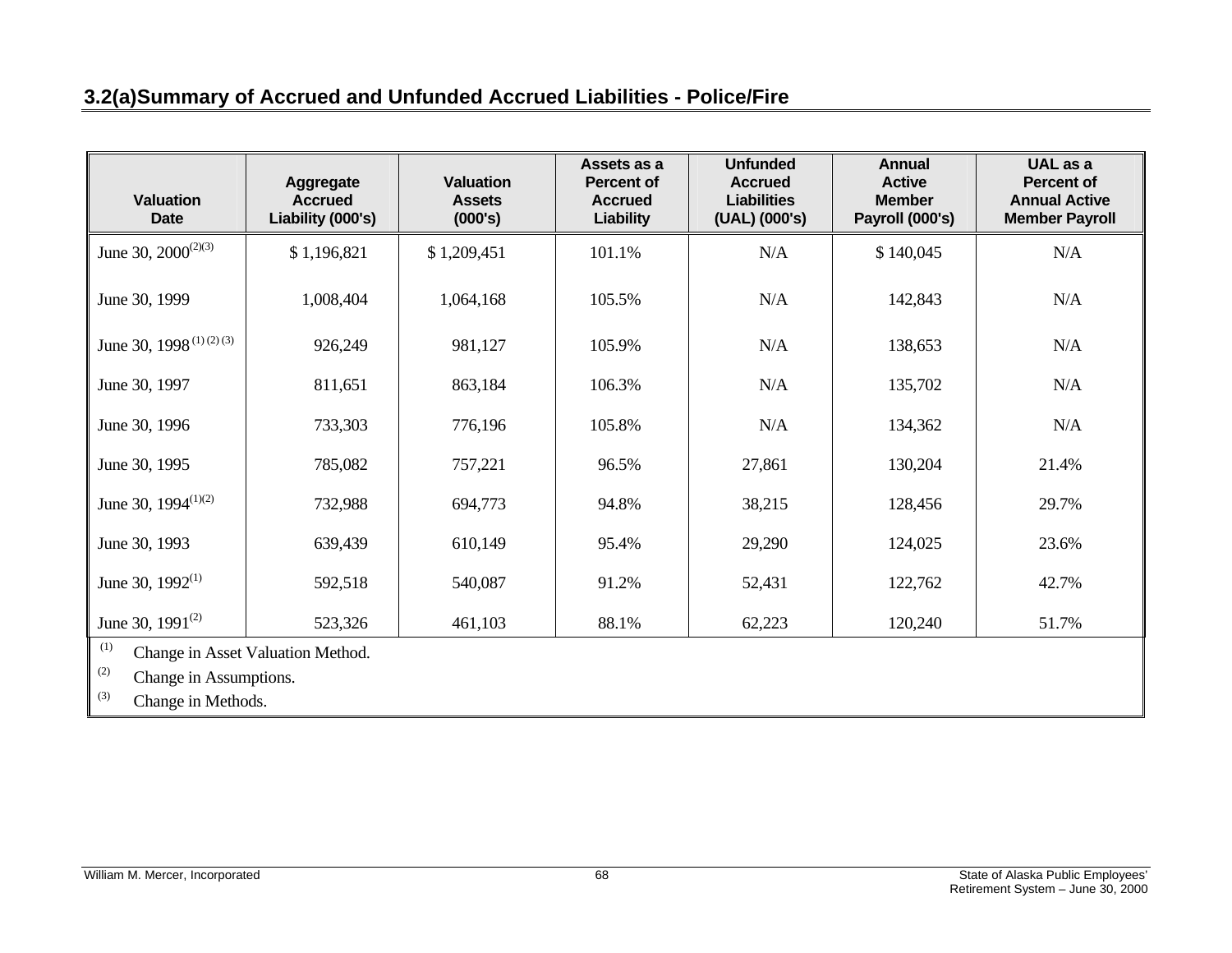## **3.2(b) Summary of Accrued and Unfunded Accrued Liabilities - ''Other''**

| <b>Valuation</b><br><b>Date</b>    | Aggregate<br><b>Accrued</b><br>Liability (000's) | <b>Valuation</b><br><b>Assets</b><br>(000's) | Assets as a<br>Percent of<br><b>Accrued</b><br>Liability | <b>Unfunded</b><br><b>Accrued</b><br><b>Liabilities</b><br>(UAL) (000's) | <b>Annual</b><br><b>Active</b><br><b>Member</b><br>Payroll (000's) | UAL as a<br><b>Percent of</b><br><b>Annual Active</b><br><b>Member Payroll</b> |
|------------------------------------|--------------------------------------------------|----------------------------------------------|----------------------------------------------------------|--------------------------------------------------------------------------|--------------------------------------------------------------------|--------------------------------------------------------------------------------|
| June 30, $2000^{(2)(3)}$           | \$6,180,091                                      | \$6,245,307                                  | 101.1%                                                   | N/A                                                                      | \$1,181,435                                                        | N/A                                                                            |
| June 30, 1999                      | 5,640,269                                        | 5,952,172                                    | 105.5%                                                   | N/A                                                                      | 1,140,706                                                          | N/A                                                                            |
| June 30, 1998 <sup>(1)(2)(3)</sup> | 5,277,742                                        | 5,590,435                                    | 105.9%                                                   | N/A                                                                      | 1,096,786                                                          | N/A                                                                            |
| June 30, 1997                      | 4,722,465                                        | 5,022,304                                    | 106.3%                                                   | N/A                                                                      | 1,093,433                                                          | N/A                                                                            |
| June 30, $1996^{(2)}$              | 4,246,655                                        | 4,495,057                                    | 105.8%                                                   | N/A                                                                      | 1,087,504                                                          | N/A                                                                            |
| June 30, 1995                      | 4,186,090                                        | 4,037,533                                    | 96.5%                                                    | 148,557                                                                  | 1,057,840                                                          | 14.0%                                                                          |
| June 30, $1994^{(1)(2)}$           | 3,887,194                                        | 3,684,532                                    | 94.8%                                                    | 202,662                                                                  | 1,048,541                                                          | 19.3%                                                                          |
| June 30, 1993                      | 3,486,322                                        | 3,326,627                                    | 95.4%                                                    | 159,695                                                                  | 1,011,864                                                          | 15.8%                                                                          |
| June 30, $1992^{(1)}$              | 3,148,364                                        | 2,869,772                                    | 91.2%                                                    | 278,592                                                                  | 961,054                                                            | 29.0%                                                                          |
| June 30, $1991^{(2)}$              | 2,815,819                                        | 2,481,018                                    | 88.1%                                                    | 334,801                                                                  | 907,567                                                            | 36.9%                                                                          |

(1) Change in Asset Valuation Method.

(2) Change in Assumptions.

(3) Change in Methods.